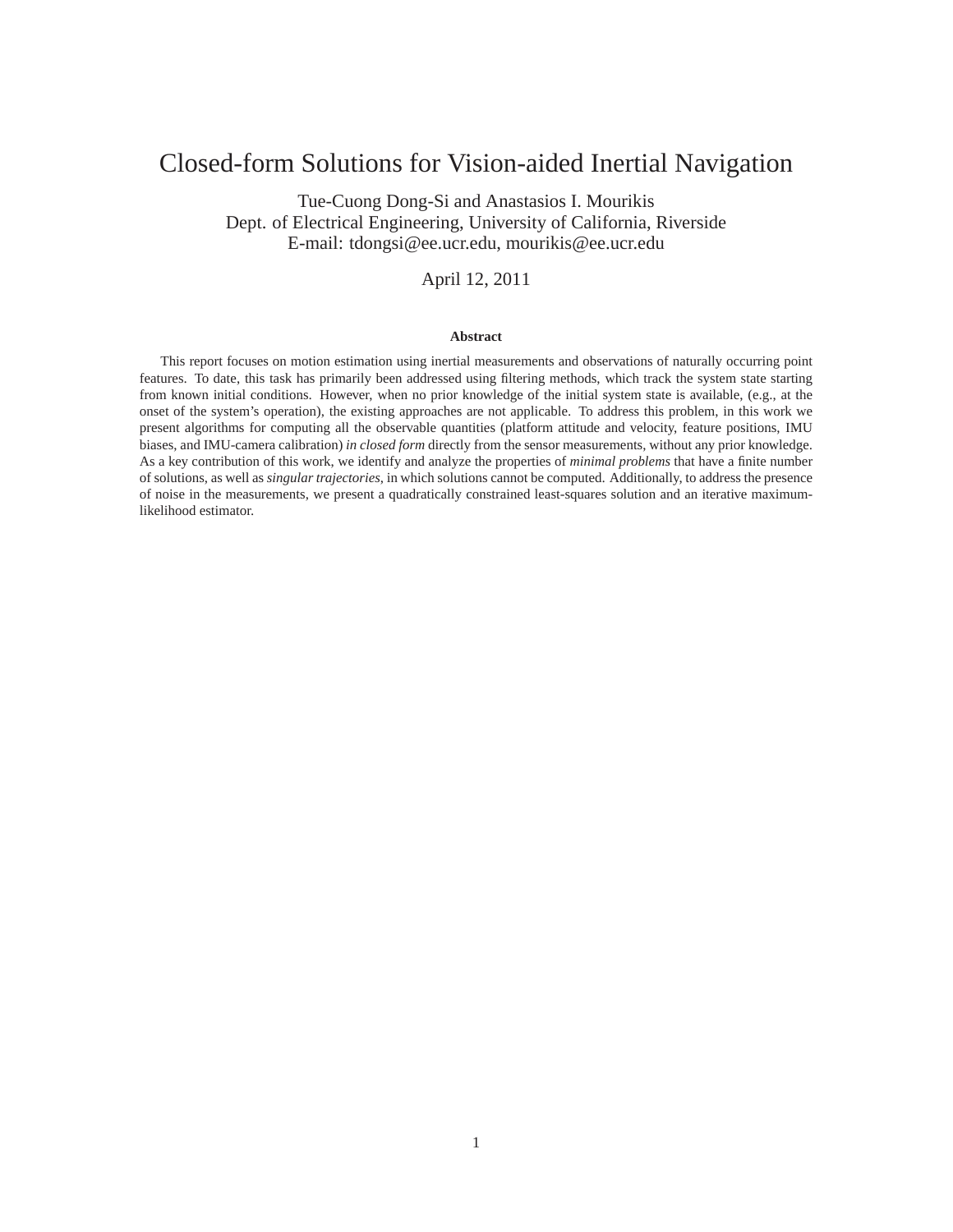# **Contents**

| $\mathbf{1}$ | <b>Introduction</b>                                                                           | 3                          |
|--------------|-----------------------------------------------------------------------------------------------|----------------------------|
| $\mathbf{2}$ | <b>Related work</b>                                                                           | 3                          |
| 3            | Closed-form solution: Known biases and IMU-Camera calibration<br>3.1<br>3.2<br>3.2.1<br>3.2.2 | 4<br>6<br>6<br>$\tau$<br>8 |
| 4            | Unknown biases and/or IMU-Camera calibration<br>4.1<br>4.2                                    | 8<br>8<br>9                |
| 5            | Solution in the presence of noise<br>5.1<br>5.2                                               | 11<br>11<br>12             |
| 6            | <b>Results</b>                                                                                | 14                         |
| 7            | <b>Conclusion</b>                                                                             | 15                         |
|              | A Linear system formulation                                                                   | 17<br>18<br>19<br>19       |
| B            | Analysis of the rank of A and minimal cases<br>B.1<br>B.2                                     | 20<br>20<br>21             |
|              | B.2.1<br><b>B.2.2</b><br><b>B.2.3</b>                                                         | 21<br>21<br>23             |
|              | <b>B.2.4</b>                                                                                  | 27                         |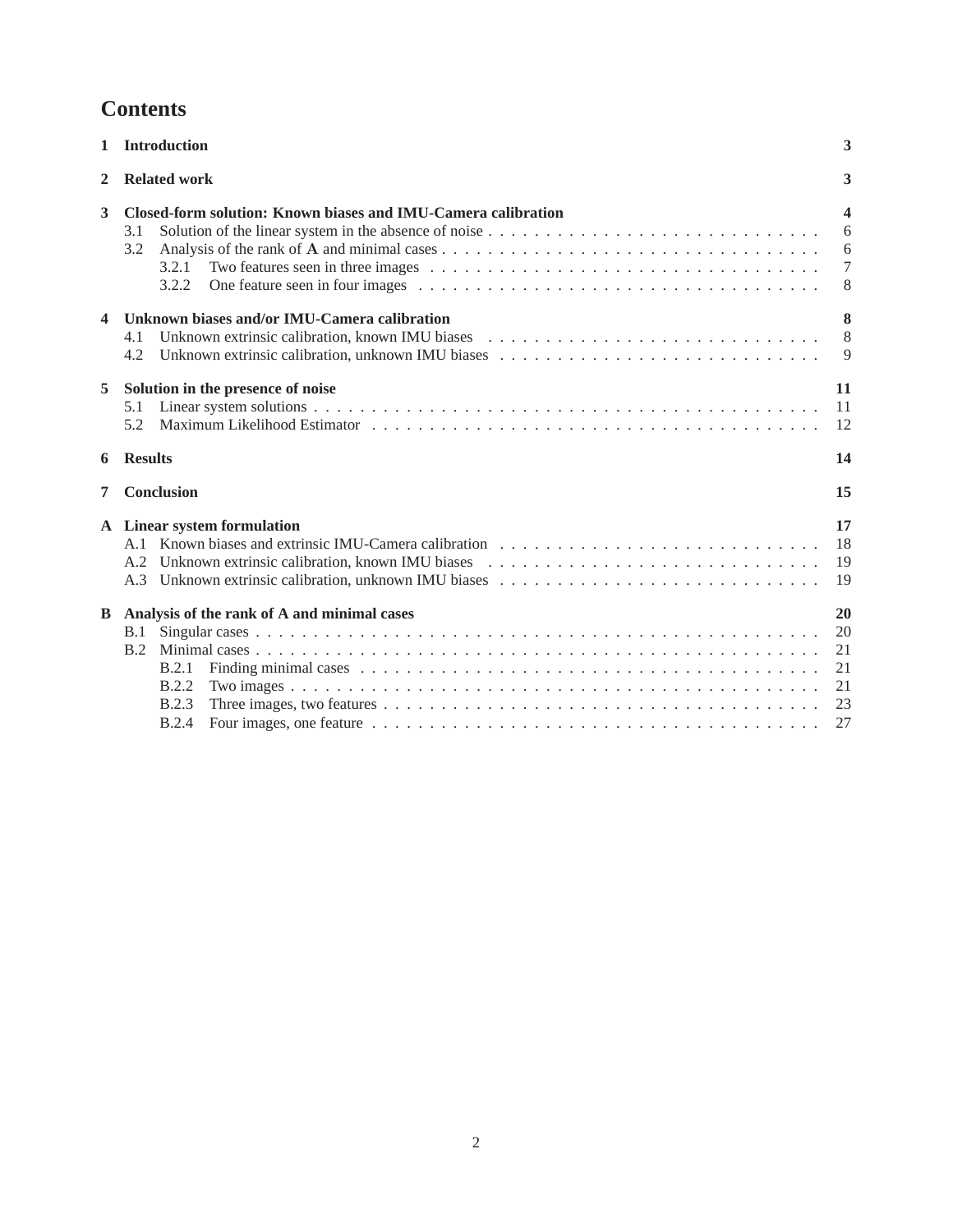# **1 Introduction**

In recent years, the topic of motion estimation using visual and inertial measurements (often termed *vision-aided inertial navigation*) has attracted significant research interest (e.g., see [1–6] and references therein). Both cameras and MEMS inertial sensors are compact, inexpensive, and have low power requirements. Moreover, these sensors can operate in virtually any environment, and allow for full-3D pose estimation, thus providing a very versatile solution for navigation. The vast majority of existing techniques for navigation using camera and IMU measurements employ either a recursive Bayesian estimation approach [1–4], or a smoothing formulation [5]. In both cases, an accurate initial guess (prior estimate) for the state is necessary for reliable estimation. This is due to the fact that both types of methods rely on linearization of the measurement models, and thus in the absence of an accurate initial estimate, large linearization errors can lead to divergence.

In current practice, to initialize any of the state estimation methods discussed above, one typically uses domainspecific knowledge on a case-by-case basis. For instance, in certain applications, additional sensors (e.g., inclinometer and/or GPS) may be available, or it may be known that the platform is initially at rest. However, no generally applicable methods exist for determining all the observable system states directly from the sensor data, without use of a prior or of domain-specific knowledge. To address this problem, this report presents the following key contributions:

• We propose algorithms for computing, *in closed form*, all the observable quantities of the system directly from the visual and inertial measurements. In this work, we do *not* require that the 3D positions of the features are known in advance (i.e., we do not utilize fiducial points). Instead, the feature coordinates with respect to the camera are also computed as part of the solution.

• We carry out a detailed analysis of the properties of the problem, and identify *minimal problems* for which a solution exists. Moreover, we determine *singular cases* for the platform trajectory and the features' spatial configuration, which result in either multiple or infinite solutions. For instance, we prove that when the camera is moving with a constant acceleration, *two* discrete solutions for the trajectory exist in general.

• In the presence of noise, the formulation proposed here results in a quadratically-constrained least-squares problem, which can be solved analytically. This has the advantage of not requiring any prior information about the state, but it does not carry any optimality properties. To properly treat the noise in the sensor data, we propose a nonlinear iterative maximum-likelihood estimator (MLE) for estimating the observable quantities of the system.

Our main motivation for the closed-form solutions presented in this work is the initialization of recursive (e.g., [1–3]) and iterative estimators (e.g., the MLE described in Section 5.2). However, the methods presented here can also be applied for improving the robustness of vision-aided inertial navigation methods. For instance, the solutions of the minimal problems can be utilized within a RANSAC framework for outlier rejection. Moreover, the closed-form solutions can be run in parallel to a filtering algorithm (e.g., the EKF) as a sanity check, in order to detect possible divergence. In what follows, we present the details of our work.

### **2 Related work**

In recent publications, the observability properties of the vision-aided inertial navigation system have been examined [1,2]. These works show that, in the absence of reference points with known global coordinates, the global position of the IMU, as well as the rotation about the axis of gravity (i.e., the yaw) are not observable. On the other hand, the following quantities are *in general* observable:

- (O1) The IMU attitude with respect to the horizontal plane (i.e., the roll and pitch),
- (O2) The IMU trajectory (position, velocity, and orientation) with respect to the initial IMU frame,
- (O3) The feature positions with respect to the initial IMU frame.
- (O4) The IMU biases, and
- (O5) The transformation between the IMU and camera frames (ie., the camera-to-IMU calibration).

These results can be justified intuitively: if no known landmarks are available, the only source of absolute pose information is the gravity vector, which is sensed by the IMU accelerometers. Therefore, we can estimate the *global* orientation with respect to the horizontal plane (i.e., the plane normal to gravity), while all other quantities can be determined only in the *local* frame of the first IMU pose.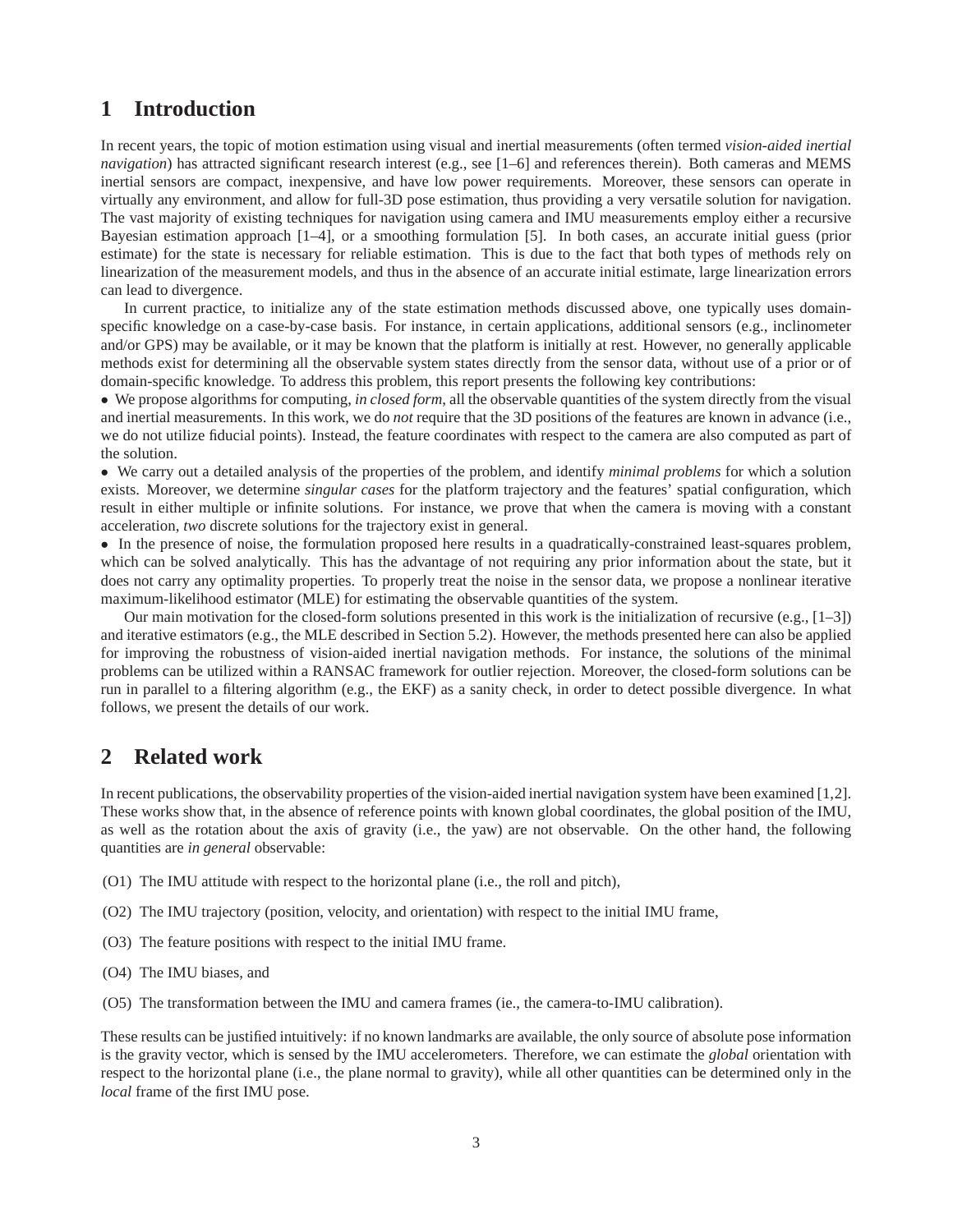The results of [1, 2] provide valuable intuition into the properties of the problem at hand, and serve as a motivation for further study. Since we know which quantities are observable in general, the next step is to identify (i) the minimal conditions (number of features and images) required for a solution, and (ii) the number of possible solutions. The aforementioned works do not address these questions. The same holds for [5], in which an iterative method for determining the IMU orientation and attitude is proposed, but the conditions under which a solution exists are not studied. In Section 3.2, these limitations will be addressed.

In a paper that will soon appear [7], the visual and inertial measurements are used to analytically determine the initial velocity and attitude, as well as the feature positions. Compared to that work, in this report we (i) offer a detailed characterization of the special cases, under which a solution exists, (ii) propose solutions that can address the presence of noise in the sensor data, and (iii) we describe solutions for the observable quantities O4-O5 described above.

We point out that methods for motion estimation from features have been an important area of computer vision research (e.g., determination of the epipolar geometry from five point correspondences [8,9]). However, it is important to note that, in the absence of fiducial points, camera-only approaches can only estimate the camera motion up to an unknown scale. In contrast, the availability of the inertial measurements makes it possible to estimate (i) the *absolute* scale of the platform's motion, as well as (ii) the *absolute* orientation of the platform with respect to the horizontal plane. In recent publications, the second of these properties has been exploited. Specifically, [10, 11] examine the problem of motion estimation with a *known* vertical direction, and derive algorithms for its solution. However, these approaches do not use the inertial measurements to estimate the scale of the camera motion, and require that the camera is at rest when images are recorded (to allow for estimating its orientation using the accelerometer measurements). In our work, both of these limitations are lifted.

## **3 Closed-form solution: Known biases and IMU-Camera calibration**

We first study the case in which the IMU biases and the transformation between the IMU and camera are known (e.g., from prior calibration), and our goal is to estimate the observable quantities O1-O3 defined in Section 2. The case where all quantities are unknown and need to be estimated from the data is treated in Section 4.

Consider the case where N images are recorded at the time instants  $t_0, t_1, \ldots, t_{N-1}$ . By employing a suitable image processing algorithm (e.g., KLT tracking  $[12]$ ), we track M feature points in the images. For the solution presented here, we do *not* require all features to be tracked in all images. In addition to the feature observations, the IMU (gyroscope and accelerometer) measurements for the time interval  $[t_0, t_{N-1}]$  are available. In the remainder of the section, we show how the feature observations and IMU measurements can be used to estimate the observable quantities O1-O3.

The measurements of the IMU gyroscopes and accelerometers are given by the following equations [13]:

$$
\boldsymbol{\omega}_m(t) = \mathbf{^B}\boldsymbol{\omega}(t) + \mathbf{b}_g + \mathbf{n}_{\omega}(t) \tag{1}
$$

$$
\mathbf{a}_m(t) = {}_G^B \mathbf{C}(t) ({}^G \mathbf{a}(t) - {}^G \mathbf{g}) + \mathbf{b}_a + \mathbf{n}_a(t)
$$
\n(2)

where<sup>1</sup>  $B\omega(t)$  denotes the 3D rotational velocity vector expressed in the IMU frame,  $Ga(t)$  is the IMU acceleration in the global frame,  $G_g$  is the gravitational acceleration vector expressed in the global frame,  $b_g$ , and  $b_a$  are the gyroscope and accelerometer biases, while  $n_{\omega}$ , and  $n_a$  represent the noise in the gyroscope and accelerometer measurements, respectively. In the remainder of this section, we assume that the biases are known and removed from the measurements. Moreover, in order to obtain a closed-form solution, we will ignore the measurement noise, which is addressed properly in Section 5.

To estimate the IMU orientation change in the interval  $[t_0, t_i]$ , we integrate the following differential equation [14]:

$$
{}_{B}^{B_{0}}\dot{\mathbf{C}}(t) = -{}_{B}^{B_{0}}\mathbf{C}(t)\lfloor \boldsymbol{\omega}_{m}(t) \times \rfloor , \quad {}_{B}^{B_{0}}\mathbf{C}(t_{0}) = \mathbf{I}_{3}
$$
\n(3)

in [ $t_0, t_i$ ]. This yields the rotation matrix  ${}_{B_i}^{B_0}$ **C** =  ${}_{B}^{B_0}$ **C**( $t_i$ ), which describes the IMU rotation between times  $t_0$  and  $t_i$ . Note that in practice, we may not directly integrate the above equation, but use a quaternion-based representation of the orientation, or roll-pitch-yaw angles. These representations are equivalent for our purposes, and we here use (3) to simplify the presentation. The global position of the IMU at time  $t_i$  is computed as:

$$
{}^{G}\mathbf{p}(t_i) = {}^{G}\mathbf{p}(t_0) + {}^{G}\mathbf{v}(t_0)\Delta t_i + \int_{t_0}^{t_i} \int_{t_0}^{\tau} {}^{G}\mathbf{a}(\varsigma) d\varsigma d\tau
$$
\n(4)

<sup>&</sup>lt;sup>1</sup>Throughout this report, the IMU (body) frame is denoted by  $\{B\}$ , the camera frame by  $\{C\}$ , and the global (inertial) frame by  $\{G\}$ . <sup>X</sup>y denotes the vector y expressed with respect to frame  $\{X\}$ , and  $_X^X$ C denotes the rotation matrix transforming vectors from frame  $\{Y\}$  into frame  $\{X\}$ .  $I_n$  is the  $n \times n$  identity matrix, and finally,  $|y \times \rangle$  is the skew-symmetric matrix associated with the 3  $\times$  1 vector y.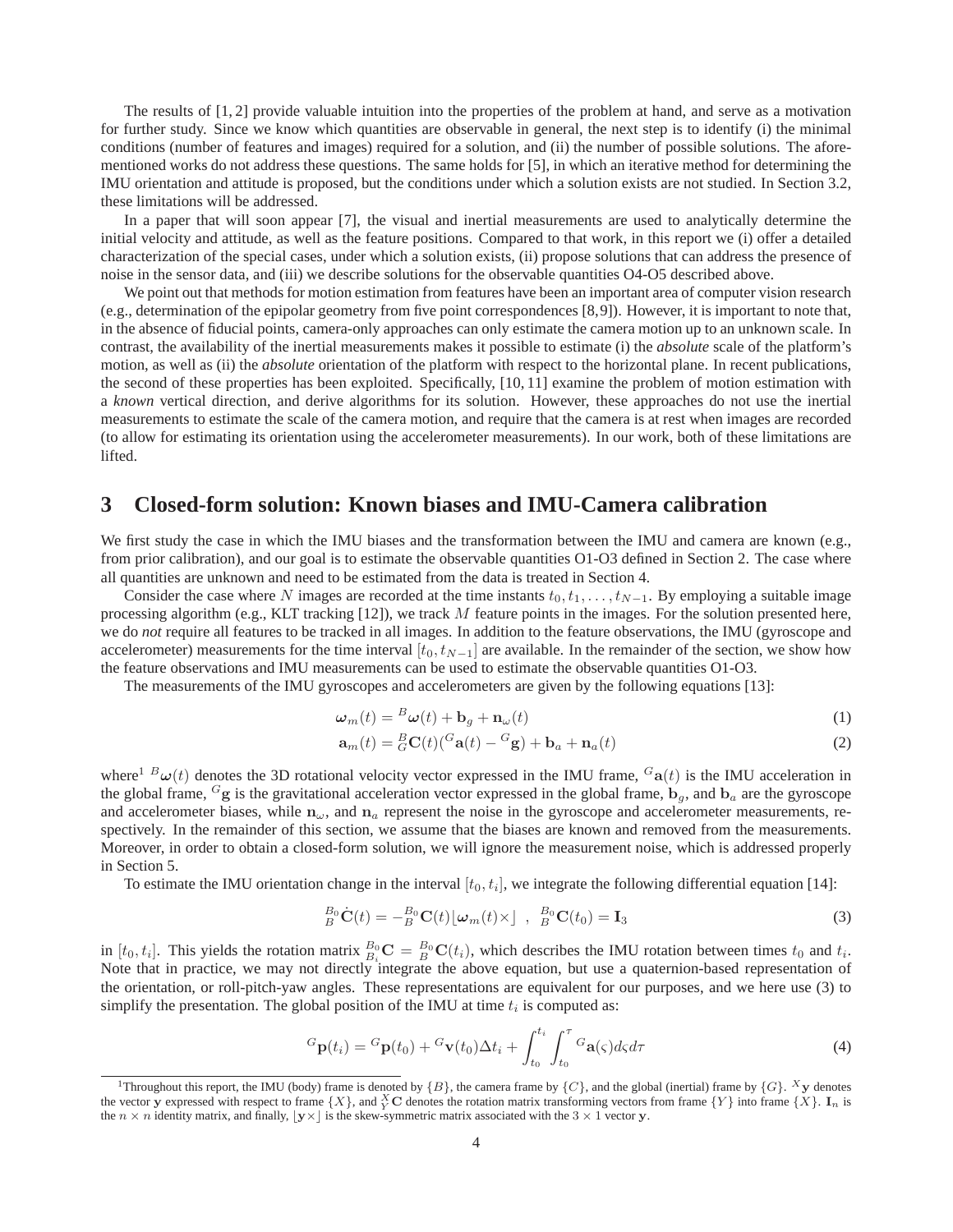where  $G_{\mathbf{V}}(t_0)$  is the initial velocity, and  $\Delta t_i = t_i - t_0$ . Using Eq. (2) and the above equation we obtain (see Appendix A):

$$
{}^{G}\mathbf{p}(t_i) = {}^{G}\mathbf{p}(t_0) + {}^{G}\mathbf{v}(t_0)\Delta t_i + {}^{G}\mathbf{g}\frac{\Delta t_i^2}{2} + {}^{G}_{B_0}\mathbf{C}\,\mathbf{s}(t_i)
$$
\n<sup>(5)</sup>

where 
$$
\mathbf{s}(t_i) = \int_{t_0}^{t_i} \int_{t_0}^{\tau} B_0 \mathbf{C}(\varsigma) \mathbf{a}_m(\varsigma) d\varsigma d\tau
$$
 (6)

Note that Eq. (5) involves the global position, velocity, and orientation of the IMU, which are impossible to determine using only visual and inertial data. Therefore, our next step is to remove these quantities. To this end, we note that the IMU position at time  $t_i$  with respect to  $\{B_0\}$  is given by  ${}^{B_0}P_{B_i} = {}^{G}_{B_0}C^T({}^G{\bf p}(t_i) - {}^G{\bf p}(t_0))$ . Using this expression, we can re-arrange Eq. (5) to obtain:

$$
{}^{B_0}\mathbf{p}_{B_i} = {}^{B_0}\mathbf{v}_0 \Delta t_i + {}^{B_0}\mathbf{g}\frac{\Delta t_i^2}{2} + \mathbf{s}(t_i)
$$
\n<sup>(7)</sup>

where  ${}^{B_0}\mathbf{v}_0 = {}^{G}_{B_0}\mathbf{C}^T {}^{G}\mathbf{v}(t_0)$  is the IMU velocity at time  $t_0$  expressed with respect to frame  $\{B_0\}$ , and  ${}^{B_0}\mathbf{g} = {}^{G}_{B_0}\mathbf{C}^T {}^{G}\mathbf{g}$ is the gravity vector expressed with respect to the same frame.

Eq. (7) demonstrates that in order to estimate the platform trajectory using the inertial measurements, the initial velocity,  $B_0$  v<sub>0</sub>, as well as the gravity vector in the local frame,  $B_0$  g are required (note that  $s(t_i)$ ) depends *only* on the IMU measurements [Eq. (6) and (3)]). If these two vectors are known, we can employ Eq. (7) to determine the platform position in the local frame for any time instant of interest. By differentiation of the position we can also determine the platform velocity. Moreover, the IMU orientation in the local frame can be determined by integration of Eq. (3), which only requires the gyroscope measurements. The above discussion shows that to determine the platform trajectory in the local frame (O2 in Section 2), it suffices to know the vectors  $B_0$  v<sub>0</sub> and  $B_0$  g. Moreover, note that, since the gravity vector is normal to the horizontal plane,  $^{B_0}$ g defines the *orientation of the horizontal plane* with respect to  $\{B_0\}$ . Thus, estimating  $^{B_0}$ g is equivalent to estimating the IMU orientation with respect to the horizontal plane (O1 in Section 2).

In summary, we see that if we are able to determine  $B_0$  v<sub>0</sub> and  $B_0$  g, we can immediately obtain the observable quantities O1 and O2 described in Section 2. We next show how we can employ the feature observations to achieve this goal, as well as to compute the feature positions  $(O3)$ . Assuming an intrinsically calibrated camera, the observation of the j-th feature at time  $t_i$  is described by the perspective camera model:

$$
\mathbf{z}_{ij} = \begin{bmatrix} u_{ij} \\ v_{ij} \end{bmatrix} = \begin{bmatrix} \frac{C_{i,x_j}}{C_{i,z_j}} \\ \frac{C_{i,y_j}}{C_{i,z_j}} \end{bmatrix} + \mathbf{n}_{ij} \ , \ C_i \mathbf{p}_j = \begin{bmatrix} C_{i,x_j} \\ C_{i,y_j} \\ C_{i,z_j} \end{bmatrix}
$$
(8)

where  $C_i$   $\mathbf{p}_j$  is the position of the j-th feature with respect to the camera frame at time  $t_i$ , and  $\mathbf{n}_{ij}$  is the measurement noise. We use the set  $\mathcal{S}_m$  to describe all pairs of indices  $\{i, j\}$  that describe the available measurements.

Using basic properties of frame transformations, we can express the vector  $C_i$   $\mathbf{p}_i$  as follows:

$$
^{C_i}\mathbf{p}_j = ^C_B\mathbf{C} \; ^{B_i}_{B_0}\mathbf{C} \; (^{B_0}\mathbf{p}_j - ^{B_0}\mathbf{p}_{B_i}) + ^C\mathbf{p}_B \tag{9}
$$

where  $B_0$   $\mathbf{p}_j$  is the position of the feature with respect to  ${B_0}$ , while  ${C_0 C, C_p}$  anotes the constant transformation (rotation and translation) between the IMU and camera frames. Using Eq. (7), we can rewrite (9) as:

$$
^{C_i}\mathbf{p}_j = ^C_B\mathbf{C}~^{B_i}_{B_0}\mathbf{C}\left(^{B_0}\mathbf{p}_j - ^{B_0}\mathbf{v}_0\Delta t_i - ^{B_0}\mathbf{g}\frac{\Delta t_i^2}{2} - \mathbf{s}(t_i)\right) + ^C\mathbf{p}_B
$$

On the right-hand side of above equation the unknown quantities are the vectors  $B_0$   $\mathbf{p}_j$ ,  $B_0$   $\mathbf{v}_0$ , and  $B_0$  g, while all other terms are known. Proceeding further, we employ Eq. (8), to obtain (ignoring the measurement noise):

$$
\begin{bmatrix} 1 & 0 & -u_{ij} \\ 0 & 1 & -v_{ij} \end{bmatrix} C_i \mathbf{p}_j = \begin{bmatrix} 0 \\ 0 \end{bmatrix}
$$
 (10)

By re-arranging terms, the above equation can be written as  $A_{ij}x = b_{ij}$ , where x is the following  $(3M + 6) \times 1$  vector:

$$
\mathbf{x} = \begin{bmatrix} B_0 \mathbf{p}_1^T & B_0 \mathbf{p}_2^T & \dots & B_0 \mathbf{p}_M^T & B_0 \mathbf{v}_0^T & B_0 \mathbf{g}^T \end{bmatrix}^T \tag{11}
$$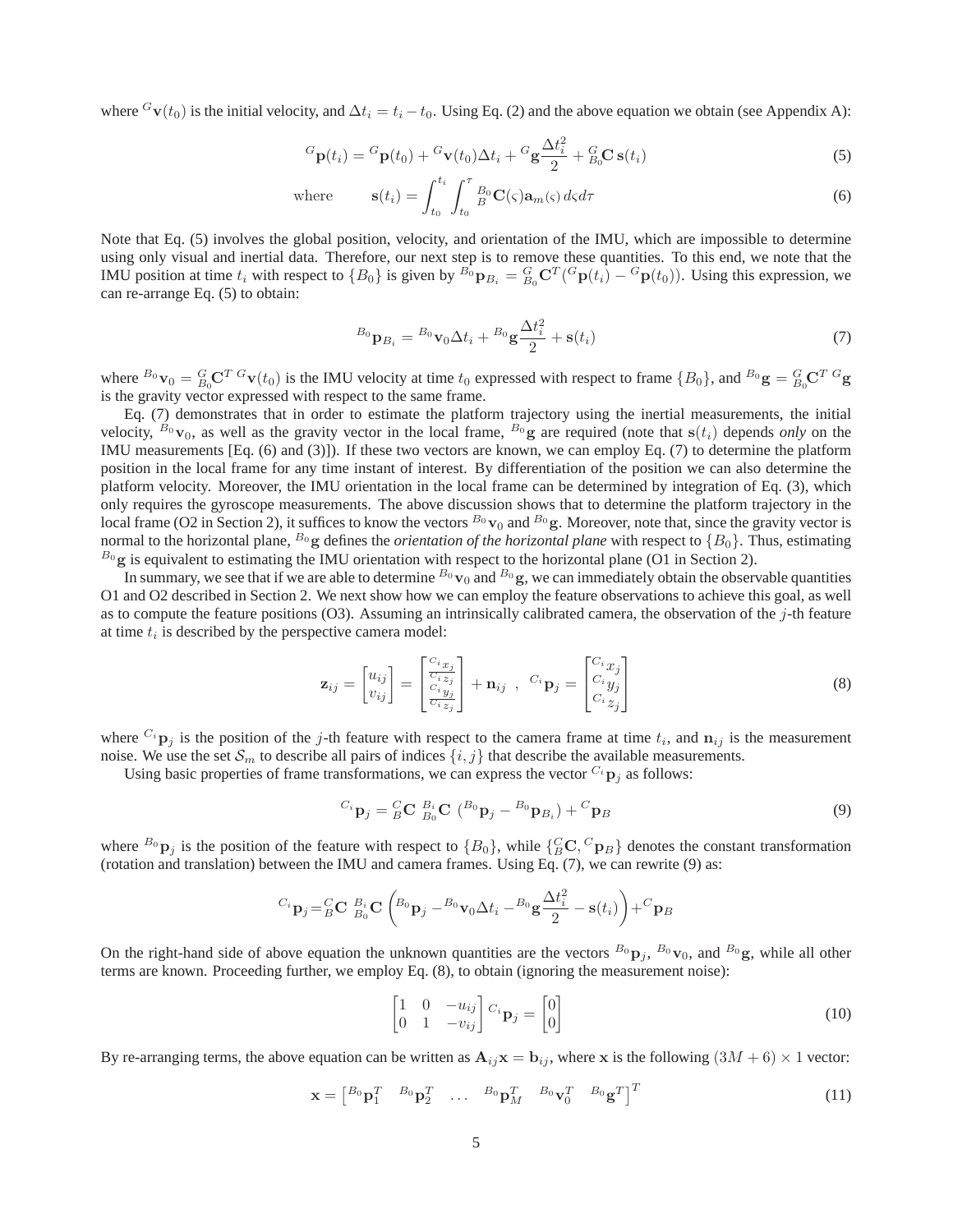and

$$
\mathbf{A}_{ij} = \mathbf{J}_{ij} \begin{bmatrix} \mathbf{0}_{3 \times 3} & \cdots & \mathbf{I}_{3} & \cdots & \mathbf{0}_{3 \times 3} & -\Delta t_{i} \mathbf{I}_{3} & -\frac{\Delta t_{i}^{2}}{2} \mathbf{I}_{3} \\ \vdots & \vdots & \ddots & \vdots \\ \mathbf{0}_{3 \times 3} & \cdots & \mathbf{0}_{3 \times 3} & -\Delta t_{i} \mathbf{I}_{3} & -\frac{\Delta t_{i}^{2}}{2} \mathbf{I}_{3} \end{bmatrix} \tag{12}
$$

$$
\mathbf{b}_{ij} = \mathbf{J}_{ij} \ \mathbf{s}(t_i) - \begin{bmatrix} 1 & 0 & -u_{ij} \\ 0 & 1 & -v_{ij} \end{bmatrix} \, C_{\mathbf{p}_B} \tag{13}
$$

$$
\mathbf{J}_{ij} = \begin{bmatrix} 1 & 0 & -u_{ij} \\ 0 & 1 & -v_{ij} \end{bmatrix} \begin{matrix} C & B_i \\ B & D_i \end{matrix} \mathbf{C}
$$
 (14)

We therefore see that from the observation of the j-th feature in the  $i$ -th image we obtain one equation of the form  $A_{ij}x = b_{ij}$ . By collecting the equations resulting from all feature measurements, we obtain the linear system

$$
Ax = b \tag{15}
$$

where A is a matrix with block rows  $A_{ij}$ , and b is a block vector with block elements  $b_{ij}$ , for all  $\{i, j\} \in S_m$ . It is important to observe that both  $\bf{A}$  and  $\bf{b}$  can be computed using (i) the feature measurements, (ii) the IMU measurements, and (iii) the known IMU-camera transformation, while all the unknown quantities are included in the vector x, which appears *linearly* in the above equation.

### **3.1 Solution of the linear system in the absence of noise**

If the matrix A has full column rank, ie., if  $rank(A) = 3M + 6$ , then the solution to Eq. (15) is unique, given by:

$$
\mathbf{x}^* = (\mathbf{A}^T \mathbf{A})^{-1} \mathbf{A}^T \mathbf{b}
$$
 (16)

An interesting observation is that this solution allows us to determine not only the direction of the gravity vector in  $\{B_0\}$ , but also the *magnitude* of the gravitational acceleration,  $g = ||B_0 g||_2$ . While this may be useful in certain settings, in the vast majority of applications the norm of the gravity vector is known in advance with high precision. Knowing the magnitude of gravity provides us with an additional constraint, which we can use to expand the situations under which a solution is possible.

Specifically, if the rank of A equals  $3M+5$  (i.e., one less than the number of its columns), the matrix has a nullspace of dimension one:  $dim(\mathcal{N}(A)) = 1$ . In this case Eq. (15) has an infinite number of solutions, described by  $x = A^+b + \alpha n$ , where  $A^+$  is a pseudoinverse of A, n is a basis vector for  $\mathcal{N}(A)$ , and  $\alpha$  is an arbitrary scalar [15]. However, if we know the magnitude of the gravitational acceleration, g, then we can enforce the constraint that the norm of the vector formed by the last three elements of x is equal to  $q$  [Eq. (11)]:

$$
\|\Pi\left(\mathbf{A}^+\mathbf{b}+\alpha\mathbf{n}\right)\|_2 = g, \text{ with } \Pi = \begin{bmatrix} 0_{3\times(3M+3)} & \mathbf{I}_3 \end{bmatrix}
$$
\n(17)

This is a quadratic equation in  $\alpha$  and has two real roots,  $\alpha_1$  and  $\alpha_2$ . Thus, we obtain two discrete solutions for x:

$$
\mathbf{x}_1^* = \mathbf{A}^+ \mathbf{b} + \alpha_1 \mathbf{n}, \quad \mathbf{x}_2^* = \mathbf{A}^+ \mathbf{b} + \alpha_2 \mathbf{n}
$$
 (18)

It should be noted that if the nullspace of  $\bf{A}$  is of dimension higher than one, then the solutions of (15) contain more than one arbitrary scalars. In that case, even if the known-gravity constraint is used, it is not possible to obtain a finite number of solutions. We now summarize the above results as follows:

**Result 1.** If A has full column rank (i.e.,  $\dim(\mathcal{N}(A)) = 0$ ), there exists a unique solution for x, given by Eq. (16). On the other hand, if  $\dim(\mathcal{N}(\mathbf{A})) = 1$ , there exist two solutions in general. These can be found by numerically computing n and  $A^+$ , solving Eq. (17) for  $\alpha$ , and substituting in (18).

In either case, these solutions provide, *in closed form*, the position of all the features, the initial IMU velocity, and the gravity vector, expressed with respect to the first IMU frame. As previously explained, this allows us to compute the observable quantities O1-O3 in the system, which is our key objective.

### **3.2 Analysis of the rank of** A **and minimal cases**

We next examine the rank of A and the dimension of  $\mathcal{N}(A)$  in important cases of interest, and identify the minimal requirements (in terms of the number of features and images) that allow for computing a finite number of solutions.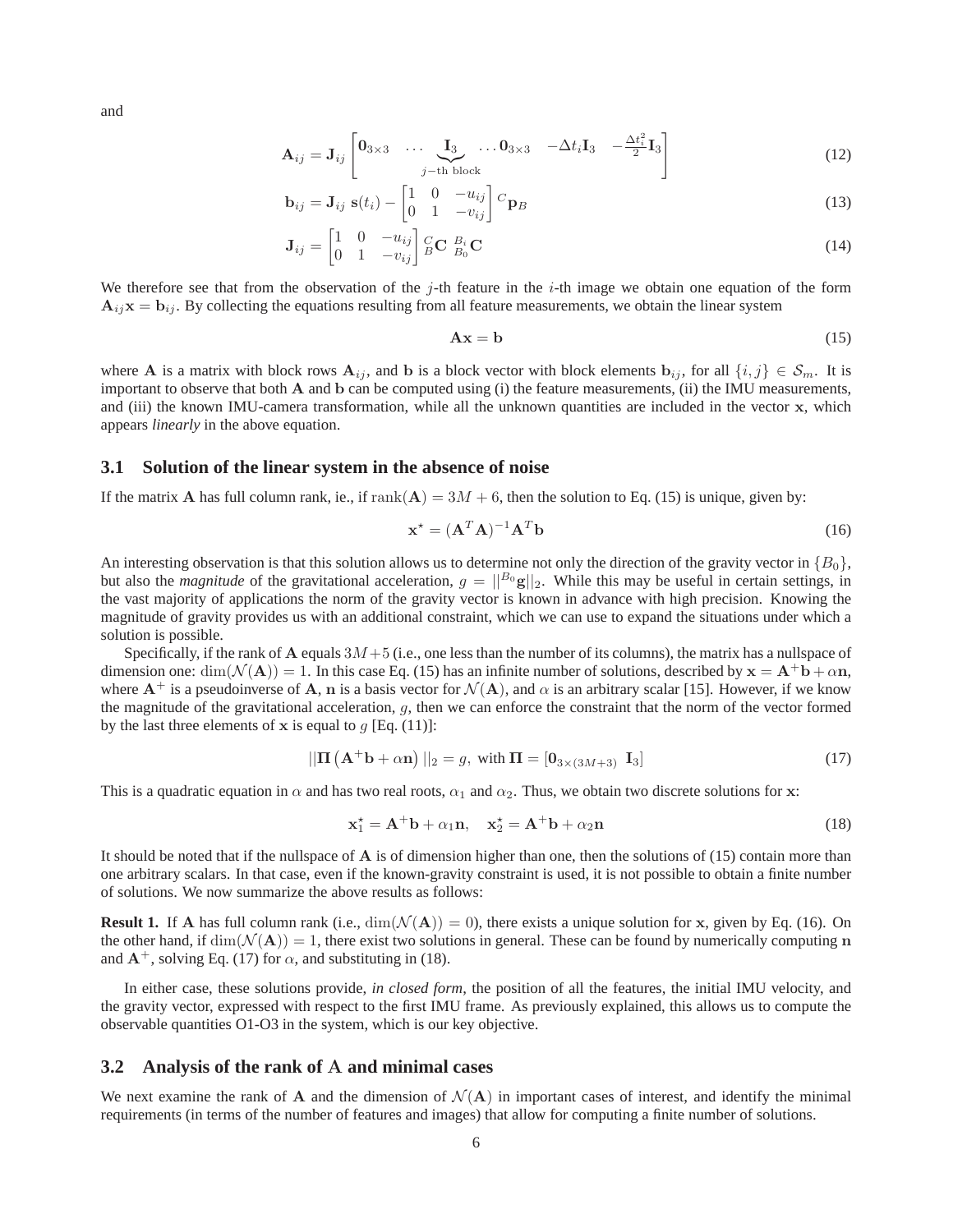We first derive a condition for the number of measurements needed. Since A contains two rows for each feature observation [Eq. (12)], the total number of rows in the matrix is  $2K$ , where K is the total number of measurements available:  $K = \sum_{j=1}^{M} n_j$ , where  $n_j$  is the number of times feature j has been observed. Therefore, rank $(A) \leq 2K$ , which, by application of the rank-nullity theorem [15], yields the inequality  $\dim(\mathcal{N}(\mathbf{A})) \geq 3M + 6 - 2K$ . Using this inequality and Result 1, we obtain the following result:

**Result 2.** For a unique solution to exist, a *necessary*, but not sufficient, condition is that the number of measurements satisfies  $K \ge \frac{3}{2}M + 3$ . On the other hand, for a finite number of solutions (one or two) to exist, a necessary condition is  $K \geq \frac{3}{2}M + \frac{5}{2}$ . If neither of the above necessary conditions are met, then it is guaranteed that infinite solutions exist.

If the feature measurements meet the above necessary conditions, then we can proceed to compute  $\dim(\mathcal{N}(\mathbf{A}))$ , to verify its dimension (since the above conditions are not sufficient, when they are met it may still be possible that infinite solutions exist). For arbitrary trajectories and feature placements, the dimension of  $\mathcal{N}(\mathbf{A})$  can be numerically computed, on a case-by-case basis. However, by employing an analytical approach to determining the rank of A, we can identify an important special case. Specifically, in Appendix B.1, we show that if the camera moves with a constant acceleration, that is, if

$$
B_0 \mathbf{p}_{C_i} = B_0 \mathbf{p}_{C_0} + \Delta t_i \mathbf{v} + \frac{\Delta t_i^2}{2} \mathbf{a},\tag{19}
$$

then A has a nullspace of dimension at least one, and the following vector is one basis vector for this nullspace:

$$
\mathbf{n} = \begin{bmatrix} \begin{pmatrix} B_0 & B_1 & -B_0 & B_0 \end{pmatrix}^T & \dots & \begin{pmatrix} B_0 & B_M & -B_0 & B_0 \end{pmatrix}^T & \mathbf{v}^T & \mathbf{a}^T \end{bmatrix}^T
$$

If enough feature measurements are available, this will be the only basis vector for the nullspace of A, and thus  $\dim(\mathcal{N}(A))$ 1. Thus, by application of Result 1, we conclude that:

**Result 3.** When the camera moves with a constant acceleration, two discrete solutions for the camera trajectory exist in general, given by (18).

Further analyzing this result, it is interesting to explore what happens if  $a = 0$ , i.e., if the camera moves with a constant velocity. In that case, the last  $3 \times 1$  block of n is zero, and  $\alpha$  vanishes from Eq. (17). In turn, this means that  $\alpha$  cannot be determined, and infinite solutions exist, given by  $x = A^+b + \alpha n$ . It is important to observe, however, that since the last three elements of  $n$  are zero, these solutions all have *the same* value for  $B_0$  g. In other words:

**Result 4.** When the camera is moving with a constant velocity, the orientation of the platform with respect to the horizontal plane can be uniquely determined, while an infinite number of solutions exist for the platform velocity and the feature positions. The physical interpretation of the infinite set of solutions is that the *scale* of the trajectory cannot be determined *[1].*

We now turn our attention to identifying the minimal conditions, in terms of the number of features and images, that make it possible to obtain discrete solutions for the observable states. We start by noting that if only one image is available, the number of equations in Eq. (15) is always less than the number of unknowns. Moreover, in Appendix B.2.2, we show that if only  $N = 2$  images are available, the dimension of the nullspace of **A** is at least 3, regardless of the number of features. The minimum number of images needed for a finite number of solutions is  $N = 3$ . For this case, by comparing the number of unknowns to the number of measurements, we conclude that the number of features must be at least  $M = 2$ . On the other hand, if only one feature is available  $(M = 1)$ , we obtain the condition  $N \geq 4$ , as the lower bound on the number of images (Appendix B.2.2).

From the above we see that two *minimal problems* can be identified: (i) two features seen in three images, and (ii) one feature seen in four images. Both of these problems are minimal, since in the first case we use the minimum number of images possible, while in the second case we use the minimum number of features. In what follows, we describe the properties of these problems.

#### **3.2.1 Two features seen in three images**

In Appendix B.2.3, we prove that when two features are observed in three images, then in general it is  $dim(\mathcal{N}(A)) = 1$ . The only exception is when the three camera positions and the two feature points lie in the same plane, in which case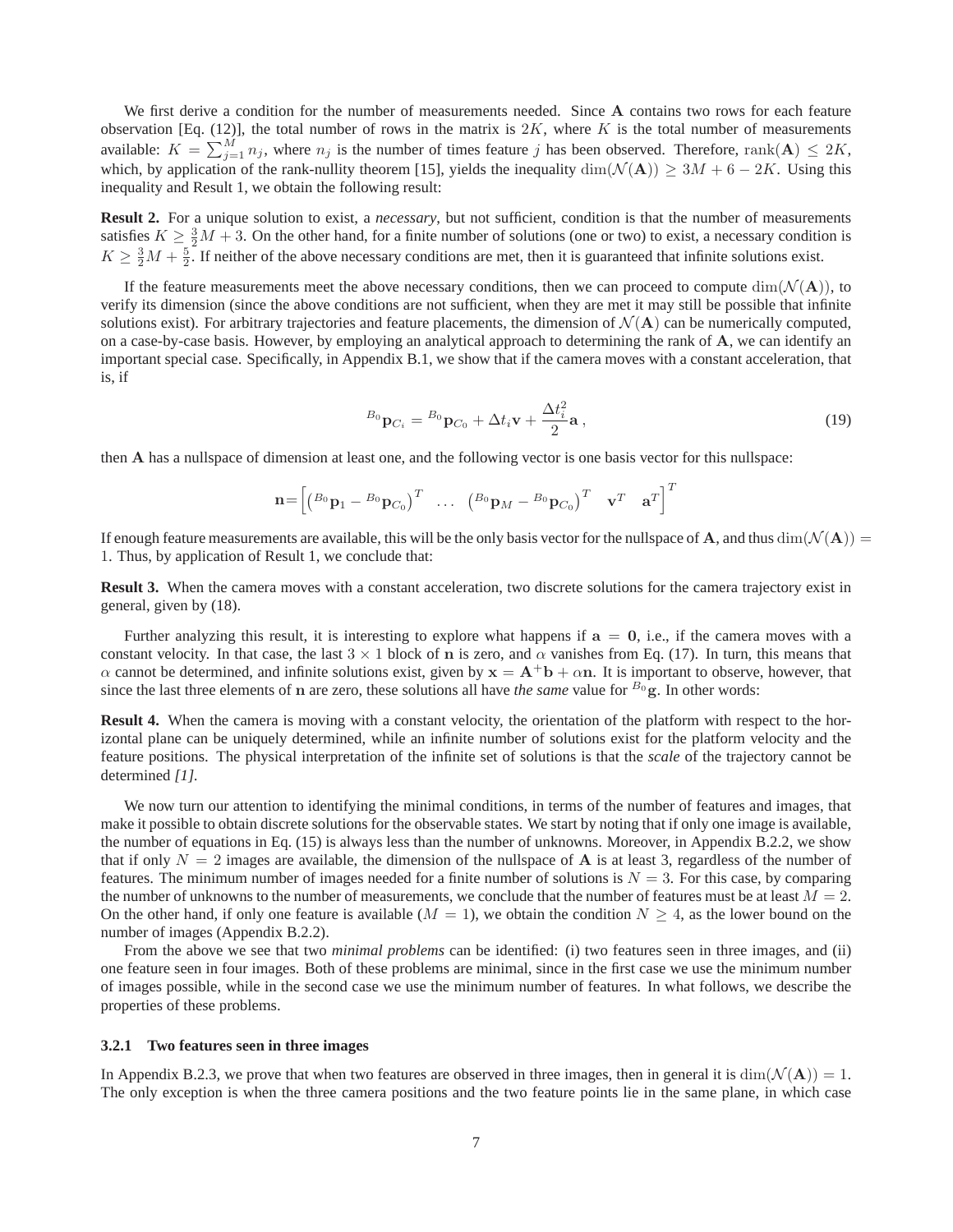$\dim(\mathcal{N}(\mathbf{A})) = 2$ . Barring this singular configuration, the nullspace of the matrix **A** is spanned by:

$$
\mathbf{n} = \begin{bmatrix} B_0 \mathbf{p}_1 - B_0 \mathbf{p}_{C_0} \\ B_0 \mathbf{p}_2 - B_0 \mathbf{p}_{C_0} \\ \frac{\Delta t_2(^{B_0}\mathbf{p}_{C_1} - B_0 \mathbf{p}_{C_0})}{\Delta t_1 (\Delta t_2 - \Delta t_1)} - \frac{\Delta t_1(^{B_0}\mathbf{p}_{C_2} - B_0 \mathbf{p}_{C_0})}{\Delta t_2 (\Delta t_2 - \Delta t_1)} \\ \frac{-2}{\Delta t_2 - \Delta t_1} \left( \frac{B_0 \mathbf{p}_{C_1} - B_0 \mathbf{p}_{C_0}}{\Delta t_1} - \frac{B_0 \mathbf{p}_{C_2} - B_0 \mathbf{p}_{C_0}}{\Delta t_2} \right) \end{bmatrix}
$$
(20)

From the above expression, we see that if the camera is moving with a constant velocity, then the last three elements of n are zero, and the scale of the trajectory is undefined, while the attitude is uniquely determined. In all other cases, two distinct solutions exist.

#### **3.2.2 One feature seen in four images**

By following a similar analysis in Appendix B.2.4, we show that the results for the minimal problem where one feature is seen in four different images are analogous to the previous case. The results for both cases can be summarized as follows:

**Result 5.** When two features are observed in three images *or* one feature is observed in four images, then we can compute two distinct solutions for all observable quantities, using Eq. (18). There exist two singular cases when an infinite number of solutions exist: (i) when all camera positions and the feature(s) lie in the same plane, and (ii) when the camera is moving with a constant velocity. In the latter case, the orientation is uniquely defined, but the scale is unobservable.

Fig. 1 depicts the two solutions arising in an example case where one feature is observed in four images. It is interesting to observe that, even though this is difficult to see in the plot, the two trajectories are not coplanar. As a final remark, we note that if either more images, or more features become available in either one of the two minimal scenarios discussed, then the problems become over-determined, and thus a unique solution can be obtained in general (barring singular cases, such as the one described in Result 3). This makes it possible to determine the conditions for obtaining a unique solution.



Figure 1: One feature observed in four camera images: This plot shows the two possible solutions for the trajectory and the feature position, both of which satisfy the measurements exactly. The two trajectories are not coplanar.

## **4 Unknown biases and/or IMU-Camera calibration**

Up to this point, we have examined the case where the extrinsic calibration between the IMU and the camera, as well as the IMU biases, are known in advance. We here study the scenario where one or both of these quantities are not kwown, and need to be estimated. As shown in [1], both the extrinsic calibration as well as the IMU biases are observable, for general camera trajectories.

### **4.1 Unknown extrinsic calibration, known IMU biases**

In this scenario, we consider the case where the transformation (rotation and translation) between the IMU and camera is not available while the IMU biases are known. By using the corrected IMU measurements, we can estimate the IMU orientation change  $B_i$ <sup>t</sup>  $\sum$  in the time interval  $[t_i, t_j]$ , as in Eq. (3). In addition, by using only feature observations, we can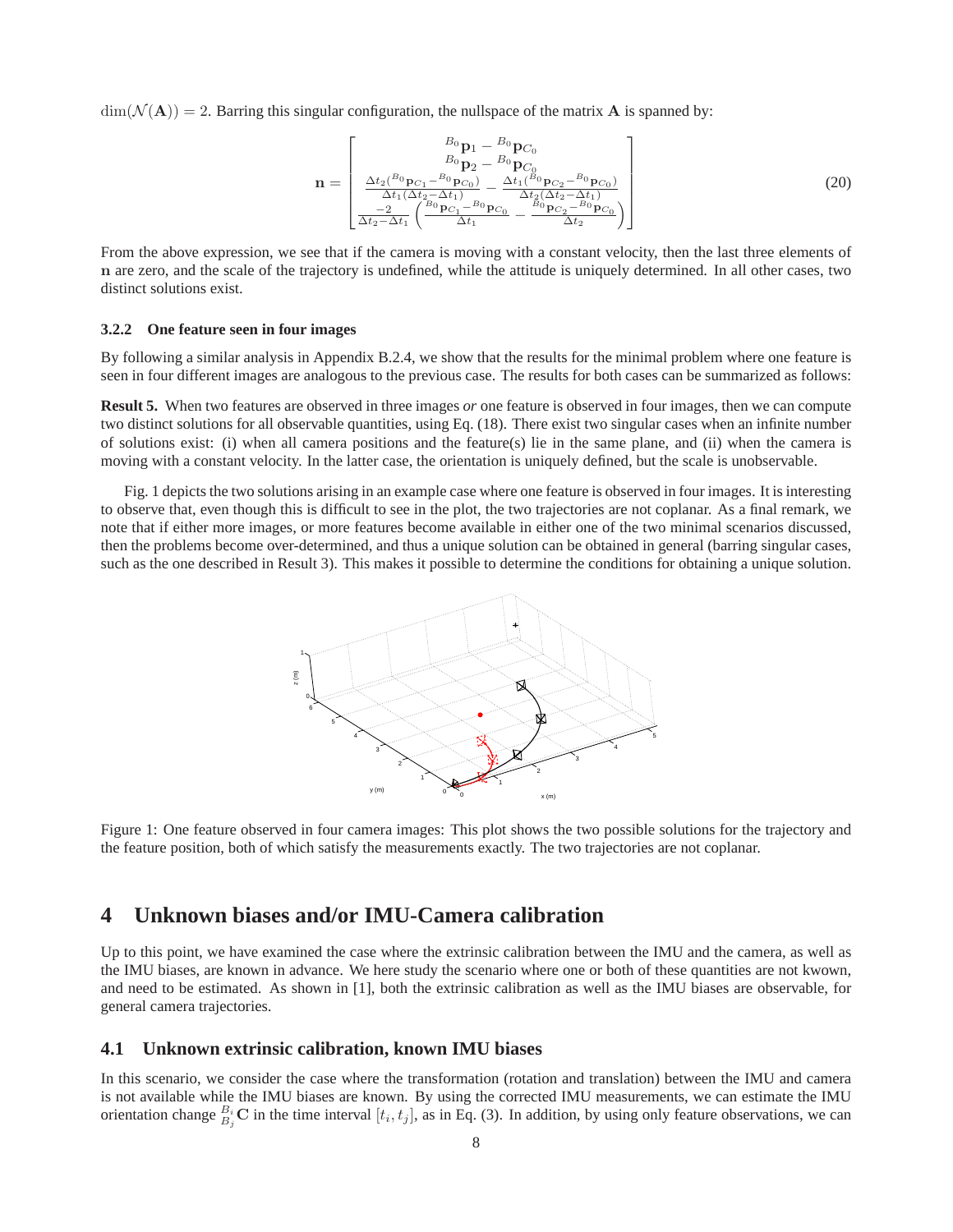independently estimate the relative camera orientation during that interval,  $C_i$ , C, by using image-based motion estimation algorithms such as [8]. We can then employ the following equation for the unknown  ${}^{C}_{B}$ C:

$$
C_i^i \mathbf{C} = {}^C_B \mathbf{C} {}^B_{B_j} \mathbf{C} {}^B_C \mathbf{C} \Rightarrow C_i^i \mathbf{C} {}^C_B \mathbf{C} = {}^C_B \mathbf{C} {}^B_{B_j} \mathbf{C}
$$
(21)

The above equation can be solved by transforming it into its equivalent unit-quaternion representation [16, 17]. Specifically, using this representation, we have [18]:

$$
C_i \overline{\mathbf{q}} \otimes B \overline{\mathbf{q}} = B \overline{\mathbf{q}} \otimes B_i \overline{\mathbf{q}}
$$

$$
\Rightarrow \mathcal{L}(C_i, \bar{\mathbf{q}}) \, g \bar{\mathbf{q}} = \mathcal{R}(B_i, \bar{\mathbf{q}}) \, g \bar{\mathbf{q}} \tag{22}
$$

$$
\Rightarrow \left( \mathcal{L} \left( \begin{matrix} C_i \\ C_j \bar{\mathbf{q}} \end{matrix} \right) - \mathcal{R} \left( \begin{matrix} B_i \\ B_j \bar{\mathbf{q}} \end{matrix} \right) \right) \begin{matrix} C \\ B \bar{\mathbf{q}} \end{matrix} = \mathbf{0} \tag{23}
$$

where for a  $4 \times 1$  unit quaternion  $\overline{q}$ :

$$
\overline{\mathbf{q}} = \begin{bmatrix} q_1 & q_2 & q_3 & q_4 \end{bmatrix}^T = \begin{bmatrix} \mathbf{q}^T & q_4 \end{bmatrix}^T \tag{24}
$$

we define

$$
\mathcal{L}(\bar{\mathbf{q}}) = \begin{bmatrix} q_4 \mathbf{I}_3 - \begin{bmatrix} \mathbf{q} \times \end{bmatrix} & \mathbf{q} \\ -\mathbf{q}^T & q_4 \end{bmatrix} \tag{25}
$$

$$
\mathcal{R}(\mathbf{\bar{q}}) = \begin{bmatrix} q_4 \mathbf{I}_3 + \begin{bmatrix} \mathbf{q} \times \end{bmatrix} & \mathbf{q} \\ -\mathbf{q}^T & q_4 \end{bmatrix} \tag{26}
$$

Therefore, we have a linear system with  $\frac{C}{B}\bar{q}$ , the quaternion representing the IMU-camera rotation, as the unknown. By using all the available pairs of images, we construct an over-constrained linear system  $B_E^C \bar{q} = 0$ , whose least-squares solution  ${}_{B}^{C}\bar{q}$  is the right singular vector corresponding to the smallest singular value of B. For the solution to be unique, at least two pairs of images where the system rotates about different axes are required [17]. Therefore, at least three images are needed, in which at least six features (to ensure a unique solution for  $C_i$  C) are tracked. After  ${}^C_B\bar{q}$  is estimated, we can directly obtain  $^C_B$ C [18]. Subsequently, by treating  $^Cp_B$  in Eq. (9) as an extra unknown, we can construct a similar linear system as in Section 3, except that the vector of unknowns becomes (see Appendix A.2):

$$
\mathbf{x} = \begin{bmatrix} B_0 \mathbf{p}_1^T & \dots & B_0 \mathbf{p}_M^T & B_0 \mathbf{v}_0^T & C \mathbf{p}_B^T & B_0 \mathbf{g}^T \end{bmatrix}^T
$$
(27)

By solving this modified linear system, we can solve for the observable quantities O1-O3 discussed in Section 2 as well as the IMU-camera relative translation.

### **4.2 Unknown extrinsic calibration, unknown IMU biases**

We next consider the case where we have no prior information about either the IMU-camera transformation or the IMU biases. We here assume that the gyroscope and accelerometer biases are constant over the short time interval used for initialization. Similar to the previous subsection, by using only feature observations, we can estimate the relative camera pose change  $C_i$  C in the time interval  $[t_i, t_j]$ . Let  $C_i$   $\bar{q}$  and  $B_i$   $\bar{q}$  be the quaternions that represent the relative pose changes of the camera and IMU, respectively:

$$
C_i \overline{\mathbf{q}} = \begin{bmatrix} C_i & \mathbf{q} \\ C_j & \mathbf{q} \\ C_i & q_4 \end{bmatrix}, \ B_i \overline{\mathbf{q}} = \begin{bmatrix} B_i & \mathbf{q} \\ B_j & \mathbf{q} \\ B_i & q_4 \end{bmatrix}
$$
(28)

To derive an equation that will enable us to obtain a closed-form solution, we will employ the relationship between a quaternion and its corresponding rotation matrix [18]:

$$
\mathbf{C}(\mathbf{\bar{q}}) = \mathbf{I}_3(2q_4^2 - 1) - 2q_4 \lfloor \mathbf{q} \times \rfloor + 2\mathbf{q} \mathbf{q}^T
$$
\n(29)

Using basic properties of rotation matrices, we have:

$$
{}_{C_j}^{C_i} \mathbf{C} = {}_{B}^{C} \mathbf{C} {}_{B_j}^{B_i} \mathbf{C} {}_{C}^{B} \mathbf{C}
$$
 (30)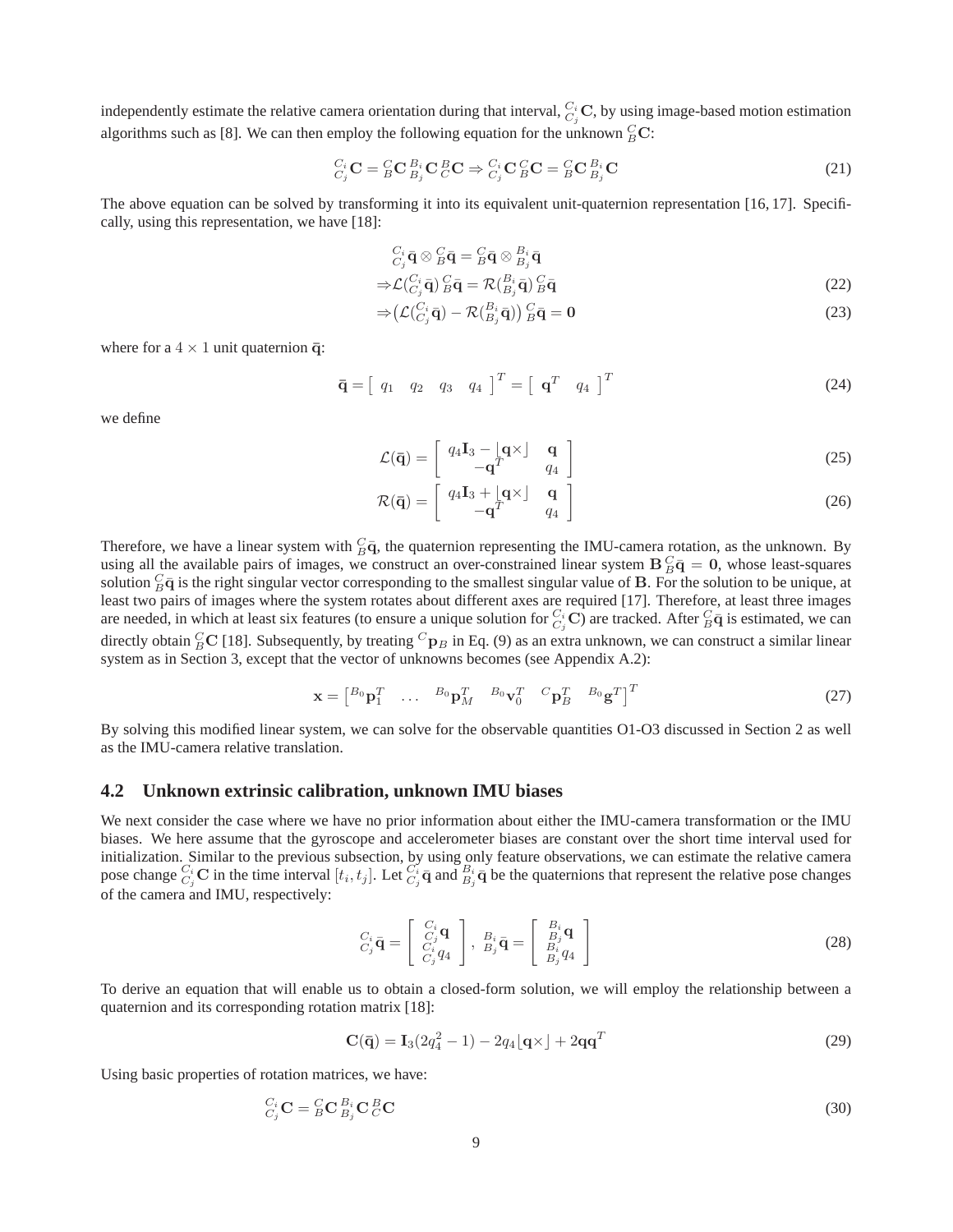$$
\Rightarrow \begin{aligned} &\xrightarrow{C_i} \mathbf{C} = {}_{B}^{C} \mathbf{C} \left( \mathbf{I}_3 (2 \frac{B_i}{B_j} q_4^2 - 1) - 2 \frac{B_i}{B_j} q_4 \Big|_{B_j}^{B_i} \mathbf{q} \times \right) + 2 \frac{B_i}{B_j} \mathbf{q} \frac{B_i}{B_j} \mathbf{q}^T \right) \stackrel{B}{C} \mathbf{C} \\ &\Rightarrow \frac{C_i}{C_j} \mathbf{C} = \mathbf{I}_3 (2 \frac{B_i}{B_j} q_4^2 - 1) - 2 \frac{B_i}{B_j} q_4 \Big|_{B}^{C} \mathbf{C} \frac{B_i}{B_j} \mathbf{q} \times \Big] + 2 \Big( {}_{B}^{C} \mathbf{C} \frac{B_i}{B_j} \mathbf{q} \Big) \Big( {}_{B}^{C} \mathbf{C} \frac{B_i}{B_j} \mathbf{q} \Big)^T \end{aligned}
$$

Converting to the equivalent quaternion representation, we obtain:

$$
\begin{bmatrix}\nC_i \mathbf{q} \\
C_j \mathbf{q} \\
C_i q_4\n\end{bmatrix} = \begin{bmatrix}\nC \mathbf{C}^{B_i} \mathbf{q} \\
B_i B_j q_4 \\
B_j q_4\n\end{bmatrix}
$$
\n(31)

The above equation shows that the last element of the quaternion of the true IMU rotation  $B_j^q(q_4)$  can be estimated from feature observations  $C_{i}^{i}q_{4}$ ). If we let  $\bar{\omega}_{ij}$  denote the average true rotational velocity in the time interval  $[t_i, t_j]$ , and  $\bar{\omega}_{m_{ij}}$ represent the average measured rotational velocity in the same time, then, using the results of [18], we can write:

$$
||\bar{\omega}_{ij} t_{ij}|| \simeq 2 \arccos(\frac{C_i}{C_j} q_4)
$$

$$
\Rightarrow ||\bar{\omega}_{m_{ij}} - \mathbf{b}_g|| \simeq \frac{2 \arccos(\frac{C_i}{C_j} q_4)}{t_{ij}}
$$

$$
\Rightarrow ||\bar{\omega}_{m_{ij}}||^2 - 2 \bar{\omega}_{m_{ij}}^T \mathbf{b}_g + ||\mathbf{b}_g||^2 = \frac{4 \arccos(\frac{C_i}{C_j} q_4)^2}{t_{ij}^2}
$$

where  $t_{ij} = t_j - t_i$ . Choosing  $j = i + 1, \forall i = 1 \dots (N - 1)$ , we obtain  $(N - 1)$  equations of the above form. By subtracting the first one from all other equations, we get the linear system:

$$
\begin{array}{rcl}\n(2\bar{\omega}_{m_{23}} - 2\bar{\omega}_{m_{12}})^T \mathbf{b}_g &=& d_2 \\
(2\bar{\omega}_{m_{34}} - 2\bar{\omega}_{m_{12}})^T \mathbf{b}_g &=& d_3 \\
\vdots &=& \vdots \\
(2\bar{\omega}_{m_{(N-1)N}} - 2\bar{\omega}_{m_{12}})^T \mathbf{b}_g &=& d_{N-1}\n\end{array} \tag{32}
$$

where

$$
d_i = ||\bar{\omega}_{m_{i(i+1)}}||^2 - \frac{4 \arccos(\frac{C_i}{C_{i+1}} q_4)^2}{t_{i(i+1)}^2} - ||\bar{\omega}_{m_{12}}||^2 + \frac{4 \arccos(\frac{C_1}{C_2} q_4)^2}{t_{12}^2}
$$
(33)

Note that all quantities except for  $b<sub>g</sub>$  are known from the IMU and camera measurements. Therefore, the bias in the gyroscope measurements,  $\mathbf{b}_q$ , can be estimated by solving for the least-squares solution of the linear system constructed in Eq. (32). For a unique solution, at least five images are needed. After we have computed the gyro bias, we can obtain the corrected gyroscope measurements, and proceed to solve for the IMU-camera rotation matrix as presented in Section 4.1. Subsequently, we can solve for the remaining quantities linearly. Specifically, by taking into account the accelerometer bias, we rewrite Eq. (7) as follows (see Appendix A):

$$
{}^{B_0}\mathbf{p}_{B_i} = {}^{B_0}\mathbf{v}_0 \Delta t_i + {}^{B_0}\mathbf{g}\frac{\Delta t_i^2}{2} - \mathbf{S}(t_i)\mathbf{b}_a + \mathbf{s}(t_i)
$$
\n(34)

where 
$$
\mathbf{S}(t_i) = \int_{t_0}^{t_i} \int_{t_0}^{\tau} B_0 \mathbf{C}(\zeta) d\zeta d\tau
$$
 (35)

By treating  ${}^{C}p_B$  and  $b_a$  as unknowns, we can construct a similar linear system as in Section 3, except that the vector x in Eq. (11) is extended as (see Appendix A.3):

$$
\mathbf{x} = \begin{bmatrix} B_0 \mathbf{p}_1^T & \dots & B_0 \mathbf{p}_M^T & B_0 \mathbf{v}_0^T & \mathbf{b}_a^T & ^C \mathbf{p}_B^T & ^B \mathbf{g}^T \end{bmatrix}^T
$$
(36)

and  $A_{ij}$  becomes:

$$
\mathbf{J}_{ij} \begin{bmatrix} \dots & \mathbf{I}_3 & \dots & -\Delta t_i \mathbf{I}_3 & \mathbf{S}(t_i) & \frac{B_0}{B_i} \mathbf{C}_C^B \mathbf{C} & -\frac{\Delta t_i^2}{2} \mathbf{I}_3 \end{bmatrix}
$$
  
where 
$$
\mathbf{J}_{ij} = \begin{bmatrix} 1 & 0 & -u_{ij} \\ 0 & 1 & -v_{ij} \end{bmatrix} \begin{bmatrix} C & B_i \\ B & D_i \end{bmatrix} \mathbf{C}
$$
 (37)

and 
$$
\mathbf{b}_{ij} = \mathbf{J}_{ij} \mathbf{s}(t_i)
$$
 (38)

Solving this modified linear system, we can estimate the accelerometer bias and IMU-camera relative translation in addition to the observable quantities O1-O3 in Section 2.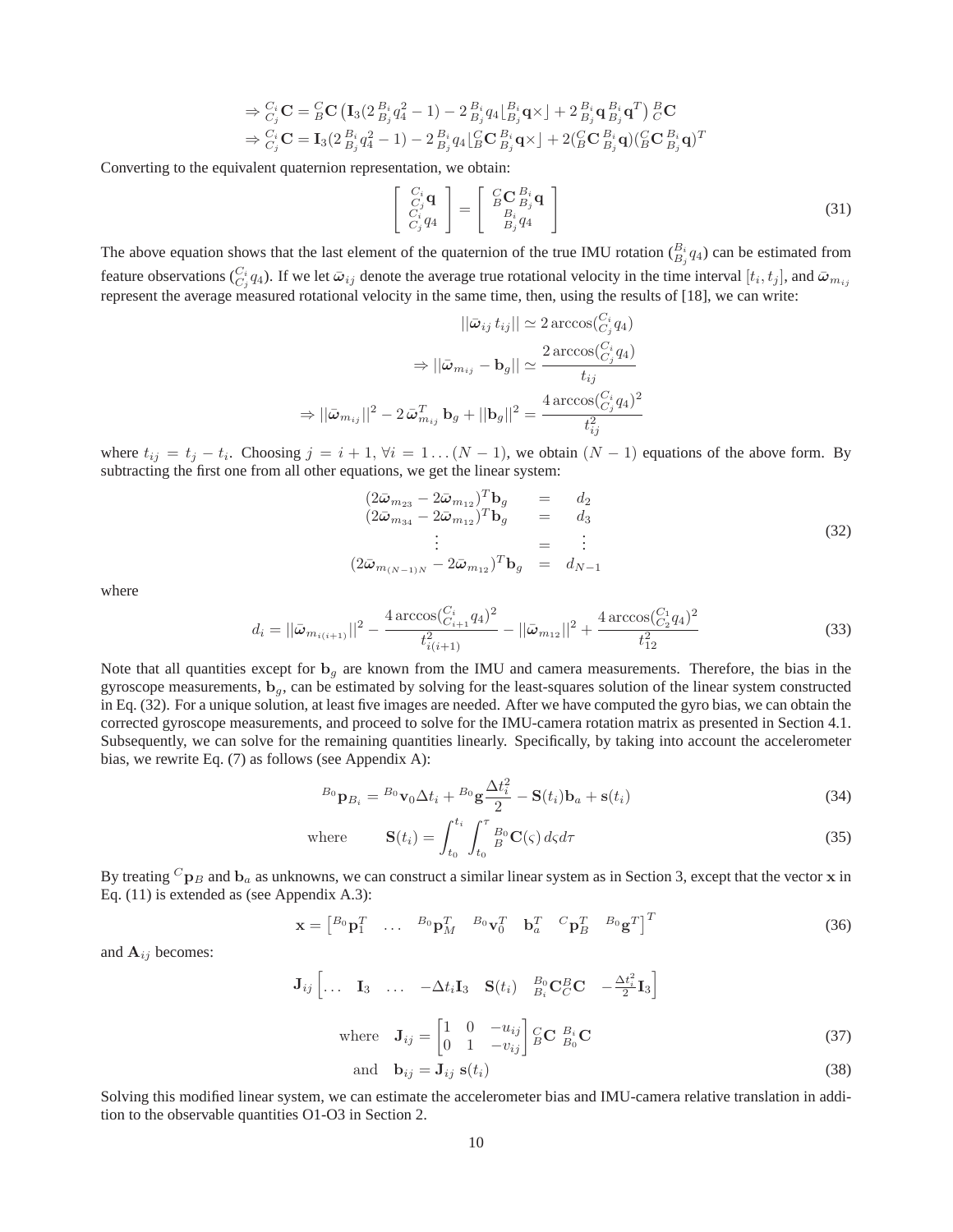# **5 Solution in the presence of noise**

The analysis in Section 3 did not account for the presence of noise, which will inevitably exist in any practical application. In this section, we show how noisy measurements can be employed for obtaining an estimate of the observable quantities of the system. Specifically, in Section 5.1 we describe two least-squares solutions for the linear system in Eq. (15), which can be found in closed form. Then, in Section 5.2 we present a maximum-likelihood estimator (MLE), which employs a probabilistic modeling of the measurement noise, to obtain statistically optimal estimates.

### **5.1 Linear system solutions**

As shown in Sections 3 and 4, the feature positions, IMU velocity, local gravity vector, accelerometer bias, and camera-IMU translation can be found by solving a linear system  $Ax = b$ . When A and b are constructed using many noisy sensor measurements, the system is an over-determined one, and no exact solution can be found. Instead, we can compute a least-squares solution, i.e., we can minimize the cost function  $||Ax-b||_2$ . It is a well-known result that the optimal value of x for this problem is given by  $x^* = (A^T A)^{-1} A^T b$ , which is identical to Eq. (16). Note however, that this solution does not take advantage of the fact that the norm of the gravitational acceleration vector may be known in advance. To exploit this additional information, we can formulate a *constrained* least-squares problem:

minimize 
$$
||\mathbf{A}\mathbf{x} - \mathbf{b}||_2 = \left\| [\mathbf{A}_1 \ \mathbf{A}_2] \begin{bmatrix} \mathbf{x}_1 \\ B_0 \mathbf{g} \end{bmatrix} - \mathbf{b} \right\|_2
$$
 (39)  
subject to  $\|B_0 \mathbf{g}\|_2 = g$ 

where g is the known value of the gravitational acceleration,  $x_1$  is a vector comprising the landmark positions and the IMU velocity [Eq. (11)], as well as IMU-camera translation and accelerometer bias if unknown [Eq. (27), (36)], and the partitioning of A is compatible with that of x. The above problem is a quadratically-constrained least-squares problem. In the remainder of this section, we use  $x_2 = {}^{B_0}g$  in the derivations for clarity. Using the Lagrange multiplier approach, the solution to the above problem can be found by finding the stationary points of the function:

$$
\min L(\mathbf{x}, \lambda) = \left\| \begin{bmatrix} \mathbf{A}_1 & \mathbf{A}_2 \end{bmatrix} \begin{bmatrix} \mathbf{x}_1 \\ \mathbf{x}_2 \end{bmatrix} - \mathbf{b} \right\|_2^2 - \lambda (\mathbf{x}_2^T \mathbf{x}_2 - g^2) \tag{40}
$$

After taking partial derivatives, we obtain:

$$
\frac{\partial L}{\partial \mathbf{x}_1}^T = 2\mathbf{A}_1^T \mathbf{A}_1 \mathbf{x}_1 + 2\mathbf{A}_1^T \mathbf{A}_2 \mathbf{x}_2 - 2(\mathbf{b}^T \mathbf{A}_1)^T = \mathbf{0}
$$
\n(41)

$$
\frac{\partial L}{\partial \mathbf{x}_2}^T = 2\mathbf{A}_2^T \mathbf{A}_2 \mathbf{x}_2 + 2\mathbf{A}_2^T \mathbf{A}_1 \mathbf{x}_1 - 2(\mathbf{b}^T \mathbf{A}_2)^T - 2\lambda \mathbf{x}_2 = \mathbf{0}
$$
\n(42)

$$
\frac{\partial L}{\partial \lambda} = \mathbf{x}_2^T \mathbf{x}_2 - g^2 = 0 \tag{43}
$$

$$
\Rightarrow \begin{cases} \mathbf{A}_1^T \mathbf{A}_1 \mathbf{x}_1 + \mathbf{A}_1^T \mathbf{A}_2 \mathbf{x}_2 & = \mathbf{A}_1^T \mathbf{b} \\ \mathbf{A}_2^T \mathbf{A}_1 \mathbf{x}_1 + (\mathbf{A}_2^T \mathbf{A}_2 - \lambda \mathbf{I}) \mathbf{x}_2 & = \mathbf{A}_2^T \mathbf{b} \\ \mathbf{x}_2^T \mathbf{x}_2 & = g^2 \end{cases}
$$
(44)

Solving the first of the above equations for  $x_1$ , we get:

$$
\mathbf{x}_1 = -(\mathbf{A}_1^T \mathbf{A}_1)^{-1} \mathbf{A}_1^T \mathbf{A}_2 \mathbf{x}_2 + (\mathbf{A}_1^T \mathbf{A}_1)^{-1} \mathbf{A}_1^T \mathbf{b}
$$
(45)

Using the above equation in the second equation in (44), we have:

$$
\mathbf{D}\mathbf{x}_2 - \lambda \mathbf{x}_2 = \mathbf{d}
$$
  

$$
\mathbf{x}_2^T \mathbf{x}_2 = g^2
$$
 (46)

where

$$
\mathbf{D} = \mathbf{A}_2^T \left( \mathbf{I} - \mathbf{A}_1 (\mathbf{A}_1^T \mathbf{A}_1)^{-1} \mathbf{A}_1^T \right) \mathbf{A}_2 \tag{47}
$$

$$
\mathbf{d} = \mathbf{A}_2^T \left( \mathbf{I} - \mathbf{A}_1 (\mathbf{A}_1^T \mathbf{A}_1)^{-1} \mathbf{A}_1^T \right) \mathbf{b}
$$
(48)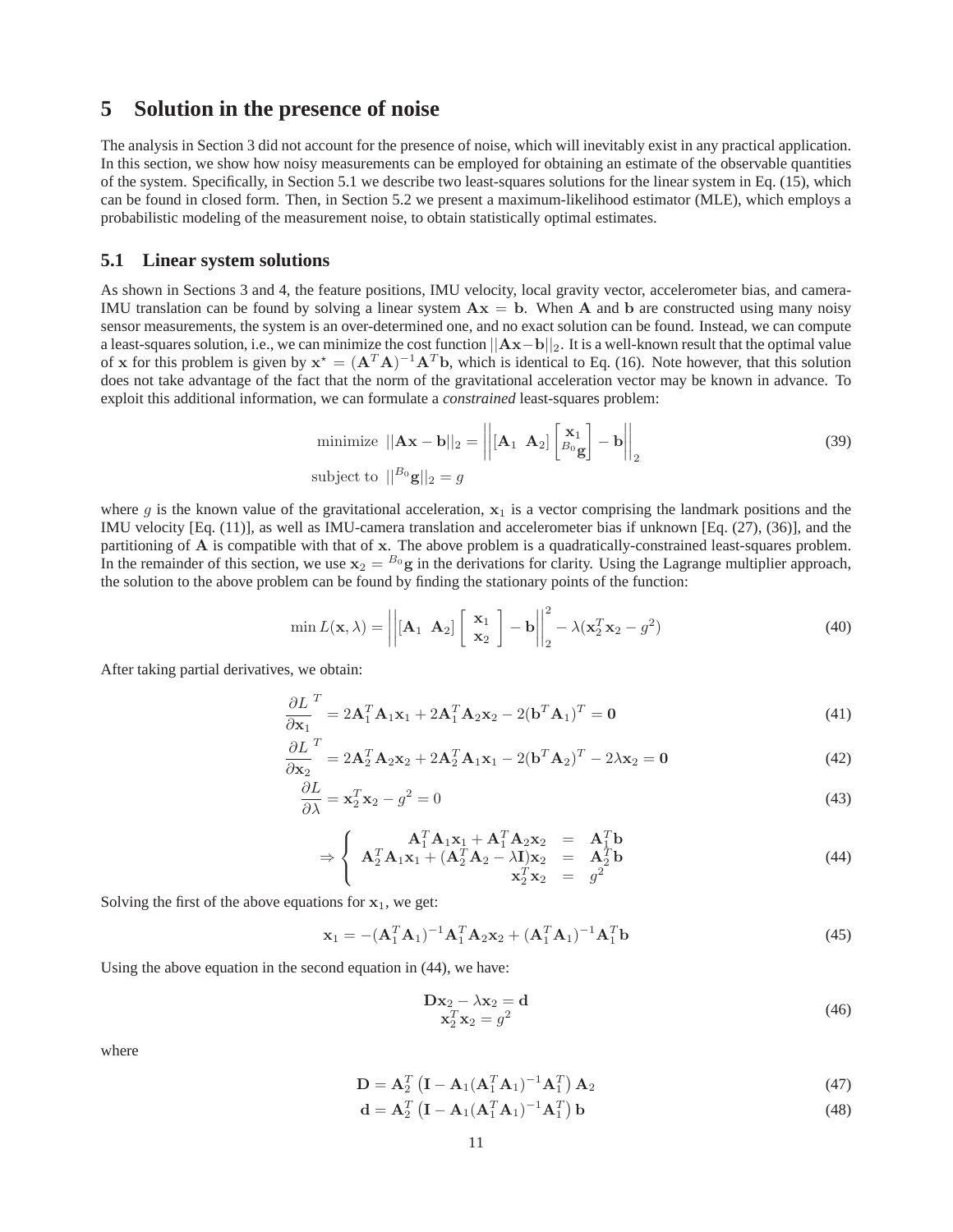We thus see that to determine x, we can first determine  $x_2$  from (46), and then substitute in (45) to find  $x_1$ . Finding the solution to (46) is equivalent to finding the solution to the following optimization problem:

$$
\text{minimize } \mathbf{x}_2^T \mathbf{D} \mathbf{x}_2 - 2 \mathbf{d}^T \mathbf{x}_2
$$
\n
$$
\text{subject to } \mathbf{x}_2^T \mathbf{x}_2 = g \tag{49}
$$

The equivalence arises from the fact that the equations in (46) are obtained by forming the Lagrange function of the problem in (49), and setting its derivatives equal to zeros. Furthermore, in [19, 20], it is shown that the optimal value of  $x_2$  in (49) is the same as the optimal value of  $x_2$  in the following problem:

minimize 
$$
\lambda
$$
  
subject to  $\mathbf{D}\mathbf{x}_2 = \lambda \mathbf{x}_2 + \mathbf{d}$   
 $\mathbf{x}_2^T \mathbf{x}_2 = g^2$  (50)

Theorem 5.1 in [19] states that if  $\{\lambda, x_2\}$  satisfy the constraint equations in (50), then there exists a vector  $e \neq 0$  such that the following holds:

$$
(\mathbf{D} - \lambda \mathbf{I}_3)^2 \mathbf{e} = \frac{1}{g^2} \mathbf{d} \mathbf{d}^T \mathbf{e}
$$
 (51)

The above equation describes a *quadratic eigenvalue problem*. From this equation, we conclude that:

$$
\det\left((\mathbf{D} - \lambda \mathbf{I}_3)^2 - \frac{1}{g^2} \mathbf{d} \mathbf{d}^T\right) = 0
$$
\n(52)

The matrix whose determinant we compute above is a 3  $\times$  3 matrix, whose elements are quadratic polynomials in  $\lambda$ . Therefore, (52) is a sixth-order polynomial equation in  $\lambda$ . Out of the six possible roots, we must keep the smallest real one, as this is the solution to (50). To find the smallest root, one can simply compute all roots (which can be done with very low computational cost and without any prior information), and choose the minimum real one. Once the minimum  $\lambda$ has been determined, we can solve (46) to obtain  $x_2$  as follows [19, Theorem 5.2]:

$$
\mathbf{x}_2 = (\mathbf{D} - \lambda \mathbf{I})^{-1} \mathbf{d} \tag{53}
$$

In summary, the constrained least-squares solution is given by:

$$
\mathbf{x}^{\star} = \begin{bmatrix} - (\mathbf{A}_1^T \mathbf{A}_1)^{-1} \mathbf{A}_1^T \mathbf{A}_2{}^{B_0} \mathbf{g}^{\star} + (\mathbf{A}_1^T \mathbf{A}_1)^{-1} \mathbf{A}_1^T \mathbf{b} \\ B_0 \mathbf{g}^{\star} \end{bmatrix}
$$
(54)

with  $B_0$  g<sup>\*</sup> =  $(D - \lambda I_3)^{-1}$ d, where D, d are defined in Eq. (47)-(48) and  $\lambda$  is the smallest solution to the equation:

$$
\det\left((\mathbf{D} - \lambda \mathbf{I}_3)^2 - \frac{1}{g^2} \mathbf{d} \mathbf{d}^T\right) = 0
$$
\n(55)

Our tests have shown that when noise is present, using the known gravity information (i.e., employing the constrainedleast-squares solution (54) instead of the unconstrained one (16)) results in substantially improved estimation accuracy (see Section 6).

### **5.2 Maximum Likelihood Estimator**

The least-squares solutions presented in the previous section offer the advantage of providing the result in closed form. However, the minimization of the cost function  $||Ax - b||_2$  does not properly account for the statistical properties of the noise, which affects both A and b. To properly account for the noise in the measurements, we formulate a MLE for estimating a parameter vector  $\theta$  comprising (i) the IMU state (position, velocity, orientation) at each time instant where an image is recorded, (ii) the positions of all features,  $p_j$ ,  $j = 1...M$ , (iii) the IMU biases, if not known, and (iv) the camera-to-IMU transformation, if not known. Quantities (i)-(ii) are expressed with respect to a frame whose origin coincides with the origin of the initial IMU frame, while its z-axis is aligned with the direction of gravity.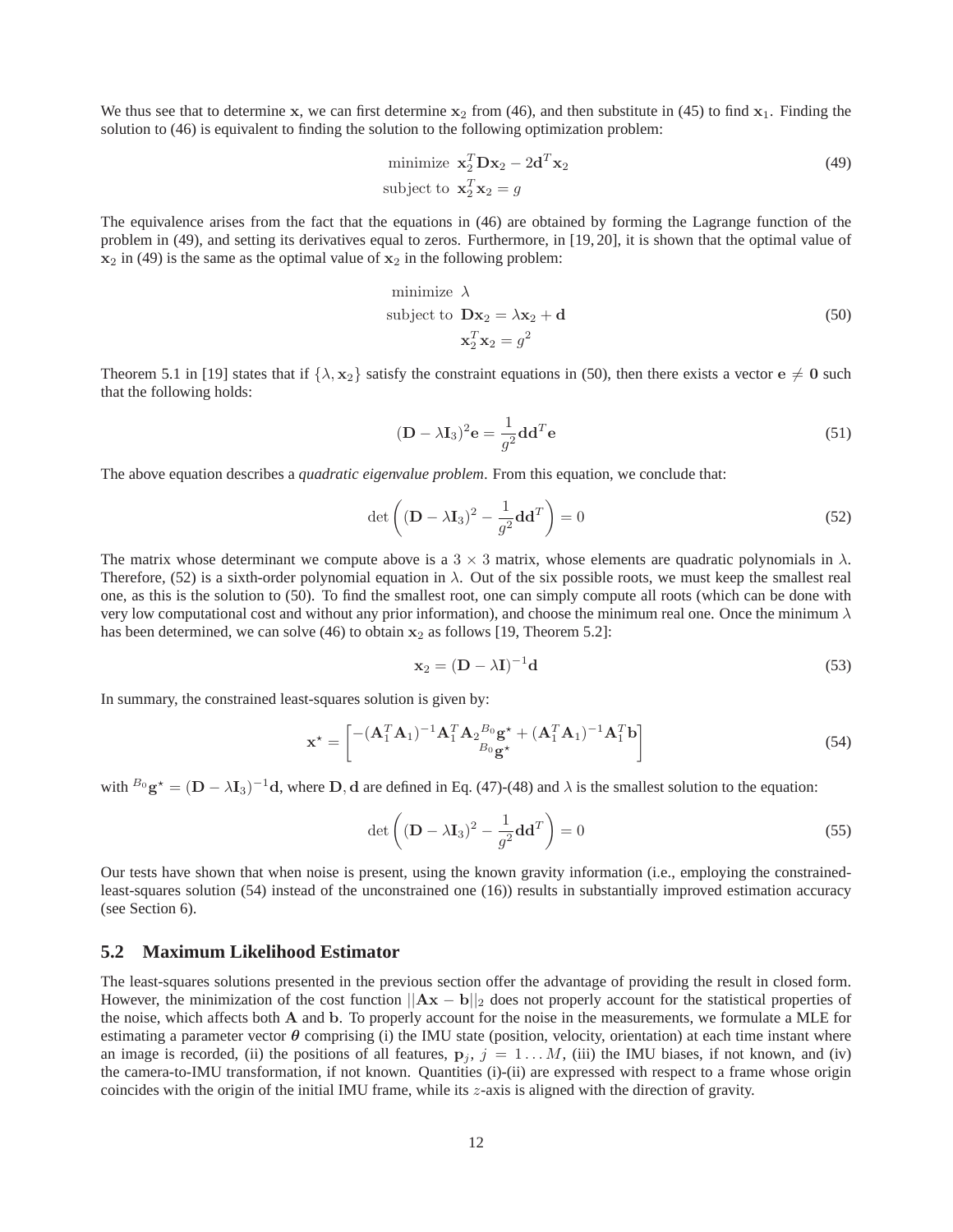Following standard practice, we model the image measurement noise vector,  $n_{ij}$ , as a Gaussian zero-mean random variable, with covariance matrix  $\mathbf{R}_{ij}$ . Moreover, we use the IMU measurements in the time interval  $[t_i, t_{i+1}]$  to compute the change in the IMU state:

$$
\mathbf{x}_{\text{IMU}_{i+1}} = \mathbf{f}(\mathbf{x}_{\text{IMU}_i}, \boldsymbol{\omega}_m, \mathbf{a}_m) + \mathbf{w}_i
$$
\n(56)

where  $w_i$  is a noise vector, modelled as zero-mean, Gaussian random variable with covariance matrix  $Q_i$ . The function f and the covariance matrix  $Q_i$  are computed using numerical integration of the continuous-time motion equations [14].

Maximizing the likelihood of the measurements is equivalent to maximizing the log-likelihood, which, in turn, is equivalent to minimizing the cost function:

$$
c(\boldsymbol{\theta}) = \sum_{i,j \in \mathcal{S}_m} \left| \left| \mathbf{z}_{ij} - \mathbf{h}(\mathbf{x}_{\text{IMU}_i}, \mathbf{p}_j) \right| \right|_{\mathbf{R}_{ij}} + \sum_{i=0}^{N-2} \left| \left| \mathbf{x}_{\text{IMU}_{i+1}} - \mathbf{f}(\mathbf{x}_{\text{IMU}_i}, \boldsymbol{\omega}_m, \mathbf{a}_m) \right| \right|_{\mathbf{Q}_i}
$$
(57)

where  $h(\cdot)$  is the function describing the perspective measurement model [Eq. (8)], and  $||u||_{M}$  denotes the matrixweighted norm  $\mathbf{u}^T \mathbf{M}^{-1} \mathbf{u}$ .

The cost function  $c(\theta)$  is nonlinear, and its minimization is carried out iteratively, by application of the Gauss-Newton method [21]. At the  $\ell$ -th iteration of this method, a correction,  $\Delta\theta^{(\ell)}$ , to the current estimate,  $\theta^{(\ell)}$ , is computed by minimizing the second-order Taylor-series approximation of the cost function:

$$
c(\boldsymbol{\theta}^{(\ell)} + \Delta \boldsymbol{\theta}) \simeq c(\boldsymbol{\theta}^{(\ell)}) + \mathbf{b}^{(\ell)T} \Delta \boldsymbol{\theta} + \frac{1}{2} \Delta \boldsymbol{\theta}^T \mathbf{A}^{(\ell)} \Delta \boldsymbol{\theta}
$$
 (58)

where  $\mathbf{b}^{(\ell)} = \nabla c(\boldsymbol{\theta}^{(\ell)})$  and  $\mathbf{A}^{(\ell)} = \nabla^2 c(\boldsymbol{\theta}^{(\ell)})$  denote the Jacobian and Hessian of c with respect to  $\boldsymbol{\theta}$ , evaluated at the current iteration,  $\boldsymbol{\theta}^{(\ell)}$ . Specifically,  $\mathbf{b}^{(\ell)}$  is given by:

$$
\mathbf{b}^{(\ell)} = \mathbf{b}_{\mathcal{S}_m}^h(\boldsymbol{\theta}^{(\ell)}) + \mathbf{b}_{0:N-1}^f(\boldsymbol{\theta}^{(\ell)})
$$
\n(59)

where the two terms appearing in the sum are due to the feature measurements indexed by  $S_m$ , and the IMU measurements in the time interval  $[t_0, t_{N-1}]$ , respectively:

$$
\mathbf{b}_{\mathcal{S}_m}^h(\boldsymbol{\theta}^{(\ell)}) = \sum_{(i,j)\in\mathcal{S}_m} \mathbf{H}_{ij}^{(\ell)T} \mathbf{R}_{ij}^{-1} \left( \mathbf{z}_{ij} - \mathbf{h}(\mathbf{x}_{\text{IMU}_i}^{(\ell)}, \mathbf{p}_j^{(\ell)}) \right)
$$
(60)

$$
\mathbf{b}_{0:N-1}^{f}(\boldsymbol{\theta}^{(\ell)}) = \sum_{i=0}^{N-2} \mathbf{G}_i^{(\ell)T} \mathbf{Q}_i^{-1} \left( \mathbf{x}_{\text{IMU}_{i+1}}^{(\ell)} - \mathbf{f}(\mathbf{x}_{\text{IMU}_i}^{(\ell)}, \boldsymbol{\omega}_m, \mathbf{a}_m) \right)
$$
(61)

In these expressions, the matrices  $H_{ij}^{(\ell)}$  and  $G_i^{(\ell)}$  are the Jacobians of the measurement function,  $h(\mathbf{x}_{\text{IMU}_i}, \mathbf{p}_j)$ , and of the function  $\mathbf{g}_i = \mathbf{x}_{\text{IMU}_{i+1}} - \mathbf{f}(\mathbf{x}_{\text{IMU}_i}, \boldsymbol{\omega}_m, \mathbf{a}_m)$ , with respect to  $\boldsymbol{\theta}$ , evaluated at the current iterate  $\boldsymbol{\theta}^{(\ell)}$ . Since both the measurement function and the motion model involve only a few states (either one camera pose and one feature, or two consecutive camera poses), the structure of both  $\mathbf{H}_{ij}^{(\ell)}$  and  $\mathbf{G}_i^{(\ell)}$  is very sparse.

In the Gauss-Newton method, and for small-residual problems, the Hessian matrix can be well approximated by [21]:

$$
\mathbf{A}^{(\ell)} = \sum_{(i,j)\in\mathcal{S}_m} \mathbf{H}_{ij}^{(\ell)T} \mathbf{R}_{ij}^{-1} \mathbf{H}_{ij}^{(\ell)} + \sum_{i=0}^{N-2} \mathbf{G}_i^{(\ell)T} \mathbf{Q}_i^{-1} \mathbf{G}_i^{(\ell)}
$$
(62)

The value of  $\Delta\theta^{(\ell)}$  minimizing the cost function (58) is found by solving the linear system:

$$
\mathbf{A}^{(\ell)} \Delta \boldsymbol{\theta}^{(\ell)} = -\mathbf{b}^{(\ell)} \tag{63}
$$

It is important to note that, since the initial position of the IMU and the rotation about the gravity vector are unobservable, the Hessian of the system that is solved at each Gauss-Newton iteration is singular. For this reason, we use regularization, in order to avoid numerical instabilities. In our testing we have observed that if the closed-form solution described in Section 5.1 is used to provide an initial guess for the iterations, the convergence is rapid and requires only a few (typically less than 10) iterations.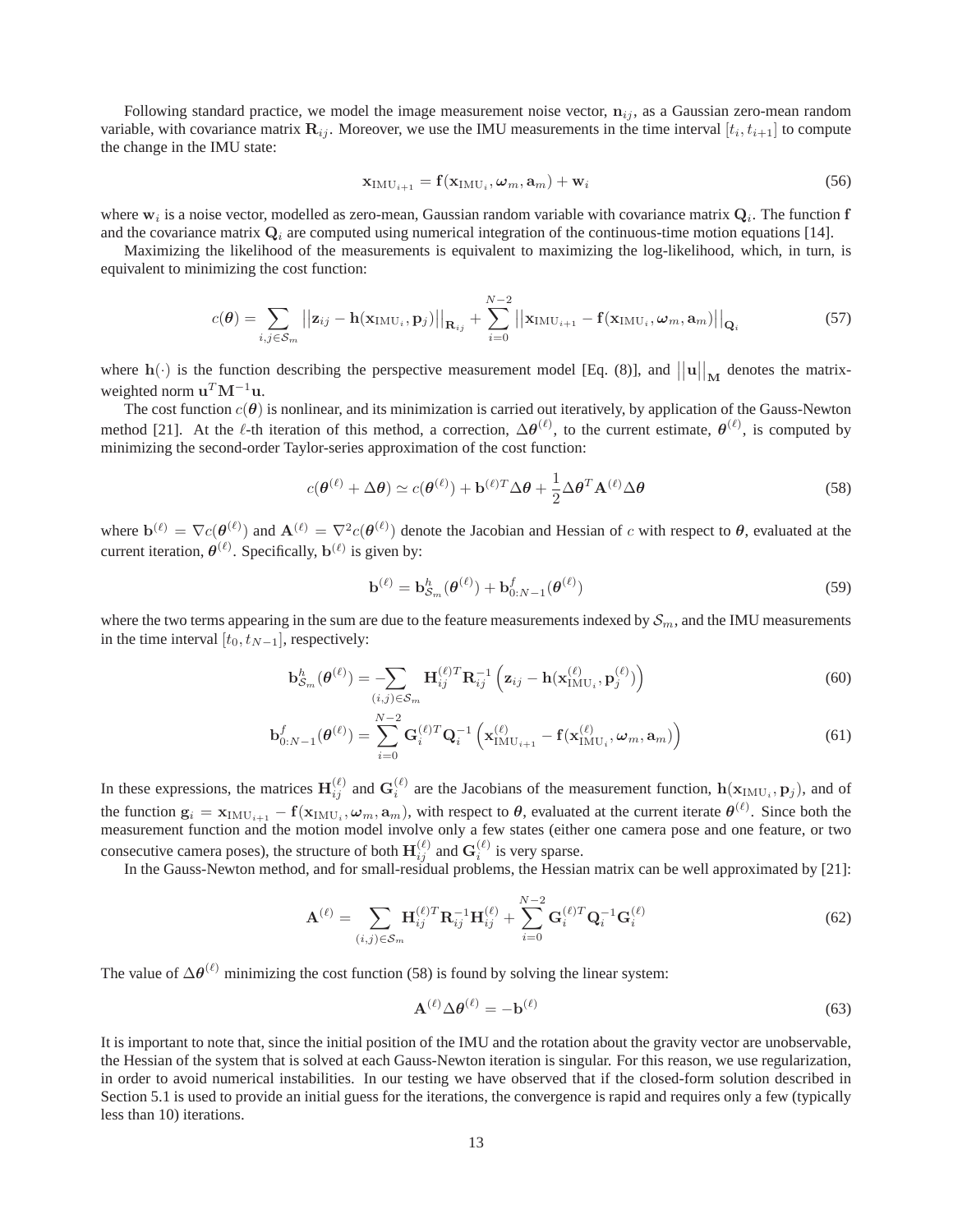

Figure 2: Comparison of the errors of the closed-form solutions vs. the MLE.

# **6 Results**

We now present the results of Monte-Carlo simulation trials, which illustrate the accuracy of the methods described in the preceding sections, and the dependence of this accuracy on several parameters of interest. In all the results presented here, the accelerometer and gyroscope measurements are corrupted by independent zero-mean Gaussian noise processes, with standard deviation  $0.05 \text{ m/s}^2$  and  $0.05 \text{ rad/s}$ , respectively. The image-noise standard deviation is set to 1 pixel, in a camera with a field of view of 60° and focal length equal to 500 pixels. IMU measurements are available at 100 Hz, while images are recorded at 1 Hz. Finally, in each trial, a trajectory is generated using a random initial orientation and velocity, as well as randomly generated acceleration and rotational velocities at each time-step. Similarly, the point features are randomly placed in the scene, such that they can be seen by all the camera poses.

We first compare the accuracy attained using the closed-form solutions described in Section 5.1, against that of the MLE. Specifically, we consider the case where four features are seen in four images, and compute the errors of three methods: (M1) unconstrained least squares, (M2) gravity-constrained least squares, and (M3) MLE. Fig. 2 shows the norm of the errors in the orientation, velocity, and feature position, in 100 Monte-Carlo trials using different random trajectories. The average errors for the methods M1-M3 are  $\{4.5876, 2.4434, 0.5413\}$  degrees for orientation;  $\{1.6487, 1.1579, 0.3464\}$  m/s for velocity; and  $\{21.3725, 8.1121, 3.1100\}$  m for the feature positions. These results show that using the known gravity information leads to improved accuracy, compared to the case where no gravity is used, and the improvement in the error ranges from approximately 30% to 60%. On the other hand, the MLE outperforms both closed-form methods (as expected), due to the fact that it employs a probabilistic modelling of the measurement noise. Note, however, that the success of the MLE relies on having a good initial guess (provided from method M2) for the iterative minimization. If an inaccurate guess is provided as the starting point, we have observed divergence in more than 10% of the cases. This demonstrates the practical utility of using a closed-form solution.

We next examine the effect of different parameters on the estimation accuracy, starting with the impact of varying the number of images, N, and of features, M. For each selection of  $(N, M)$ , we run 100 Monte Carlo trials with randomly generated trajectories and feature positions, and plot the average standard deviation of the orientation and velocity errors in Fig. 3(a). As expected, the standard deviation of the errors monotonically decreases as more images or more features become available. An interesting observation is that the improvement follows a law of diminishing return: for instance, while using more than 10 features seems to offer little benefit, increasing the number of features from one to two results in a substantial accuracy improvement. We next turn our attention to the effects of varying the "jerkiness" of the IMU motion and the features' distance relative to the the length of the camera trajectory (the baseline). To this end, we conduct a set of Monte-Carlo trials in which the control parameters are (i) the average magnitude of the random acceleration at each step (ranging in the interval  $(0,1]$  m/s<sup>2</sup>), and (ii) the average length of the trajectory as a proportion of the average feature depth (ranging in the interval  $[1/100, 1/10]$ ). In all trials, four images and 10 landmarks are used. For each setting we perform 100 Monte-Carlo trials, and the results are shown in Fig. 3(b). The key observation that can be made is that as the motion profile becomes "smoother," (i.e., the camera undergoes very small accelerations) the velocity estimation accuracy degrades significantly, while the accuracy of the attitude estimates remains almost constant (in fact, a small improvement can be observed). These results agree with the theoretical findings of Result 4: the closer to zero the acceleration is, the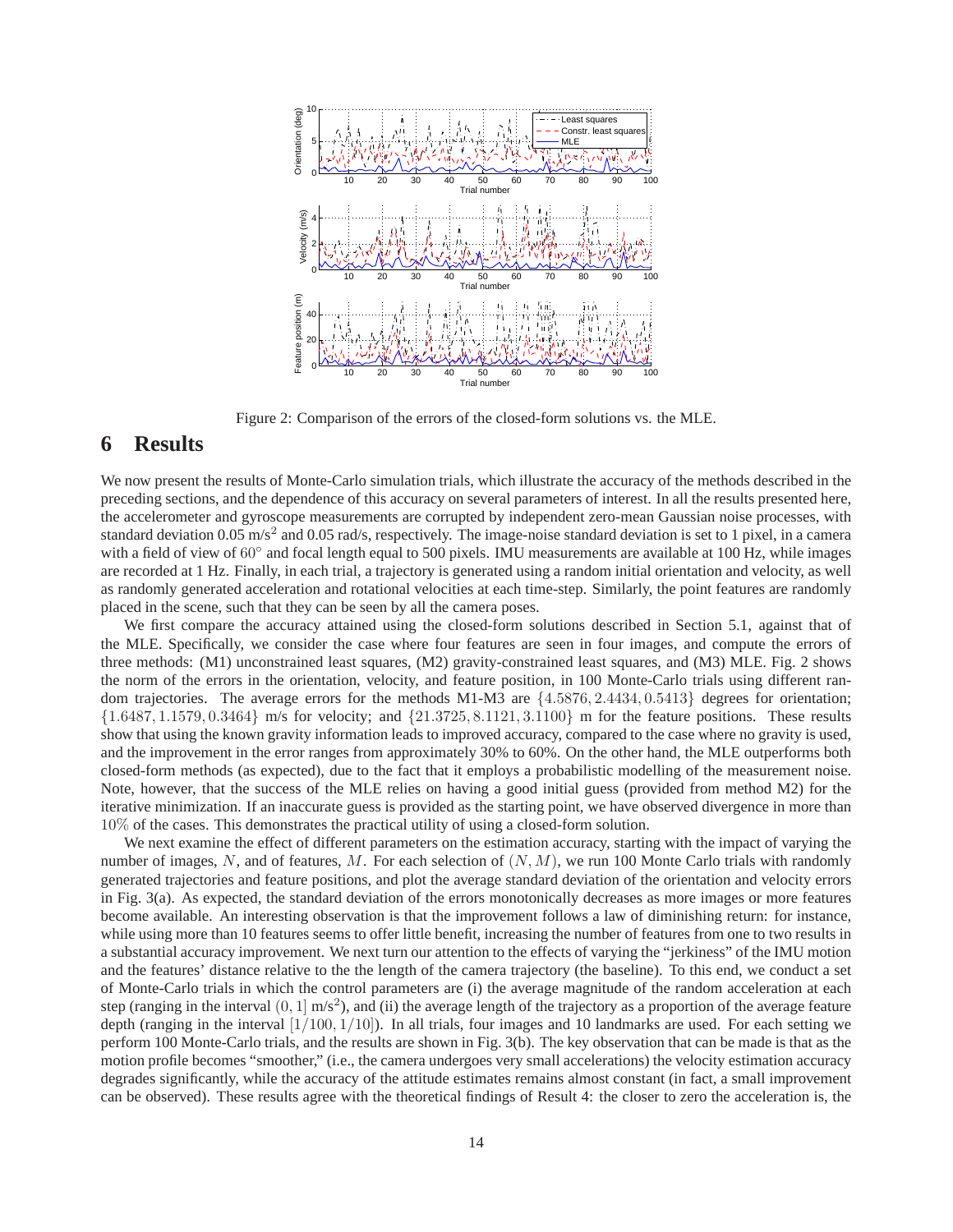

(a) Accuracy as a function of the number of features and images

(b) Accuracy as a function of the acceleration profile and feature distance.

Figure 3: Effect of different parameters on the estimation accuracy.

less accurate the velocity estimates become. Additionally, we can also observe that as the features are placed at larger distances, the accuracy of the estimates degrades. This makes sense intuitively: at the limit where the features are at an infinite distance, their observations offer no information about the platform's displacement.

In all the results presented to this point, the IMU biases and IMU-camera transformation were treated as known constants. We now investigate the effects (in terms of estimation accuracy) of having no prior information for one or both of these quantities. For the results shown in Fig. 4, eight images and at least six features are used. From this plot, it can be observed that, as expected, more prior information will improve the accuracy of the estimates, with estimates having the smallest uncertainty when both the IMU biases and the IMU-camera transformation are known in advance, and largest when none of these are known. More interestingly, we observe that knowledge of the IMU biases appears to be more useful as it significantly reduces the uncertainty of the estimates. On the other hand, knowledge of the IMU-camera transformation results in only a small improvement of the estimates' uncertainty.

# **7 Conclusion**

In this report we present closed-form solutions for the problem of vision-aided inertial navigation. We show that in the case of known biases and IMU-camera transformation, it is possible to analytically determine all other observable quantities by solving a quadratically-constrained linear system, which can, in general, have two discrete solutions. Through a detailed analysis of that particular system's properties, we identify the minimal problems, and show that if (i) one feature is seen in four images, or (ii) two features are seen in three images, then we can compute two solutions in closed form. Moreover, we show that two solutions exist when the IMU/camera system is moving with a constant acceleration. Furthermore, in the cases where IMU biases and/or IMU-camera transformation are unknown, we show that all observable quantities can be determined by solving a sequence of linear systems. To properly treat the measurement noise, we formulate an iterative MLE that takes the closed-form solution as the starting point. Through extensive Monte-Carlo simulations, the proposed algorithms are shown to be suitable for use in applications where state estimation has to be performed without any prior information.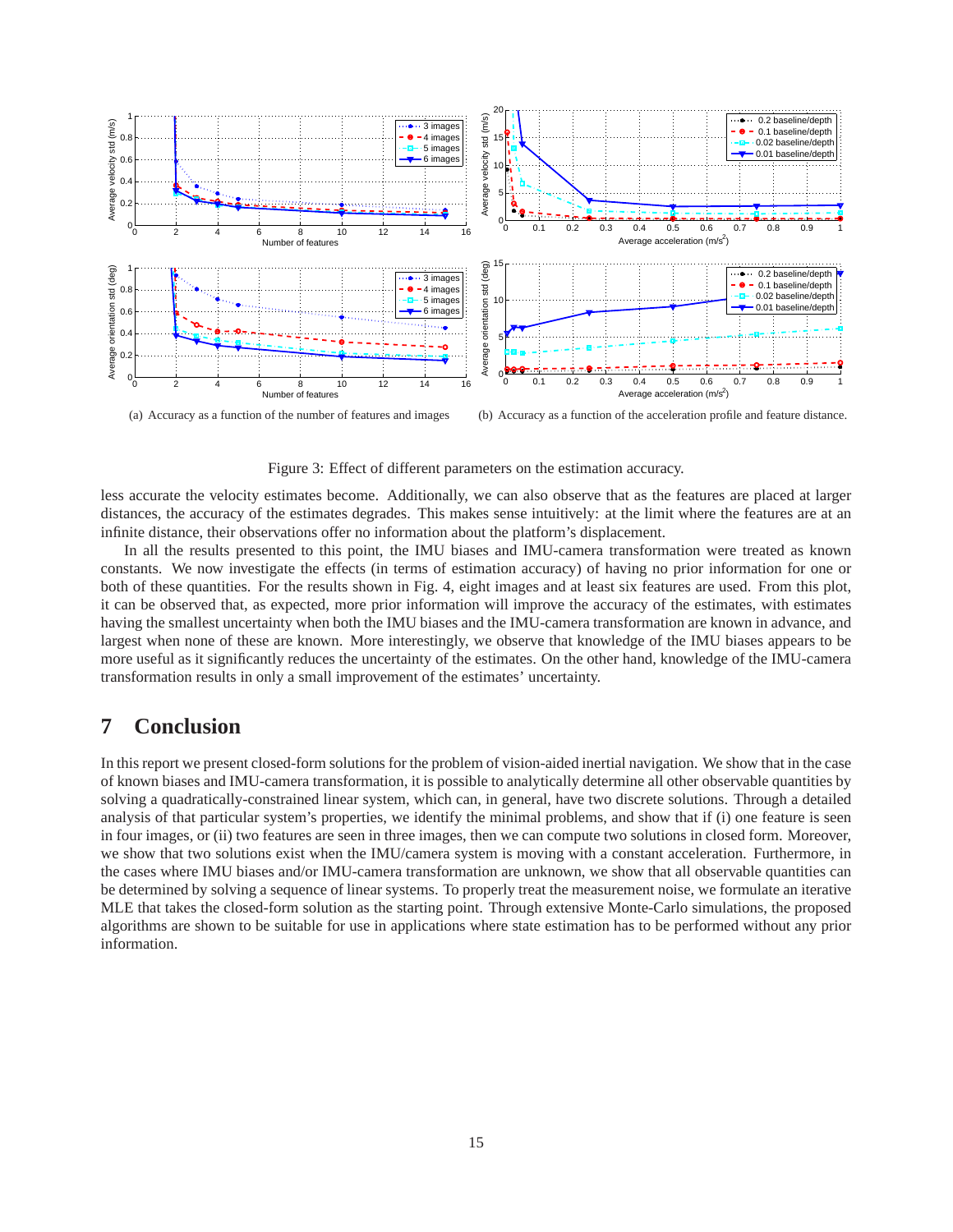

Figure 4: Accuracy as a function of the availability of prior knowledge.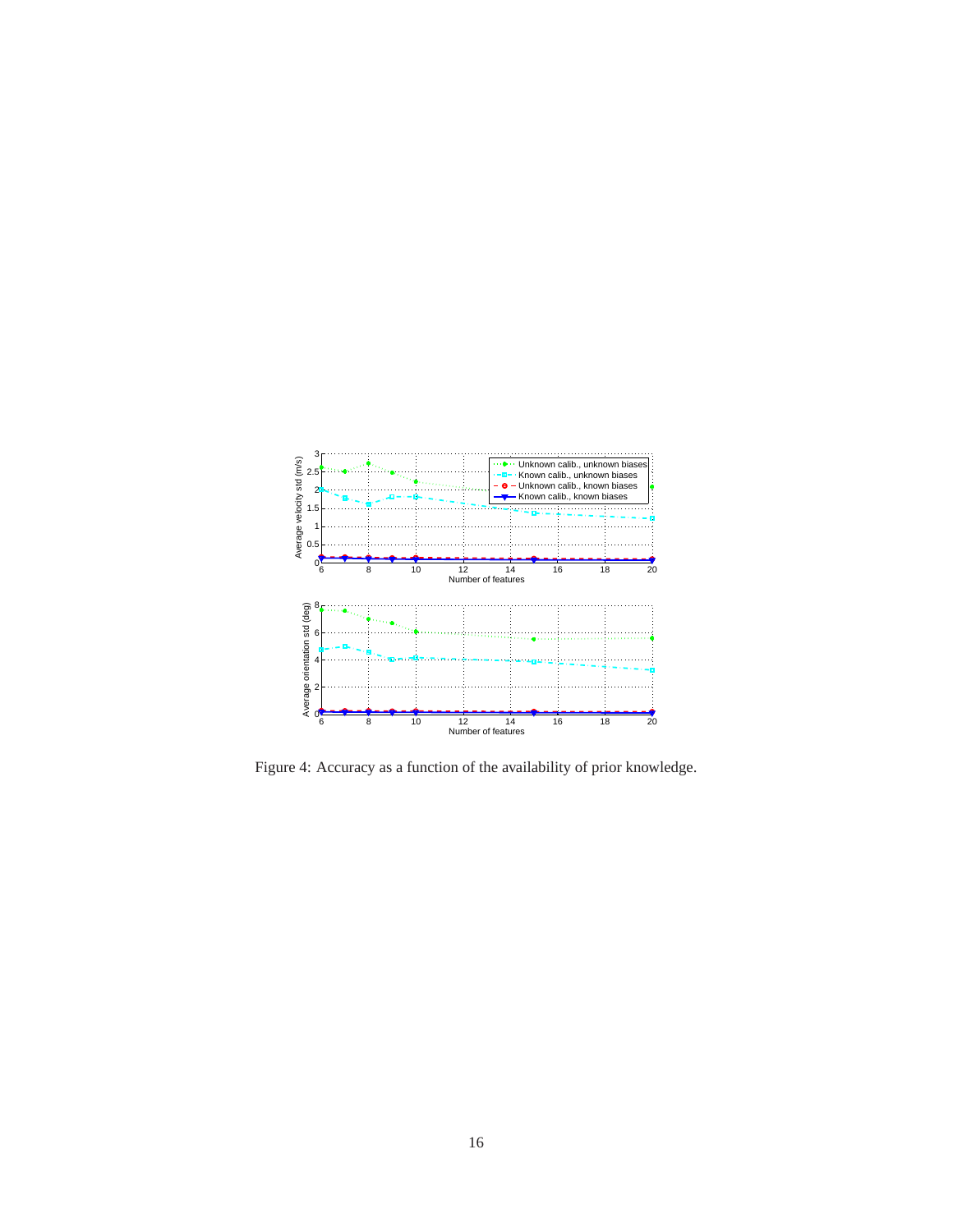# **A Linear system formulation**

We here show how the linear system can be formulated in the general case, where the IMU-to-camera transformation and/or the IMU accelerometer bias is unknown. To obtain a closed-form solution, we will ignore the measurement noise. After removing the noise components, the measurements of the IMU gyroscopes and accelerometers are given by the following equations [13]:

$$
\boldsymbol{\omega}_m(t) = \mathbf{^B}\boldsymbol{\omega}(t) + \mathbf{b}_g \tag{64}
$$

$$
\mathbf{a}_m(t) = {}_G^B \mathbf{C}(t) ({}^G \mathbf{a}(t) - {}^G \mathbf{g}) + \mathbf{b}_a \tag{65}
$$

As discussed in Sections 3 and 4, the gyroscope measurement bias  $\mathbf{b}_q$  is either known or independently estimated prior to formulating the linear system. After having the corrected gyroscope measurements, to estimate the IMU orientation change in the interval  $[t_0, t_i]$ , we integrate the following differential equation [14]:

$$
{}_{B}^{B_{0}}\dot{\mathbf{C}}(t) = -{}_{B}^{B_{0}}\mathbf{C}(t)\left[{}^{B}\boldsymbol{\omega}(t)\times\right] , \quad {}_{B}^{B_{0}}\mathbf{C}(t_{0}) = \mathbf{I}_{3}
$$
\n(66)

The true acceleration of the IMU at time  $t$  in the global frame is given by:

$$
{}^{G}\mathbf{a}(t) = {}^{G}_{B}\mathbf{C}(t)(\mathbf{a}_m - \mathbf{b}_a) + {}^{G}\mathbf{g}
$$
\n(67)

The global velocity of the IMU at time  $t$  can be found by integrating the above global acceleration:

$$
{}^{G}\mathbf{v}(t) = {}^{G}\mathbf{v}(t_0) + \int_{t_0}^t {}^{G}\mathbf{a}(\tau) d\tau
$$
\n(68)

$$
\Rightarrow^{G} \mathbf{v}(t) = {}^{G}\mathbf{v}(t_0) + {}^{G}\mathbf{g}(t - t_0) + \int_{t_0}^{t} {}^{G}_{B}\mathbf{C}(\tau)(\mathbf{a}_m(\tau) - \mathbf{b}_a) d\tau
$$
\n(69)

where  ${}^{G}\mathbf{v}(t_0)$  is the initial velocity. Using  ${}^{G}_{B}\mathbf{C}(t) = {}^{G}_{B_0}\mathbf{C} {}^{B_0}_{B}\mathbf{C}(t)$ , we have:

$$
{}^{G}\mathbf{v}(t) = {}^{G}\mathbf{v}(t_0) + {}^{G}\mathbf{g}(t - t_0) + {}^{G}_{B_0}\mathbf{C} \bigg( \int_{t_0}^t {}^{B_0}_{B} \mathbf{C}(\tau) \mathbf{a}_m(\tau) d\tau \bigg) - {}^{G}_{B_0}\mathbf{C} \bigg( \int_{t_0}^t {}^{B_0}_{B} \mathbf{C}(\tau) d\tau \bigg) \mathbf{b}_a
$$
(70)

Similarly, the global position can be found by integrating the global velocity:

$$
{}^{G}\mathbf{p}(t) = {}^{G}\mathbf{p}(t_0) + \int_{t_0}^{t} {}^{G}\mathbf{v}(\tau) d\tau
$$
\n(71)

$$
= {}^{G}\mathbf{p}(t_0) + {}^{G}\mathbf{v}(t_0)(t-t_0) + {}^{G}\mathbf{g}\frac{(t-t_0)^2}{2} + {}^{G}_{B_0}\mathbf{C} \int_{t_0}^t \int_{t_0}^{\tau} {}^{B_0}_{B} \mathbf{C}(\varsigma) (\mathbf{a}_m(\varsigma) - \mathbf{b}_a) d\varsigma d\tau
$$
\n(72)

$$
= {}^{G}\mathbf{p}(t_{0}) + {}^{G}\mathbf{v}(t_{0})(t-t_{0}) + {}^{G}\mathbf{g}\frac{(t-t_{0})^{2}}{2} + {}^{G}_{B_{0}}\mathbf{C}\bigg(\int_{t_{0}}^{t} \int_{t_{0}}^{\tau} {}^{B_{0}}\mathbf{C}(\varsigma) \mathbf{a}_{m}(\varsigma) d\varsigma d\tau\bigg) - {}^{G}_{B_{0}}\mathbf{C}\bigg(\int_{t_{0}}^{t} \int_{t_{0}}^{\tau} {}^{B_{0}}\mathbf{C}(\varsigma) d\varsigma d\tau\bigg) \mathbf{b}_{a}
$$
\n(73)

$$
= {}^{G}\mathbf{p}(t_0) + {}^{G}\mathbf{v}(t_0)(t - t_0) + {}^{G}\mathbf{g}\frac{(t - t_0)^2}{2} + {}^{G}_{B_0}\mathbf{C}\,\mathbf{s}(t) - {}^{G}_{B_0}\mathbf{C}\,\mathbf{S}(t)\mathbf{b}_a
$$
\n(74)

where

$$
\mathbf{s}(t) = \int_{t_0}^{t} \int_{t_0}^{\tau} \, \mathbf{B}_0 \, \mathbf{C}(\varsigma) \mathbf{a}_m(\varsigma) \, d\varsigma \, d\tau \tag{75}
$$

$$
\mathbf{S}(t) = \int_{t_0}^{t} \int_{t_0}^{\tau} \, \mathcal{B}^0 \mathbf{C}(\varsigma) \, d\varsigma \, d\tau \tag{76}
$$

At  $t = t_i$  and using  $\Delta t_i = t_i - t_0$ , we have:

$$
{}^{G}\mathbf{p}(t_i) = {}^{G}\mathbf{p}(t_0) + {}^{G}\mathbf{v}(t_0)\Delta t_i + {}^{G}\mathbf{g}\frac{\Delta t_i^2}{2} + {}^{G}_{B_0}\mathbf{C}\,\mathbf{s}(t_i) - {}^{G}_{B_0}\mathbf{C}\,\mathbf{S}(t_i)\mathbf{b}_a
$$
\n
$$
\tag{77}
$$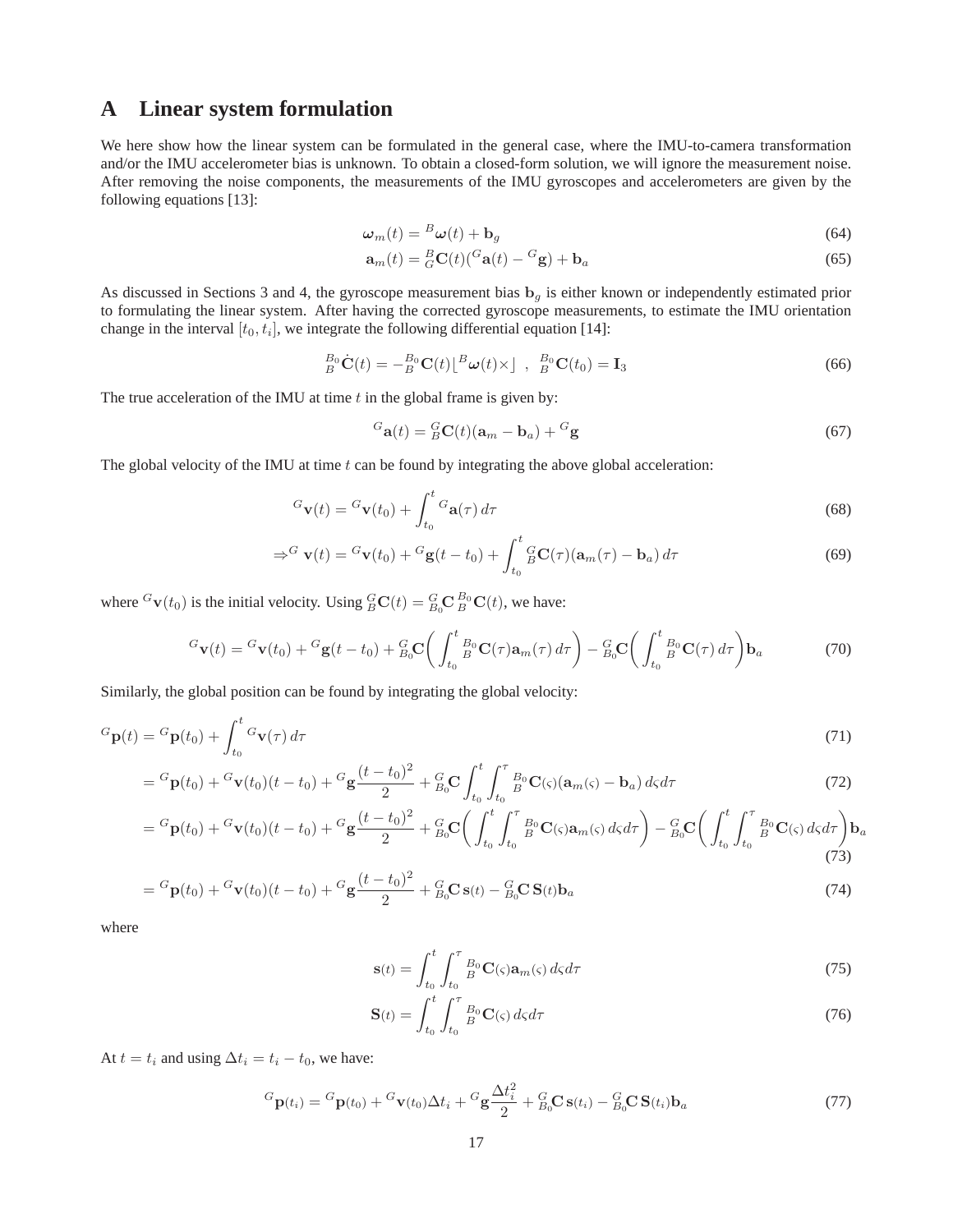Next, we note that the IMU position at time  $t_i$  with respect to  ${B_0}$  is given by  ${}^{B_0}P_{B_i} = {}^{G}_{B_0}C^T({}^G{\bf p}(t_i) - {}^G{\bf p}(t_0))$ . Using this expression, we obtain:

$$
{}^{B_0}\mathbf{p}_{B_i} = {}^{B_0}\mathbf{v}_0 \Delta t_i + {}^{B_0}\mathbf{g}\frac{\Delta t_i^2}{2} + \mathbf{s}(t_i) - \mathbf{S}(t_i)\mathbf{b}_a
$$
\n(78)

Using Eq. (9), we obtain:

$$
^{C_i}\mathbf{p}_j = ^C_B\mathbf{C} \, ^{B_i}_{B_0}\mathbf{C} \left(^{B_0}\mathbf{p}_j - ^{B_0}\mathbf{v}_0\Delta t_i - ^{B_0}\mathbf{g}\frac{\Delta t_i^2}{2} + \mathbf{S}(t_i)\mathbf{b}_a - \mathbf{s}(t_i)\right) + ^C\mathbf{p}_B
$$
\n
$$
\tag{79}
$$

Note that, similar to  $\mathbf{b}_g$ , the rotation matrix between the IMU and camera frames,  ${}_{B}^{C}\mathbf{C}$ , is either known or independently estimated prior to formulating the linear system. Proceeding further, we employ Eq. (8), to obtain:

$$
\begin{bmatrix} 1 & 0 & -u_{ij} \\ 0 & 1 & -v_{ij} \end{bmatrix} C_i \mathbf{p}_j = \begin{bmatrix} 0 \\ 0 \end{bmatrix}
$$
\n(80)

$$
\Rightarrow \begin{bmatrix} 1 & 0 & -u_{ij} \\ 0 & 1 & -v_{ij} \end{bmatrix} \begin{pmatrix} C & B_i \\ B & C \end{pmatrix} \mathbf{C} \begin{pmatrix} B_0 & B_0 \\ B_0 & D_j \end{pmatrix} - B_0 \mathbf{v}_0 \Delta t_i - B_0 \mathbf{g} \frac{\Delta t_i^2}{2} + \mathbf{S}(t_i) \mathbf{b}_a - \mathbf{s}(t_i) \mathbf{b}_a \end{pmatrix} + {}^C \mathbf{p}_B \mathbf{p} = \begin{bmatrix} 0 \\ 0 \end{bmatrix}
$$
(81)

$$
\Rightarrow \underbrace{\begin{bmatrix} 1 & 0 & -u_{ij} \\ 0 & 1 & -v_{ij} \end{bmatrix} \begin{bmatrix} G & B_i \\ B & B_0 \end{bmatrix}}_{\mathbf{J}_{ij}} \mathbf{C} \underbrace{\begin{bmatrix} B_0 \\ B_0 \end{bmatrix}}_{\mathbf{D}_j} - \begin{bmatrix} B_0 \\ B_0 \end{bmatrix}_{\mathbf{V}_0} \Delta t_i - \begin{bmatrix} B_0 \\ B_i \end{bmatrix} + \mathbf{S}(t_i) \mathbf{b}_a - \mathbf{s}(t_i) + \begin{bmatrix} B_0 \\ B_i \end{bmatrix} \mathbf{C} \begin{bmatrix} B \\ C \end{bmatrix} \mathbf{C} \begin{bmatrix} 0 \\ 0 \end{bmatrix} \tag{82}
$$

$$
\Rightarrow \mathbf{J}_{ij} \left( {}^{B_{0}}\mathbf{p}_{j} - {}^{B_{0}}\mathbf{v}_{0} \Delta t_{i} - {}^{B_{0}}\mathbf{g} \frac{\Delta t_{i}^{2}}{2} + \mathbf{S}(t_{i}) \mathbf{b}_{a} - \mathbf{s}(t_{i}) + {}^{B_{0}}_{B_{i}} \mathbf{C} \stackrel{B}{C} \mathbf{C} \stackrel{C}{P} \mathbf{p}_{B} \right) = \begin{bmatrix} 0 \\ 0 \end{bmatrix}
$$
(83)

where

$$
\mathbf{J}_{ij} = \begin{bmatrix} 1 & 0 & -u_{ij} \\ 0 & 1 & -v_{ij} \end{bmatrix} \begin{matrix} C & B_i \\ B & D_0 \end{matrix} \mathbf{C}
$$
 (84)

On the left-hand side of Eq. (83), the vectors  $B_0$   $\mathbf{p}_j$ ,  $B_0$   $\mathbf{v}_0$ ,  $\mathbf{b}_a$ ,  $C$   $\mathbf{p}_B$ , and  $B_0$  g appear linearly. By keeping the unknown quantities on the left-hand side, and moving the known quantities to the right-hand side, we can form a linear equation  $A_{ij}x = b_{ij}$  from the observation of the j-th feature in the i-th image. By collecting the equations resulting from all feature measurements, we obtain the linear system:

$$
Ax = b \tag{85}
$$

We next examine the structure of the matrix A and the vector of unknown quantities x, for the different cases studied in Sections 3 and 4.

### **A.1 Known biases and extrinsic IMU-Camera calibration**

This scenario is discussed in Section 3. In this case, the IMU-camera translation, i.e.,  ${}^{C}p_B$  in Eq. (83), is known and constant, while the accelerometer bias is known and removed from the accelerometer measurements, i.e.,  $b_a$  in Eq. (83) becomes zero. Therefore, the unknown quantities in Eq. (83) are the vectors  ${}^{B_0}P_j$ ,  ${}^{B_0}v_0$ , and  ${}^{B_0}g$ . Then, Eq. (83) can be re-formulated as:

$$
\mathbf{J}_{ij}\left^{B_{0}}\mathbf{p}_{j} - {}^{B_{0}}\mathbf{v}_{0}\Delta t_{i} - {}^{B_{0}}\mathbf{g}\frac{\Delta t_{i}^{2}}{2} + \underbrace{\mathbf{S}(t_{i})\mathbf{b}_{a}}_{0} - \mathbf{s}(t_{i}) + {}^{B_{0}}_{B_{i}}\mathbf{C} \stackrel{B}{C}\mathbf{C} \stackrel{C}{P} \mathbf{p}_{B}\right) = \begin{bmatrix} 0\\0 \end{bmatrix}
$$
\n(86)

$$
\Rightarrow \mathbf{J}_{ij} \left( {}^{B_{0}}\mathbf{p}_{j} - {}^{B_{0}}\mathbf{v}_{0} \Delta t_{i} - {}^{B_{0}}\mathbf{g} \frac{\Delta t_{i}^{2}}{2} \right) = \mathbf{J}_{ij} \left( \mathbf{s}(t_{i}) - {}^{B_{0}}_{B_{i}}\mathbf{C} \stackrel{B}{C} \mathbf{C} \stackrel{C}{P} \mathbf{p}_{B} \right)
$$
\n
$$
\begin{bmatrix} {}^{B_{0}}\mathbf{p}_{1} \end{bmatrix}
$$
\n(87)

$$
\Rightarrow J_{ij}\left[\begin{matrix}\n0_{3\times 3} & \cdots & \mathbf{I}_{3} & \cdots & 0_{3\times 3} & -\Delta t_{i}\mathbf{I}_{3} & -\frac{\Delta t_{i}^{2}}{2}\mathbf{I}_{3} \\
\vdots & \vdots & \ddots & \vdots \\
0_{\mathbf{A}_{ij}} & \mathbf{A}_{ij}\n\end{matrix}\right] \xrightarrow[\mathbf{A}_{ij}]{\mathbf{B}_{0}\mathbf{p}_{j}}_{\mathbf{B}_{0}\mathbf{p}_{M}} = \underbrace{J_{ij}\left(\mathbf{s}(t_{i}) - \frac{B_{0}}{B_{i}}\mathbf{C} \frac{B}{C}\mathbf{C} \frac{C}{C}\mathbf{p}_{B}\right)}_{\mathbf{A}_{0}\mathbf{g}} \qquad (88)
$$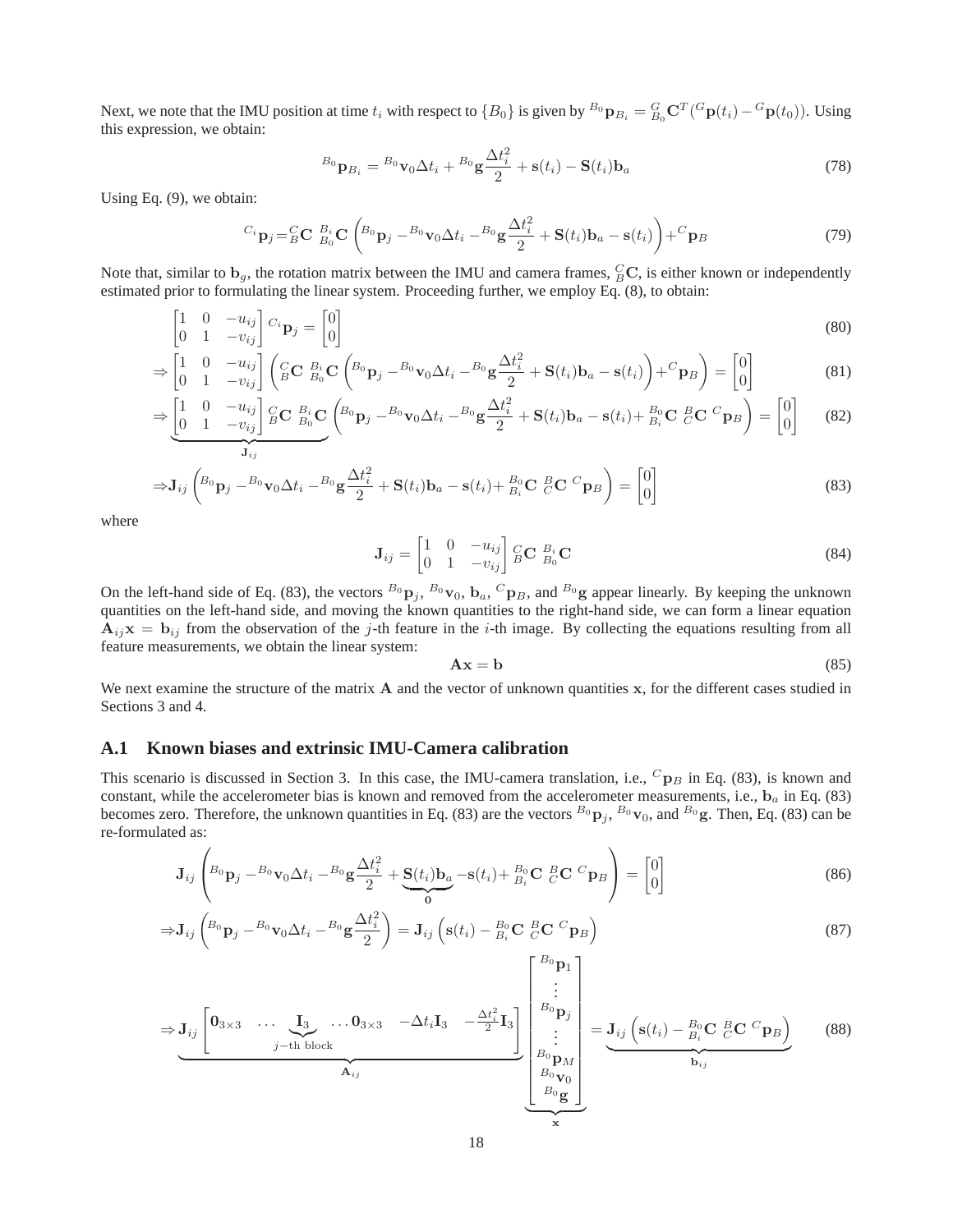$$
\Rightarrow \qquad \mathbf{A}_{ij}\mathbf{x} = \mathbf{b}_{ij} \tag{89}
$$

where **x** is a  $(3M + 6) \times 1$  vector and:

$$
\mathbf{A}_{ij} = \mathbf{J}_{ij} \begin{bmatrix} \mathbf{0}_{3 \times 3} & \cdots & \mathbf{I}_{3} & \cdots & \mathbf{0}_{3 \times 3} & -\Delta t_{i} \mathbf{I}_{3} & -\frac{\Delta t_{i}^{2}}{2} \mathbf{I}_{3} \\ j-\text{th block} & \end{bmatrix}
$$
(90)

$$
\mathbf{b}_{ij} = \mathbf{J}_{ij} \left( \mathbf{s}(t_i) - \frac{B_0}{B_i} \mathbf{C} \frac{B}{C} \mathbf{C} \frac{C}{P} \mathbf{p}_B \right) = \mathbf{J}_{ij} \mathbf{s}(t_i) - \begin{bmatrix} 1 & 0 & -u_{ij} \\ 0 & 1 & -v_{ij} \end{bmatrix} \mathbf{C} \mathbf{p}_B
$$
 (91)

From this derivation, we obtain Eq. (12)-(13) in Section 3.

### **A.2 Unknown extrinsic calibration, known IMU biases**

In the case examined in Section 4.1, the IMU-camera translation,  ${}^{C}P_B$ , is unknown, while the accelerometer bias is known and removed from the accelerometer measurements (i.e.,  $\mathbf{b}_a = \mathbf{0}$ ). Therefore, we have the extra unknown  ${}^C\mathbf{p}_B$ , in addition to the unknown quantities  ${}^{B_0}p_j$ ,  ${}^{B_0}v_0$ , and  ${}^{B_0}g$ . Similarly, Eq. (83) can be re-formulated as:

$$
\mathbf{J}_{ij}\left{}_{\mathbf{B}_0\mathbf{p}_j} - {}_{\mathbf{B}_0\mathbf{v}_0\Delta t_i} - {}_{\mathbf{B}_0\mathbf{g}}\frac{\Delta t_i^2}{2} + \underbrace{\mathbf{S}(t_i)\mathbf{b}_a}_{\mathbf{0}} - \mathbf{s}(t_i) + {}_{\mathbf{B}_i\mathbf{C}}^{B_0}\mathbf{C} \, {}_{\mathbf{C}}^{B}\mathbf{C} \, {}_{\mathbf{p}_B}^{B}\right\rbrace = \begin{bmatrix} 0 \\ 0 \end{bmatrix}
$$
(92)

$$
\Rightarrow \mathbf{J}_{ij} \left( {}^{B_{0}}\mathbf{p}_{j} - {}^{B_{0}}\mathbf{v}_{0}\Delta t_{i} + {}^{B_{0}}_{B_{i}}\mathbf{C} \frac{B}{C}\mathbf{C} \frac{C}{P} \mathbf{p}_{B} - {}^{B_{0}}\mathbf{g} \frac{\Delta t_{i}^{2}}{2} \right) = \mathbf{J}_{ij}\mathbf{s}(t_{i})
$$
\n
$$
\begin{bmatrix} {}^{B_{0}}\mathbf{p}_{1} \end{bmatrix}
$$
\n(93)

$$
\Rightarrow \mathbf{J}_{ij} \begin{bmatrix} \mathbf{0}_{3\times 3} & \cdots & \mathbf{I}_{3} & \cdots & \mathbf{0}_{3\times 3} & -\Delta t_{i} \mathbf{I}_{3} & \frac{B_{0}}{B_{i}} \mathbf{C} \cdot \frac{B \mathbf{C}}{C} & -\frac{\Delta t_{i}^{2}}{2} \mathbf{I}_{3} \\ \vdots & \vdots & \ddots & \vdots \\ \frac{B_{0}}{B_{0}} \mathbf{p}_{M} & \vdots & \vdots \\ \frac{B_{0}}{B_{0}} \mathbf{p}_{M} & \frac{C \mathbf{p}_{B}}{D_{0}} \end{bmatrix} = \underbrace{\mathbf{J}_{ij} \mathbf{s}(t_{i})}_{\mathbf{b}'_{ij}} \tag{94}
$$
\n
$$
\Rightarrow \mathbf{A}'_{ij} \mathbf{x} = \mathbf{b}'_{ij} \tag{95}
$$

where **x** is a  $(3M + 9) \times 1$  vector and:

$$
\mathbf{A}'_{ij} = \mathbf{J}_{ij} \begin{bmatrix} \mathbf{0}_{3 \times 3} & \dots & \mathbf{I}_{3} & \dots & \mathbf{0}_{3 \times 3} & -\Delta t_{i} \mathbf{I}_{3} & \frac{B_{0}}{B_{i}} \mathbf{C} & \frac{B}{C} \mathbf{C} & -\frac{\Delta t_{i}^{2}}{2} \mathbf{I}_{3} \end{bmatrix} \tag{96}
$$

$$
\mathbf{b}'_{ij} = \mathbf{J}_{ij} \ \mathbf{s}(t_i) \tag{97}
$$

### **A.3 Unknown extrinsic calibration, unknown IMU biases**

In Section 4.2, both the IMU-camera translation,  ${}^C\mathbf{p}_B$ , and the accelerometer bias,  $\mathbf{b}_a$ , are unknown. Therefore, we have the extra unknowns  ${}^C\mathbf{p}_B$ ,  $\mathbf{b}_a$ , in addition to the unknown quantities  ${}^{B_0}\mathbf{p}_j$ ,  ${}^{B_0}\mathbf{v}_0$ , and  ${}^{B_0}\mathbf{g}$ . Similarly to Section A.1, Eq. (83) can be re-formulated as:

$$
\mathbf{J}_{ij}\left({}^{B_{0}}\mathbf{p}_{j}-{}^{B_{0}}\mathbf{v}_{0}\Delta t_{i}-{}^{B_{0}}\mathbf{g}\frac{\Delta t_{i}^{2}}{2}+\mathbf{S}(t_{i})\mathbf{b}_{a}-\mathbf{s}(t_{i})+\frac{B_{0}}{B_{i}}\mathbf{C}\left.\frac{B}{C}\mathbf{C}\right.\frac{C}{D} \mathbf{p}_{B}\right)=\begin{bmatrix}0\\0\end{bmatrix}
$$
\n(98)

$$
\Rightarrow \mathbf{J}_{ij} \left( {}^{B_{0}}\mathbf{p}_{j} - {}^{B_{0}}\mathbf{v}_{0}\Delta t_{i} + \mathbf{S}(t_{i})\mathbf{b}_{a} + {}^{B_{0}}_{B_{i}}\mathbf{C} \, {}^{B}_{C}\mathbf{C} \, {}^{C}\mathbf{p}_{B} - {}^{B_{0}}\mathbf{g} \frac{\Delta t_{i}^{2}}{2} \right) = \mathbf{J}_{ij}\mathbf{s}(t_{i})
$$
\n
$$
(99)
$$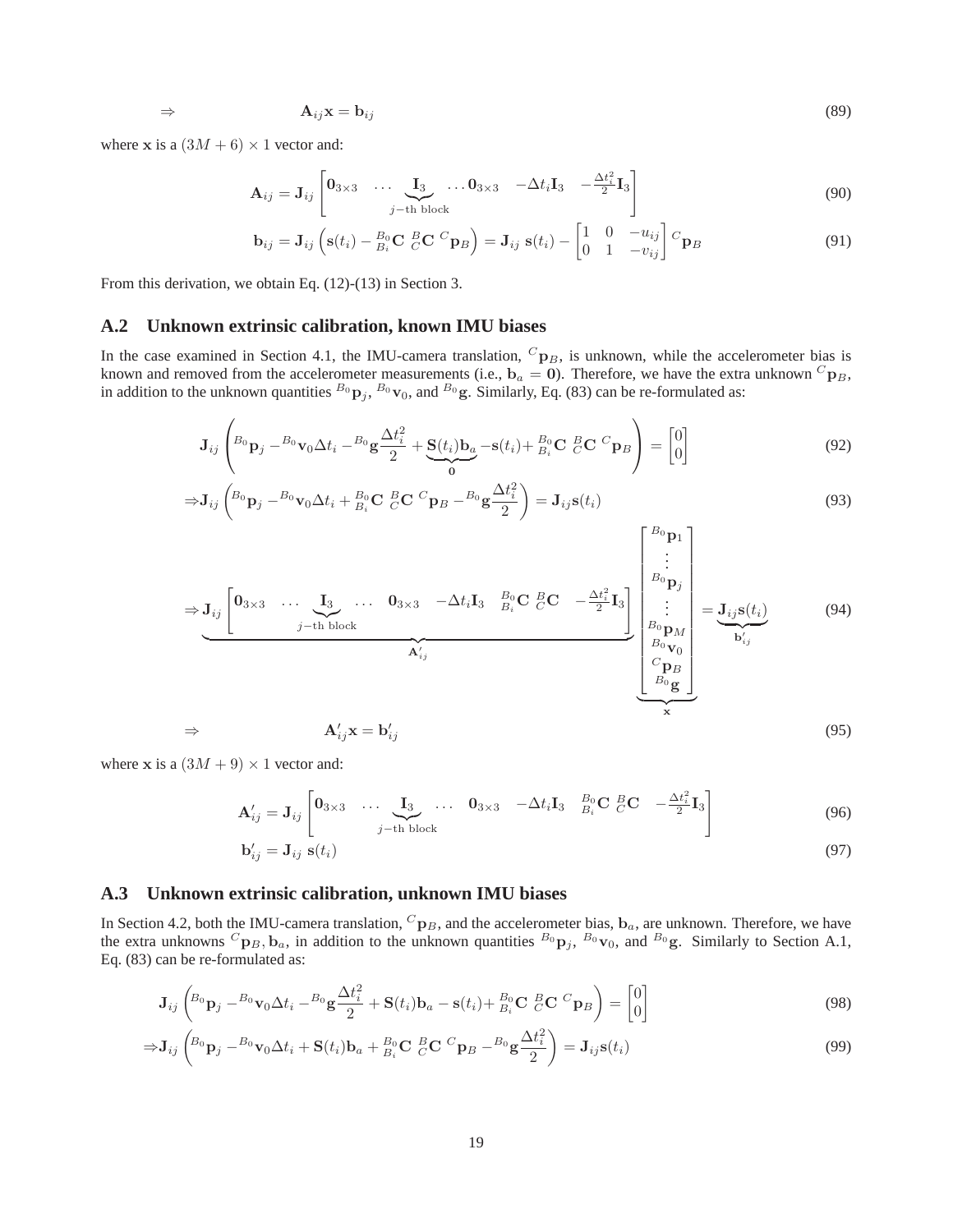$$
\Rightarrow \mathbf{J}_{ij} \begin{bmatrix} \mathbf{0}_{3\times 3} & \cdots & \mathbf{I}_{3} & \cdots & \mathbf{0}_{3\times 3} & -\Delta t_{i} \mathbf{I}_{3} & \mathbf{S}(t_{i}) & \frac{B_{0}}{B_{i}} \mathbf{C} \cdot \frac{B_{0}}{C} \cdot \mathbf{C} & -\frac{\Delta t_{i}^{2}}{2} \mathbf{I}_{3} \\ \vdots & \vdots & \vdots & \vdots \\ \frac{B_{0}}{B_{i}} \mathbf{p}_{M} & \vdots & \vdots \\ \frac{B_{i}}{B_{i}} \mathbf{v}_{0} & \frac{B_{i}}{C} \mathbf{p}_{B} \\ \frac{C_{i}}{B_{i}} \mathbf{p}_{M} & \vdots & \vdots \\ \frac{C_{j}}{B_{i}} \mathbf{p}_{B} & \frac{C_{j}}{C} \mathbf{p}_{B} \\ \frac{C_{j}}{B_{i}} \mathbf{p}_{M} & \end{bmatrix} = \underbrace{\mathbf{J}_{ij} \mathbf{s}(t_{i})}_{\mathbf{x}^{'}_{ij}} \tag{101}
$$

where x is a  $(3M + 12) \times 1$  vector and:

$$
\mathbf{A}_{ij}'' = \mathbf{J}_{ij} \begin{bmatrix} \mathbf{0}_{3\times 3} & \cdots & \mathbf{I}_{3} & \cdots & \mathbf{0}_{3\times 3} & -\Delta t_i \mathbf{I}_{3} & \mathbf{S}(t_i) & \frac{B_0}{B_i} \mathbf{C} & \frac{B_0}{C} \mathbf{C} & -\frac{\Delta t_i^2}{2} \mathbf{I}_{3} \end{bmatrix}
$$
\n
$$
\mathbf{b}_{ij}'' = \mathbf{J}_{ij} \mathbf{s}(t_i) \tag{102}
$$
\n
$$
(103)
$$

$$
u_{ij}'' = \mathbf{J}_{ij} \mathbf{s}(t_i) \tag{103}
$$

# **B Analysis of the rank of A and minimal cases**

### **B.1 Singular cases**

We here show that if the camera moves with a constant acceleration, that is, if

$$
{}^{B_0}\mathbf{p}_{C_i} = {}^{B_0}\mathbf{p}_{C_0} + \Delta t_i \mathbf{v} + \frac{\Delta t_i^2}{2}\mathbf{a},\tag{104}
$$

then A has a nullspace of dimension at least one. We do so by proving that the following vector is one basis vector for this nullspace, regardless of the number of feature obsevations:

$$
\mathbf{n} = \begin{bmatrix} \begin{pmatrix} B_0 \mathbf{p}_1 - B_0 \mathbf{p}_{C_0} \end{pmatrix}^T & \dots & \begin{pmatrix} B_0 \mathbf{p}_M - B_0 \mathbf{p}_{C_0} \end{pmatrix}^T & \mathbf{v}^T & \mathbf{a}^T \end{bmatrix}^T \tag{105}
$$

For the observation of the j-th feature in the i-th image, we obtain two rows of the matrix A, defined by Eq. (12)-(14) for the case of known biases and extrinsic calibration. To show that **n** is in the nullspace of **A**, we first show that  $A_{ij}$ **n** = 0:

$$
\mathbf{A}_{ij}\mathbf{n} = \mathbf{J}_{ij} \begin{bmatrix} \mathbf{0}_{3\times 3} & \cdots & \mathbf{I}_{3} & \cdots & \mathbf{0}_{3\times 3} & -\Delta t_{i}\mathbf{I}_{3} & -\frac{\Delta t_{i}^{2}}{2}\mathbf{I}_{3} \\ \vdots & \vdots & \ddots & \vdots \\ \mathbf{B}_{0}\mathbf{p}_{j} - \mathbf{B}_{0}\mathbf{p}_{C_{0}} & \vdots \\ \mathbf{B}_{0}\mathbf{p}_{M} - \mathbf{B}_{0}\mathbf{p}_{C_{0}} & \mathbf{V} \\ \mathbf{A} & \end{bmatrix} \qquad (106)
$$

$$
= \mathbf{J}_{ij} \left( {}^{B_0} \mathbf{p}_j - {}^{B_0} \mathbf{p}_{C_0} - \Delta t_i \mathbf{v} - \frac{\Delta t_i^2}{2} \mathbf{a} \right)
$$
(107)

$$
= \mathbf{J}_{ij} \left( \begin{matrix} B_0 \mathbf{p}_j - B_0 \mathbf{p}_{C_i} \end{matrix} \right) \qquad \text{from Eq. (104)}
$$
\n
$$
\begin{bmatrix} 1 & 0 & -u \end{bmatrix} \begin{bmatrix} a & b \\ c & d \end{bmatrix} \qquad \text{from Eq. (105)}
$$

$$
= \begin{bmatrix} 1 & 0 & -u_{ij} \\ 0 & 1 & -v_{ij} \end{bmatrix} \underbrace{\underset{C_i}{B \mathbf{C}} \mathbf{C}}_{\underset{B_0}{B_i \mathbf{C}}} B_i}{\mathbf{C}} (\mathbf{B}_0 \mathbf{p}_j - B_0 \mathbf{p}_{C_i})
$$
(109)

$$
= \begin{bmatrix} 1 & 0 & -u_{ij} \\ 0 & 1 & -v_{ij} \end{bmatrix} C_i \mathbf{p}_j = \mathbf{0}
$$
 from Eq. (10) (110)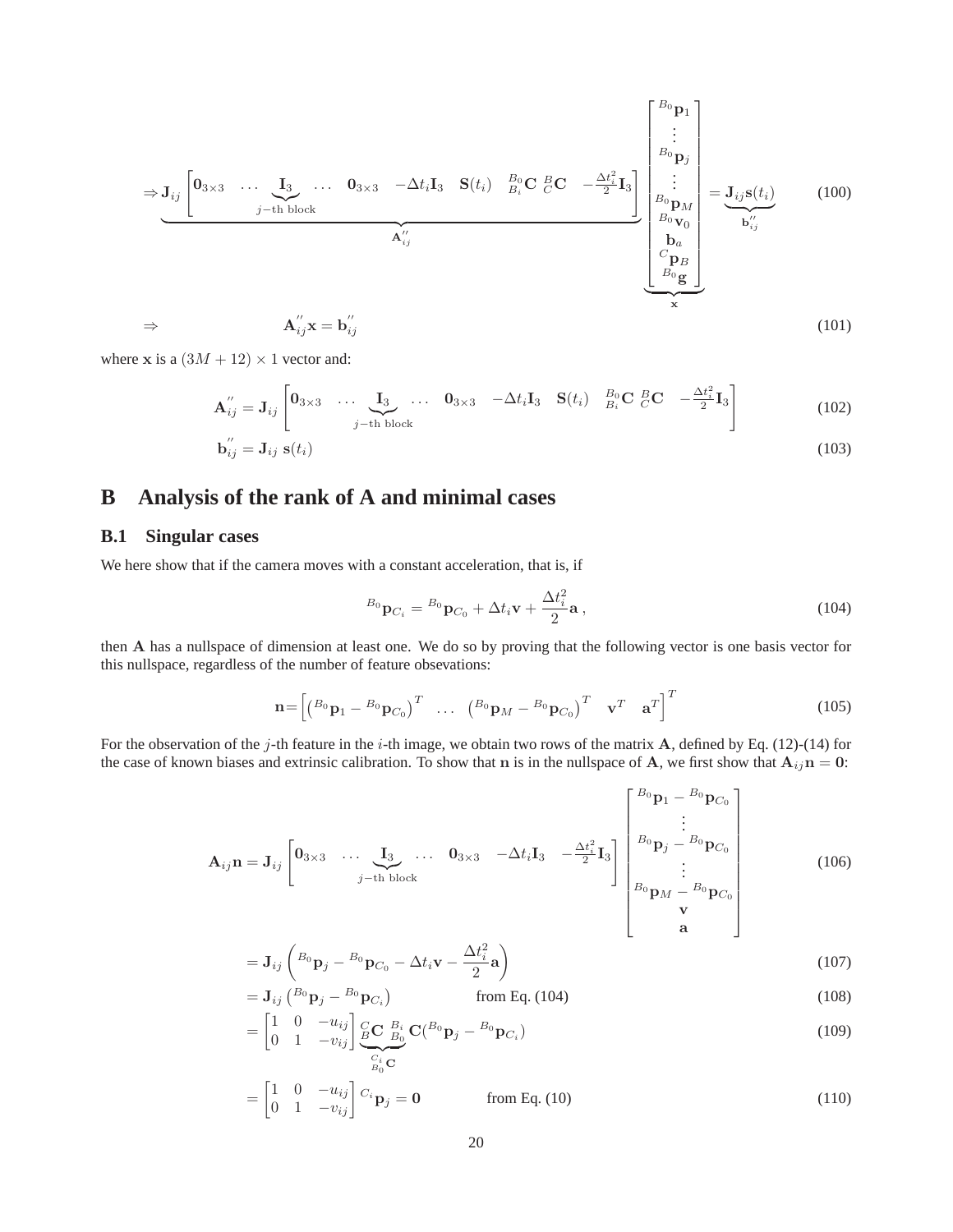Since the above result holds for all  $\{i, j\} \in S_m$ , we have:

$$
\mathbf{A}\,\mathbf{n} = \mathbf{0} \tag{111}
$$

Thus, the vector  $n$  defined in Eq. (105) is a basis vector for the nullspace of the matrix  $A$ . If enough feature measurements are available, this will be the only basis vector for this nullspace, and thus  $\dim(\mathcal{N}(\mathbf{A})) = 1$ .

### **B.2 Minimal cases**

### **B.2.1 Finding minimal cases**

To simplify the analysis of minimal problems, we consider the cases where each of the available features is observed in all the images. In those cases, the total number of feature measurements is  $K = \sum_{j=1}^{M} n_j = NM$ , and thus, from Result 2, the necessary condition for the existence of a finite number of solutions is  $2N\tilde{M} \geq 3M + 5$ . We can now identify the following cases for the number of available images:

- $N = 1$ : The necessary condition is not met, regardless of the number of features.
- $N = 2$ : The necessary condition is met when at least  $M = 5$  features are available. However, we will show that if only two images are available, the dimension the nullspace of A is at least 3, regardless of the number of features. Thus for  $N = 2$  an infinite number of solutions always exists.
- $N = 3$ : The necessary condition is met when  $M \ge 2$ .
- $N = 4$ : The necessary condition is met when  $M \geq 1$ .
- $N > 4$ : The necessary condition is met when  $M \geq 1$ .

From the above we see that two *minimal problems* can be identified: (i) two features seen in three images, and (ii) one feature seen in four images.

### **B.2.2 Two images**

We here show that when only  $N = 2$  images are available, the matrix **A** has a nullspace of dimension at least 3. For this analysis, we will employ the decomposition of A into a block diagonal matrix D, and a matrix K, such that  $A = DK$ , where:

$$
\mathbf{D} = \begin{bmatrix}\n\ddots & 0 \\
\vdots & \vdots \\
0_{3 \times 3} & \cdots & 0_{3 \times 3} & -\Delta t_{0} \mathbf{I}_{3} & -\frac{1}{2} \Delta t_{0}^{2} \mathbf{I}_{3} \\
\vdots & \vdots & \vdots & \vdots \\
0_{3 \times 3} & \cdots & 0_{3 \times 3} & -\Delta t_{0} \mathbf{I}_{3} & -\frac{1}{2} \Delta t_{0}^{2} \mathbf{I}_{3} \\
\vdots & \vdots & \vdots & \vdots & \vdots \\
0 & \ddots & \ddots & \vdots\n\end{bmatrix}, \quad \mathbf{K} = \begin{bmatrix}\n\ddots & 0 \\
\vdots & \vdots & \vdots \\
0_{3 \times 3} & \cdots & 0_{3 \times 3} & \cdots & 0_{3 \times 3} & -\Delta t_{0} \mathbf{I}_{3} & -\frac{1}{2} \Delta t_{0}^{2} \mathbf{I}_{3} \\
\vdots & \vdots & \vdots & \vdots & \vdots & \vdots \\
\hline\n\mathbf{I}_{3} & \cdots & 0_{3 \times 3} & \cdots & 0_{3 \times 3} & -\Delta t_{N-1} \mathbf{I}_{3} & -\frac{1}{2} \Delta t_{N-1}^{2} \mathbf{I}_{3} \\
\vdots & \vdots & \vdots & \vdots & \vdots & \vdots \\
0_{3 \times 3} & \cdots & 0_{3 \times 3} & \cdots & 0_{3 \times 3} & -\Delta t_{N-1} \mathbf{I}_{3} & -\frac{1}{2} \Delta t_{N-1}^{2} \mathbf{I}_{3} \\
\vdots & \vdots & \vdots & \vdots & \vdots & \vdots \\
0_{3 \times 3} & \cdots & 0_{3 \times 3} & \cdots & 0_{3 \times 3} & \cdots & 0_{3 \times 3} & -\Delta t_{N-1} \mathbf{I}_{3} & -\frac{1}{2} \Delta t_{N-1}^{2} \mathbf{I}_{3}\n\end{bmatrix}
$$
\n(112)

when we have  $M$  features and  $N$  images.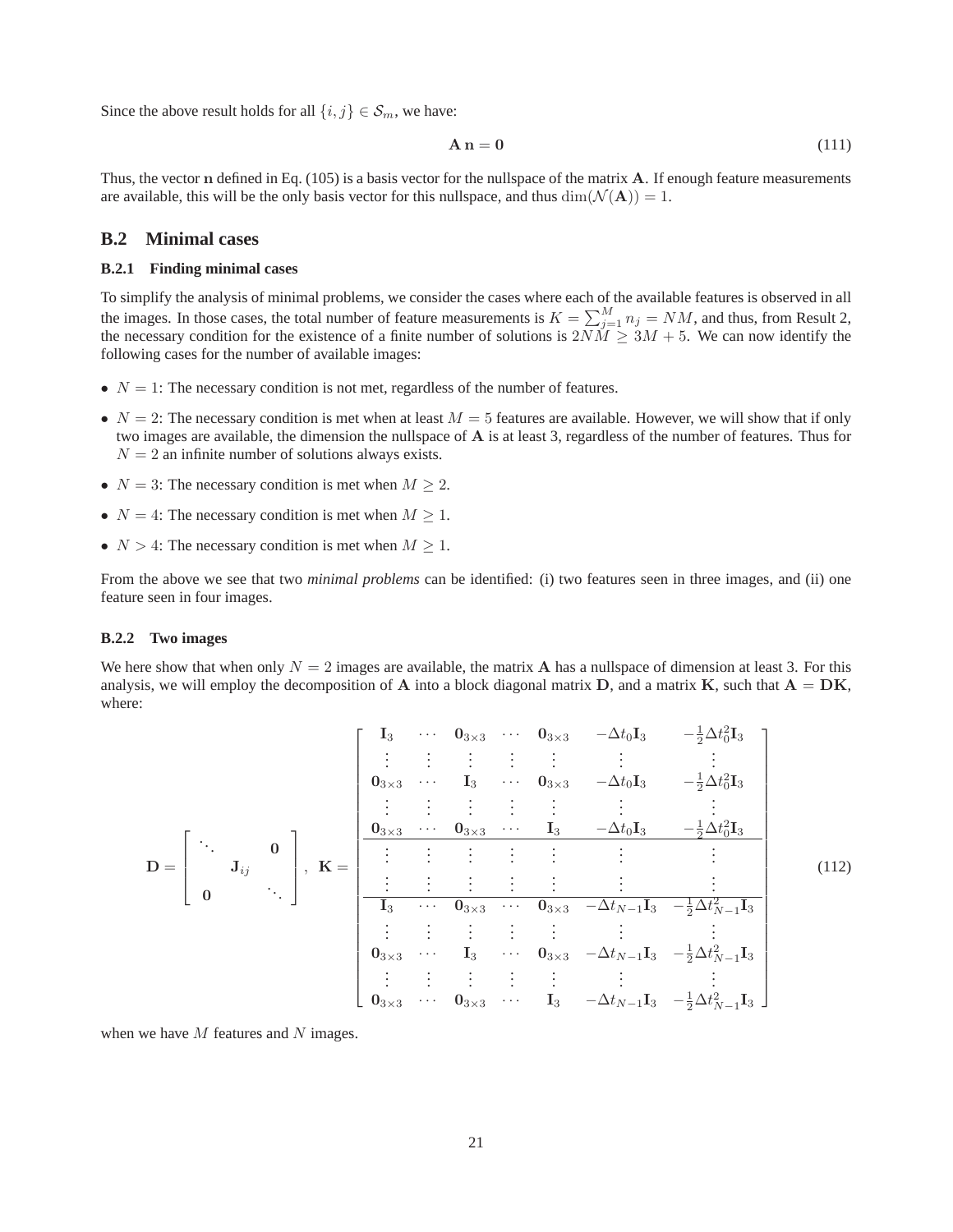For  $N = 2$  images, by performing Gaussian elimination on K, we have (in the following, we use the sign  $\sim$  to denote a transformation using row or column operations on the matrix):

$$
\mathbf{K} = \begin{bmatrix}\n\mathbf{I}_3 & \cdots & \mathbf{0}_{3 \times 3} & \cdots & \mathbf{0}_{3 \times 3} & -\Delta t_0 \mathbf{I}_3 & -\frac{1}{2} \Delta t_0^2 \mathbf{I}_3 \\
\vdots & \vdots & \vdots & \vdots & \vdots & \vdots \\
\mathbf{0}_{3 \times 3} & \cdots & \mathbf{I}_3 & \cdots & \mathbf{0}_{3 \times 3} & -\Delta t_0 \mathbf{I}_3 & -\frac{1}{2} \Delta t_0^2 \mathbf{I}_3 \\
\vdots & \vdots & \vdots & \vdots & \vdots & \vdots & \vdots \\
\mathbf{0}_{3 \times 3} & \cdots & \mathbf{0}_{3 \times 3} & \cdots & \mathbf{I}_3 & -\Delta t_0 \mathbf{I}_3 & -\frac{1}{2} \Delta t_0^2 \mathbf{I}_3 \\
\hline\n\mathbf{I}_3 & \cdots & \mathbf{0}_{3 \times 3} & \cdots & \mathbf{0}_{3 \times 3} & -\Delta t_1 \mathbf{I}_3 & -\frac{1}{2} \Delta t_1^2 \mathbf{I}_3 \\
\vdots & \vdots & \vdots & \vdots & \vdots & \vdots \\
\mathbf{0}_{3 \times 3} & \cdots & \mathbf{I}_3 & \cdots & \mathbf{0}_{3 \times 3} & -\Delta t_1 \mathbf{I}_3 & -\frac{1}{2} \Delta t_1^2 \mathbf{I}_3 \\
\vdots & \vdots & \vdots & \vdots & \vdots & \vdots \\
\mathbf{0}_{3 \times 3} & \cdots & \mathbf{0}_{3 \times 3} & \cdots & \mathbf{I}_3 & -\Delta t_1 \mathbf{I}_3 & -\frac{1}{2} \Delta t_1^2 \mathbf{I}_3\n\end{bmatrix}
$$
\n(113)

Subtract each block row in the upper partition from the corresponding block row in the lower partition

$$
\sim \begin{bmatrix}\n\mathbf{I}_{3} & \cdots & \mathbf{0}_{3\times 3} & \cdots & \mathbf{0}_{3\times 3} & -\Delta t_{0} \mathbf{I}_{3} & -\frac{1}{2} \Delta t_{0}^{2} \mathbf{I}_{3} \\
\vdots & \vdots & \vdots & \vdots & \vdots & \vdots & \vdots \\
\mathbf{0}_{3\times 3} & \cdots & \mathbf{I}_{3} & \cdots & \mathbf{0}_{3\times 3} & -\Delta t_{0} \mathbf{I}_{3} & -\frac{1}{2} \Delta t_{0}^{2} \mathbf{I}_{3} \\
\vdots & \vdots & \vdots & \vdots & \vdots & \vdots & \vdots \\
\mathbf{0}_{3\times 3} & \cdots & \mathbf{0}_{3\times 3} & \cdots & \mathbf{I}_{3} & -\Delta t_{0} \mathbf{I}_{3} & -\frac{1}{2} \Delta t_{0}^{2} \mathbf{I}_{3} \\
\hline\n\vdots & \vdots & \vdots & \vdots & \vdots & \vdots \\
\mathbf{0}_{3\times 3} & \cdots & \mathbf{0}_{3\times 3} & \cdots & \mathbf{0}_{3\times 3} & -(\Delta t_{1} - \Delta t_{0}) \mathbf{I}_{3} & -(\frac{1}{2} \Delta t_{1}^{2} - \frac{1}{2} \Delta t_{0}^{2}) \mathbf{I}_{3} \\
\vdots & \vdots & \vdots & \vdots & \vdots & \vdots \\
\mathbf{0}_{3\times 3} & \cdots & \mathbf{0}_{3\times 3} & \cdots & \mathbf{0}_{3\times 3} & -(\Delta t_{1} - \Delta t_{0}) \mathbf{I}_{3} & -(\frac{1}{2} \Delta t_{1}^{2} - \frac{1}{2} \Delta t_{0}^{2}) \mathbf{I}_{3} \\
\vdots & \vdots & \vdots & \vdots & \vdots & \vdots \\
\mathbf{0}_{3\times 3} & \cdots & \mathbf{0}_{3\times 3} & \cdots & \mathbf{0}_{3\times 3} & -(\Delta t_{1} - \Delta t_{0}) \mathbf{I}_{3} & -(\frac{1}{2} \Delta t_{1}^{2} - \frac{1}{2} \Delta t_{0}^{2}) \mathbf{I}_{3}\n\end{bmatrix}
$$
\n(114)

Subtract the first block row in the lower partition from other block rows in the lower partition

$$
\sim \begin{bmatrix}\nI_3 & \cdots & 0_{3\times 3} & \cdots & 0_{3\times 3} & -\Delta t_0 I_3 & -\frac{1}{2}\Delta t_0^2 I_3 \\
\vdots & \vdots & \vdots & \vdots & \vdots & \vdots \\
0_{3\times 3} & \cdots & 1_3 & \cdots & 0_{3\times 3} & -\Delta t_0 I_3 & -\frac{1}{2}\Delta t_0^2 I_3 \\
\vdots & \vdots & \vdots & \vdots & \vdots & \vdots & \vdots \\
0_{3\times 3} & \cdots & 0_{3\times 3} & \cdots & 1_3 & -\Delta t_0 I_3 & -\frac{1}{2}\Delta t_0^2 I_3 \\
\hline\n0_{3\times 3} & \cdots & 0_{3\times 3} & \cdots & 0_{3\times 3} & -(\Delta t_1 - \Delta t_0) I_3 & -(\frac{1}{2}\Delta t_1^2 - \frac{1}{2}\Delta t_0^2) I_3 \\
0_{3\times 3} & \cdots & 0_{3\times 3} & \cdots & 0_{3\times 3} & 0_{3\times 3} & 0_{3\times 3} \\
\vdots & \vdots & \vdots & \vdots & \vdots & \vdots & \vdots \\
0_{3\times 3} & \cdots & 0_{3\times 3} & \cdots & 0_{3\times 3} & 0_{3\times 3} & 0_{3\times 3}\n\end{bmatrix}
$$
\n(115)

From the Gauss-reduced form (row echelon form) above, we conclude that:

$$
rank(\mathbf{K}) = 3M + 3\tag{116}
$$

for any number of features M in  $N = 2$  images. We will use the following results [15, 4.5.1]:

$$
rank(\mathbf{A}) = rank(\mathbf{D}\mathbf{K})
$$
  
= rank(\mathbf{K}) - dim(\mathcal{N}(\mathbf{D}) \cap \mathcal{R}(\mathbf{K}))

from which we can write:

$$
rank(\mathbf{A}) = rank(\mathbf{K}) - dim(\mathcal{N}(\mathbf{D}) \cap \mathcal{R}(\mathbf{K})) \le rank(\mathbf{K}) = 3M + 3
$$
\n(117)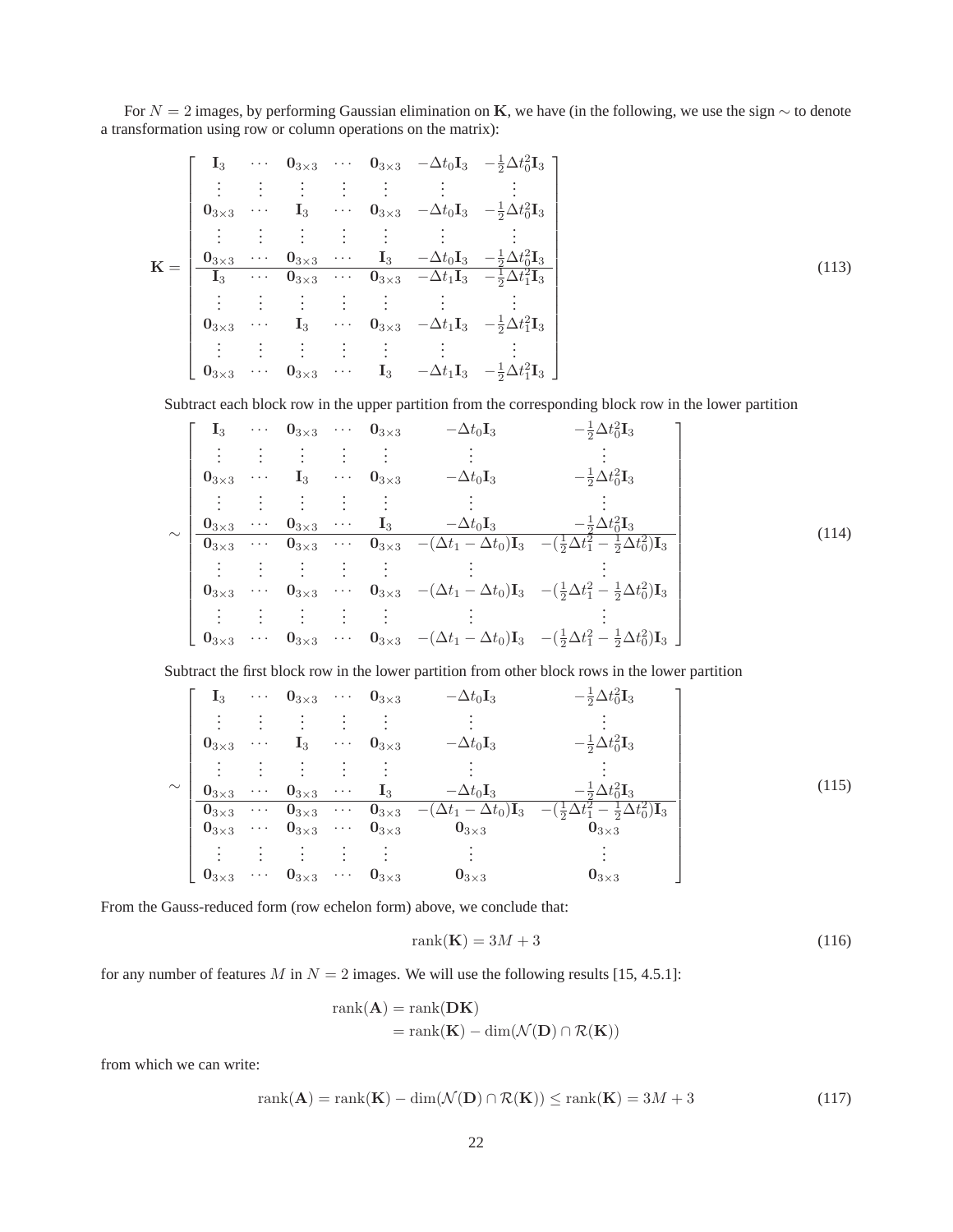Applying the rank-nullity theorem, we have:

$$
rank(\mathbf{A}) + dim(\mathcal{N}(\mathbf{A})) = 3M + 6 \Rightarrow dim(\mathcal{N}(\mathbf{A})) \ge 3
$$
\n(118)

Therefore, we conclude that if only two images are available  $(N = 2)$ , the dimension the nullspace of **A** is at least 3, regardless of the number of features. In the following subsections, we will analyze the rank of the matrix A in the two minimal cases.

#### **B.2.3 Three images, two features**

In this section, we consider the first minimal case where two features are observed and tracked in three images. We find the nullspace of A, by finding all the solution vectors a for the following equation:

$$
Aa = 0 \tag{119}
$$

where a is a  $3M + 6 \times 1$  vector, and it can be decomposed as follows:

$$
\mathbf{a} = [\mathbf{a}_1^T \ \dots \ \mathbf{a}_M^T \ \mathbf{a}_v^T \ \mathbf{a}_g^T]^T, \ \mathbf{a}_1, \dots, \mathbf{a}_M, \mathbf{a}_v, \mathbf{a}_g \in \mathbb{R}^3
$$
 (120)

Using Eq. (12), we obtain:

$$
Aa = 0 \tag{121}
$$

$$
\Rightarrow \mathbf{A}_{ij}\mathbf{a} = \mathbf{0}, \ \forall \{i, j\} \in \mathcal{S}_m \tag{122}
$$

$$
\Rightarrow \mathbf{J}_{ij} \left( \mathbf{a}_j \Delta t_i \mathbf{a}_v - \frac{1}{2} \Delta t_i^2 \mathbf{a}_g \right) = \mathbf{0}
$$
 (123)

From the definition of  $J_{ij}$  in (14), we can conclude that the nullspace of  $J_{ij}$  is spanned by the vector  $(^{B_0}p_j - ^{B_0}p_{C_i})$ . Therefore, (123) yields:

$$
\mathbf{a}_{j} \Delta t_{i} \mathbf{a}_{v} - \frac{1}{2} \Delta t_{i}^{2} \mathbf{a}_{g} = k_{ij} ({}^{B_{0}} \mathbf{p}_{j} - {}^{B_{0}} \mathbf{p}_{C_{i}})
$$
\n(124)

For two features  $j = 1, 2$  and three images  $i = 0, 1, 2$ , we have the following system of equations:

$$
\begin{cases}\nk_{01}(^{B_{0}}p_{1} - ^{B_{0}}p_{C_{0}}) & = \mathbf{a}_{1} - \Delta t_{0}\mathbf{a}_{v} - \frac{1}{2}\Delta t_{0}^{2}\mathbf{a}_{g} \\
k_{02}(^{B_{0}}p_{2} - ^{B_{0}}p_{C_{0}}) & = \mathbf{a}_{2} - \Delta t_{0}\mathbf{a}_{v} - \frac{1}{2}\Delta t_{0}^{2}\mathbf{a}_{g} \\
k_{11}(^{B_{0}}p_{1} - ^{B_{0}}p_{C_{1}}) & = \mathbf{a}_{1} - \Delta t_{1}\mathbf{a}_{v} - \frac{1}{2}\Delta t_{1}^{2}\mathbf{a}_{g} \\
k_{12}(^{B_{0}}p_{2} - ^{B_{0}}p_{C_{1}}) & = \mathbf{a}_{2} - \Delta t_{1}\mathbf{a}_{v} - \frac{1}{2}\Delta t_{1}^{2}\mathbf{a}_{g} \\
k_{21}(^{B_{0}}p_{1} - ^{B_{0}}p_{C_{2}}) & = \mathbf{a}_{1} - \Delta t_{2}\mathbf{a}_{v} - \frac{1}{2}\Delta t_{2}^{2}\mathbf{a}_{g} \\
k_{22}(^{B_{0}}p_{2} - ^{B_{0}}p_{C_{2}}) & = \mathbf{a}_{2} - \Delta t_{2}\mathbf{a}_{v} - \frac{1}{2}\Delta t_{2}^{2}\mathbf{a}_{g}\n\end{cases}
$$
\n(125)

With respect to the unknowns  $\{k_{01}, k_{02}, k_{11}, k_{12}, k_{21}, k_{22}, a_1, a_2, a_v, a_g\}$ , the above equations can be written in linearsystem form:

$$
\begin{bmatrix}\n\mathbf{p}_{01} & \mathbf{0}_{3\times 1} & \mathbf{0}_{3\times 1} & \mathbf{0}_{3\times 1} & \mathbf{0}_{3\times 1} & \mathbf{0}_{3\times 1} & \mathbf{I}_{3} & \mathbf{0}_{3\times 1} & \Delta t_{0} \mathbf{I}_{3} & \Delta t_{0}^{2} \mathbf{I}_{3} \\
\mathbf{0}_{3\times 1} & \mathbf{p}_{02} & \mathbf{0}_{3\times 1} & \mathbf{0}_{3\times 1} & \mathbf{0}_{3\times 1} & \mathbf{0}_{3\times 1} & \mathbf{I}_{3} & \Delta t_{0} \mathbf{I}_{3} & \Delta t_{0}^{2} \mathbf{I}_{3} \\
\mathbf{0}_{3\times 1} & \mathbf{0}_{3\times 1} & \mathbf{p}_{11} & \mathbf{0}_{3\times 1} & \mathbf{0}_{3\times 1} & \mathbf{0}_{3\times 1} & \mathbf{I}_{3} & \Delta t_{0} \mathbf{I}_{3} & \Delta t_{0}^{2} \mathbf{I}_{3} \\
\mathbf{0}_{3\times 1} & \mathbf{0}_{3\times 1} & \mathbf{0}_{3\times 1} & \mathbf{p}_{12} & \mathbf{0}_{3\times 1} & \mathbf{0}_{3\times 1} & \mathbf{0}_{3\times 1} & \mathbf{I}_{3} & \Delta t_{1} \mathbf{I}_{3} & \Delta t_{1}^{2} \mathbf{I}_{3} \\
\mathbf{0}_{3\times 1} & \mathbf{0}_{3\times 1} & \mathbf{0}_{3\times 1} & \mathbf{0}_{3\times 1} & \mathbf{p}_{21} & \mathbf{0}_{3\times 1} & \mathbf{I}_{3} & \mathbf{0}_{3\times 1} & \Delta t_{2} \mathbf{I}_{3} & \Delta t_{2}^{2} \mathbf{I}_{3} \\
\mathbf{0}_{3\times 1} & \mathbf{0}_{3\times 1} & \mathbf{0}_{3\times 1} & \mathbf{0}_{3\times 1} & \mathbf{p}_{21} & \mathbf{0}_{3\times 1} & \mathbf{I}_{3} & \mathbf{0}_{3\times 1} & \Delta t_{2} \mathbf{I}_{3} & \Delta t_{2}^{2} \mathbf{I}_{3}
$$

where the vector y contains all the unknowns in the equations, and we define:

$$
\mathbf{p}_{ij} = {}^{B_0}\mathbf{p}_{C_i} - {}^{B_0}\mathbf{p}_j, \ i \in \{0, 1, 2\}, j \in \{1, 2\}
$$
\n(127)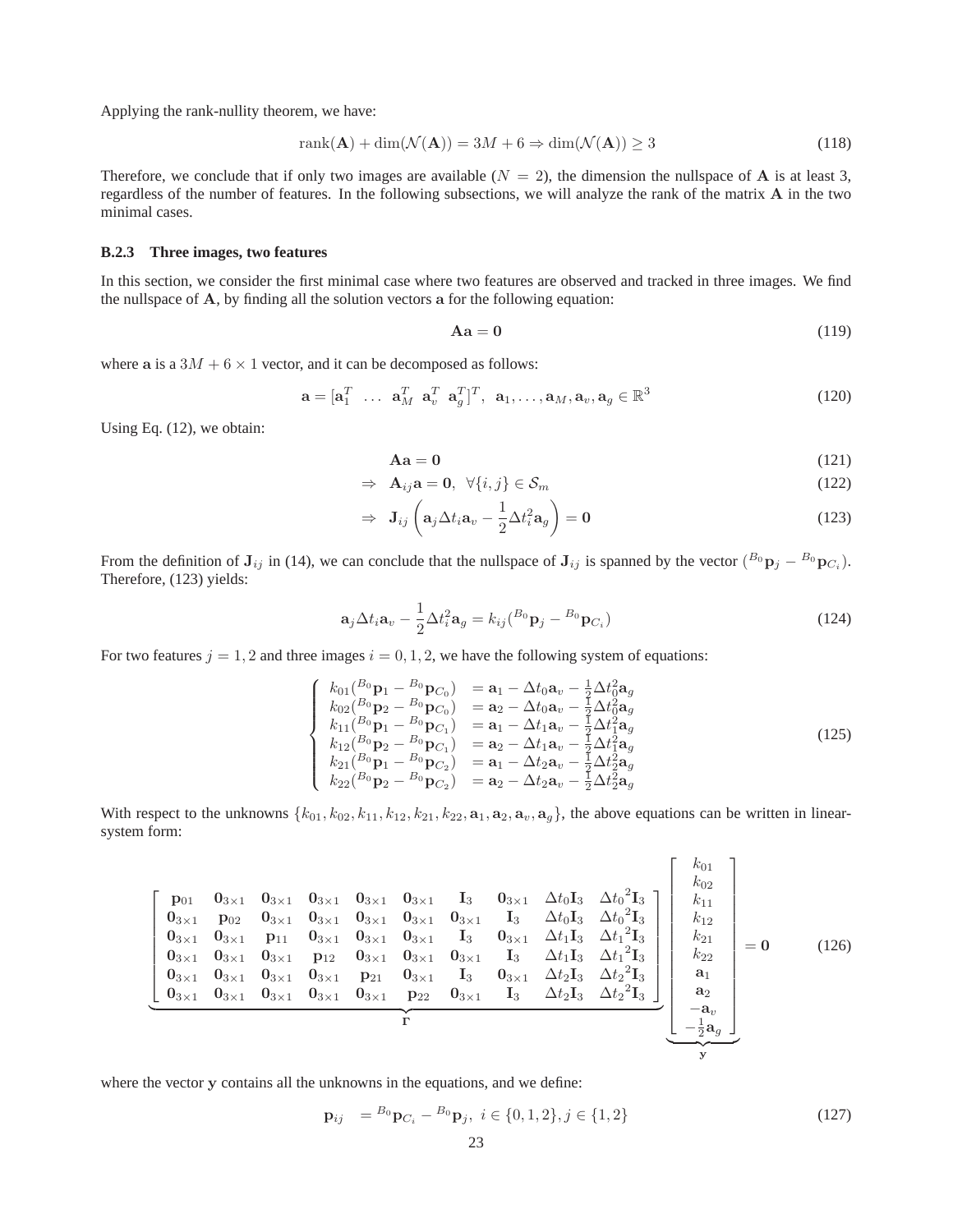We will identify the conditions under which the homogeneous equation  $\Gamma y = 0$  has a non-zero solution by analyzing the rank of the  $18 \times 18$  matrix Γ. We perform the following elementary row and column operations on Γ:

$$
\Gamma = \begin{bmatrix}\n\mathbf{p}_{01} & \mathbf{0}_{3\times1} & \mathbf{0}_{3\times1} & \mathbf{0}_{3\times1} & \mathbf{0}_{3\times1} & \mathbf{1}_{3} & \mathbf{0}_{3\times3} & \Delta t_{0} \mathbf{I}_{3} & \Delta t_{0}^{2} \mathbf{I}_{3} \\
\mathbf{0}_{3\times1} & \mathbf{p}_{02} & \mathbf{0}_{3\times1} & \mathbf{0}_{3\times1} & \mathbf{0}_{3\times1} & \mathbf{0}_{3\times1} & \mathbf{0}_{3\times3} & \mathbf{I}_{3} & \Delta t_{0} \mathbf{I}_{3} & \Delta t_{0}^{2} \mathbf{I}_{3} \\
\mathbf{0}_{3\times1} & \mathbf{0}_{3\times1} & \mathbf{p}_{11} & \mathbf{0}_{3\times1} & \mathbf{0}_{3\times1} & \mathbf{0}_{3\times1} & \mathbf{I}_{3} & \mathbf{0}_{3\times3} & \Delta t_{1} \mathbf{I}_{3} & \Delta t_{1}^{2} \mathbf{I}_{3} \\
\mathbf{0}_{3\times1} & \mathbf{0}_{3\times1} & \mathbf{0}_{3\times1} & \mathbf{p}_{12} & \mathbf{0}_{3\times1} & \mathbf{0}_{3\times1} & \mathbf{0}_{3\times3} & \mathbf{I}_{3} & \Delta t_{1} \mathbf{I}_{3} & \Delta t_{1}^{2} \mathbf{I}_{3} \\
\mathbf{0}_{3\times1} & \mathbf{0}_{3\times1} & \mathbf{0}_{3\times1} & \mathbf{0}_{3\times1} & \mathbf{p}_{21} & \mathbf{0}_{3\times1} & \mathbf{I}_{3} & \mathbf{0}_{3\times3} & \Delta t_{2} \mathbf{I}_{3} & \Delta t_{2}^{2} \mathbf{I}_{3} \\
\mathbf{0}_{3\times1} & \mathbf{0}_{3\times1} & \mathbf{0}_{3\times1} & \mathbf{0}_{3\times1} & \mathbf{0}_{3\times1} & \mathbf{p}_{22} & \mathbf{0}_{3\times3} & \mathbf{I}_{3} & \Delta t_{2} \mathbf{I}_{3} & \Delta t_{2}^{2} \mathbf{I}_{3}\n\end{bmatrix} (128)
$$

Add the block column for  $a_1$  to the block column for  $a_2$ 

$$
\sim \begin{bmatrix} p_{01} & 0_{3\times 1} & 0_{3\times 1} & 0_{3\times 1} & 0_{3\times 1} & 0_{3\times 1} & I_3 & I_3 & \Delta t_0 I_3 & \Delta t_0^2 I_3 \\ 0_{3\times 1} & p_{02} & 0_{3\times 1} & 0_{3\times 1} & 0_{3\times 1} & 0_{3\times 1} & 0_{3\times 3} & I_3 & \Delta t_0 I_3 & \Delta t_0^2 I_3 \\ 0_{3\times 1} & 0_{3\times 1} & p_{11} & 0_{3\times 1} & 0_{3\times 1} & 0_{3\times 1} & I_3 & I_3 & \Delta t_1 I_3 & \Delta t_1^2 I_3 \\ 0_{3\times 1} & 0_{3\times 1} & 0_{3\times 1} & p_{12} & 0_{3\times 1} & 0_{3\times 1} & 0_{3\times 3} & I_3 & \Delta t_1 I_3 & \Delta t_1^2 I_3 \\ 0_{3\times 1} & 0_{3\times 1} & 0_{3\times 1} & 0_{3\times 1} & p_{21} & 0_{3\times 1} & I_3 & I_3 & \Delta t_2 I_3 & \Delta t_2^2 I_3 \\ 0_{3\times 1} & 0_{3\times 1} & 0_{3\times 1} & 0_{3\times 1} & 0_{3\times 1} & p_{22} & 0_{3\times 3} & I_3 & \Delta t_2 I_3 & \Delta t_2^2 I_3 \end{bmatrix} \tag{129}
$$

Subtract the second block row from the first block row

$$
\sim \begin{bmatrix}\n\mathbf{p}_{01} & -\mathbf{p}_{02} & \mathbf{0}_{3\times 1} & \mathbf{0}_{3\times 1} & \mathbf{0}_{3\times 1} & \mathbf{I}_{3} & \mathbf{0}_{3\times 3} & \mathbf{0}_{3\times 3} & \mathbf{0}_{3\times 3} \\
\mathbf{0}_{3\times 1} & \mathbf{p}_{02} & \mathbf{0}_{3\times 1} & \mathbf{0}_{3\times 1} & \mathbf{0}_{3\times 1} & \mathbf{0}_{3\times 1} & \mathbf{0}_{3\times 3} & \mathbf{I}_{3} & \Delta t_{0} \mathbf{I}_{3} & \Delta t_{0}^{2} \mathbf{I}_{3} \\
\mathbf{0}_{3\times 1} & \mathbf{0}_{3\times 1} & \mathbf{p}_{11} & \mathbf{0}_{3\times 1} & \mathbf{0}_{3\times 1} & \mathbf{0}_{3\times 1} & \mathbf{I}_{3} & \mathbf{I}_{3} & \Delta t_{1} \mathbf{I}_{3} & \Delta t_{1}^{2} \mathbf{I}_{3} \\
\mathbf{0}_{3\times 1} & \mathbf{0}_{3\times 1} & \mathbf{0}_{3\times 1} & \mathbf{p}_{12} & \mathbf{0}_{3\times 1} & \mathbf{0}_{3\times 1} & \mathbf{0}_{3\times 3} & \mathbf{I}_{3} & \Delta t_{1} \mathbf{I}_{3} & \Delta t_{1}^{2} \mathbf{I}_{3} \\
\mathbf{0}_{3\times 1} & \mathbf{0}_{3\times 1} & \mathbf{0}_{3\times 1} & \mathbf{0}_{3\times 1} & \mathbf{p}_{21} & \mathbf{0}_{3\times 1} & \mathbf{I}_{3} & \mathbf{I}_{3} & \Delta t_{2} \mathbf{I}_{3} & \Delta t_{2}^{2} \mathbf{I}_{3} \\
\mathbf{0}_{3\times 1} & \mathbf{0}_{3\times 1} & \mathbf{0}_{3\times 1} & \mathbf{0}_{3\times 1} & \mathbf{0}_{3\times 1} & \mathbf{p}_{22} & \mathbf{0}_{3\times 3} & \mathbf{I}_{3} & \Delta t_{2} \mathbf{I}_{3} & \Delta t_{2}^{2} \mathbf{I}_{3} \\
\
$$

We now perform Gauss elimination for the first two block rows. We multiply the first block row with the matrix:

$$
\mathbf{T}_{12} = \left[ \begin{array}{c} \mathbf{p}_{01}^T \\ \mathbf{p}_{02}^T \\ (\mathbf{p}_{01} \times \mathbf{p}_{02})^T \end{array} \right]
$$

and perform row operations as follows:

$$
\bm{\Gamma}_{1:2} = \left[\begin{array}{cccccccccc} \mathbf{p}_{01} & -\mathbf{p}_{02} & \mathbf{0}_{3 \times 1} & \mathbf{0}_{3 \times 1} & \mathbf{0}_{3 \times 1} & \mathbf{0}_{3 \times 1} & \mathbf{I}_{3} & \mathbf{0}_{3 \times 3} & \mathbf{0}_{3 \times 3} & \mathbf{0}_{3 \times 3} \\ \mathbf{0}_{3 \times 1} & \mathbf{p}_{02} & \mathbf{0}_{3 \times 1} & \mathbf{0}_{3 \times 1} & \mathbf{0}_{3 \times 1} & \mathbf{0}_{3 \times 1} & \mathbf{0}_{3 \times 3} & \mathbf{I}_{3} & \Delta t_0 \mathbf{I}_{3} & \Delta t_0^2 \mathbf{I}_{3} \end{array}\right]
$$

Multiply the first block row by  $T_{12}$ 

$$
\sim \left[\begin{array}{cccccccc} {\bf p}_{01}^T{\bf p}_{01} & -{\bf p}_{01}^T{\bf p}_{02} & 0 & 0 & 0 & {\bf p}_{01}^T & {\bf 0}_{1\times 3} & {\bf 0}_{1\times 3} \\ {\bf p}_{02}^T{\bf p}_{01} & -{\bf p}_{02}^T{\bf p}_{02} & 0 & 0 & 0 & 0 & {\bf p}_{02}^T & {\bf 0}_{1\times 3} & {\bf 0}_{1\times 3} & {\bf 0}_{1\times 3} \\ 0 & 0 & 0 & 0 & 0 & 0 & ({\bf p}_{01}\times{\bf p}_{02})^T & {\bf 0}_{1\times 3} & {\bf 0}_{1\times 3} & {\bf 0}_{1\times 3} \\ {\bf 0}_{3\times 1} & {\bf p}_{02} & {\bf 0}_{3\times 1} & {\bf 0}_{3\times 1} & {\bf 0}_{3\times 1} & {\bf 0}_{3\times 1} & {\bf 0}_{3\times 3} & {\bf I}_{3} & \Delta t_0{\bf I}_{3} & \Delta t_0{\bf 1}_{3} \end{array}\right]
$$

Add the first row multiplied by  $-\frac{\mathbf{p}_{02}^T \mathbf{p}_{01}}{T}$  $\frac{\mathbf{p}_{02}^T \mathbf{p}_{01}}{\mathbf{p}_{01}^T \mathbf{p}_{01}}$  to the second row, and define  $s_1 = \mathbf{p}_{02}^T \mathbf{p}_{02} - \frac{(\mathbf{p}_{02}^T \mathbf{p}_{01})^2}{\mathbf{p}_{01}^T \mathbf{p}_{01}}$  $\mathbf{p}_{01}^T \mathbf{p}_{01}$ ∼  $\sqrt{ }$   ${\bf p}_{01}^T {\bf p}_{01}$   $-{\bf p}_{01}^T {\bf p}_{02}$  0 0 0  ${\bf p}_{01}^T$   ${\bf 0}_{1\times 3}$   ${\bf 0}_{1\times 3}$   ${\bf 0}_{1\times 3}$ 0 −s<sub>1</sub> 0 0 0 0  $\mathbf{p}_{02}^T - \mathbf{p}_{01}^T \frac{\mathbf{p}_{02}^T \mathbf{p}_{01}}{\mathbf{p}_{01}^T \mathbf{p}_{01}^0}$  0<sub>1×3</sub> 0<sub>1×3</sub>  $0$  0 0 0 0  $(p_{01} \times p_{02})^T$   $0_{1 \times 3}$   $0_{1 \times 3}$   $0_{1 \times 3}$  $\mathbf{0}_{3\times 1}$  p<sub>02</sub>  $\mathbf{0}_{3\times 1}$   $\mathbf{0}_{3\times 1}$   $\mathbf{0}_{3\times 1}$   $\mathbf{0}_{3\times 1}$   $\mathbf{0}_{3\times 3}$   $\mathbf{I}_3$   $\Delta t_0\mathbf{I}_3$   $\Delta t_0^2\mathbf{I}_3$ 1 

Add the second row multiplied by  $\frac{1}{s_1}$ **P**<sub>02</sub> to the second block row (rows 4-6)

$$
\sim \left[\begin{array}{cccccccc} {\bf p}_{01}^T{\bf p}_{01} & -{\bf p}_{01}^T{\bf p}_{02} & 0 & 0 & 0 & {\bf p}_{01}^T & {\bf p}_{01}^T & {\bf p}_{01} \\ 0 & -s_1 & 0 & 0 & 0 & 0 & {\bf p}_{02}^T-{\bf p}_{01}^T\frac{{\bf p}_{02}^T{\bf p}_{01}}{\bf p}_{01}^T & {\bf 0}_{1\times 3} & {\bf 0}_{1\times 3} & {\bf 0}_{1\times 3} \\ 0 & 0 & 0 & 0 & 0 & 0 & ({\bf p}_{01}\times{\bf p}_{02})^T & {\bf 0}_{1\times 3} & {\bf 0}_{1\times 3} & {\bf 0}_{1\times 3} \\ {\bf 0}_{3\times 1} & {\bf 0}_{3\times 1} & {\bf 0}_{3\times 1} & {\bf 0}_{3\times 1} & {\bf 0}_{3\times 1} & {\bf 0}_{3\times 1} & \frac{1}{s_1}{\bf p}_{02}({\bf p}_{02}^T-{\bf p}_{01}^T\frac{{\bf p}_{02}^T{\bf p}_{01}}{\bf p}_{01}^T) & {\bf I}_3 & \Delta t_0{\bf I}_3 & \Delta t_0^2{\bf I}_3 \end{array}\right]
$$

1  $\mathbf{I}$  $\overline{1}$  $\overline{1}$  $\overline{1}$  $\overline{1}$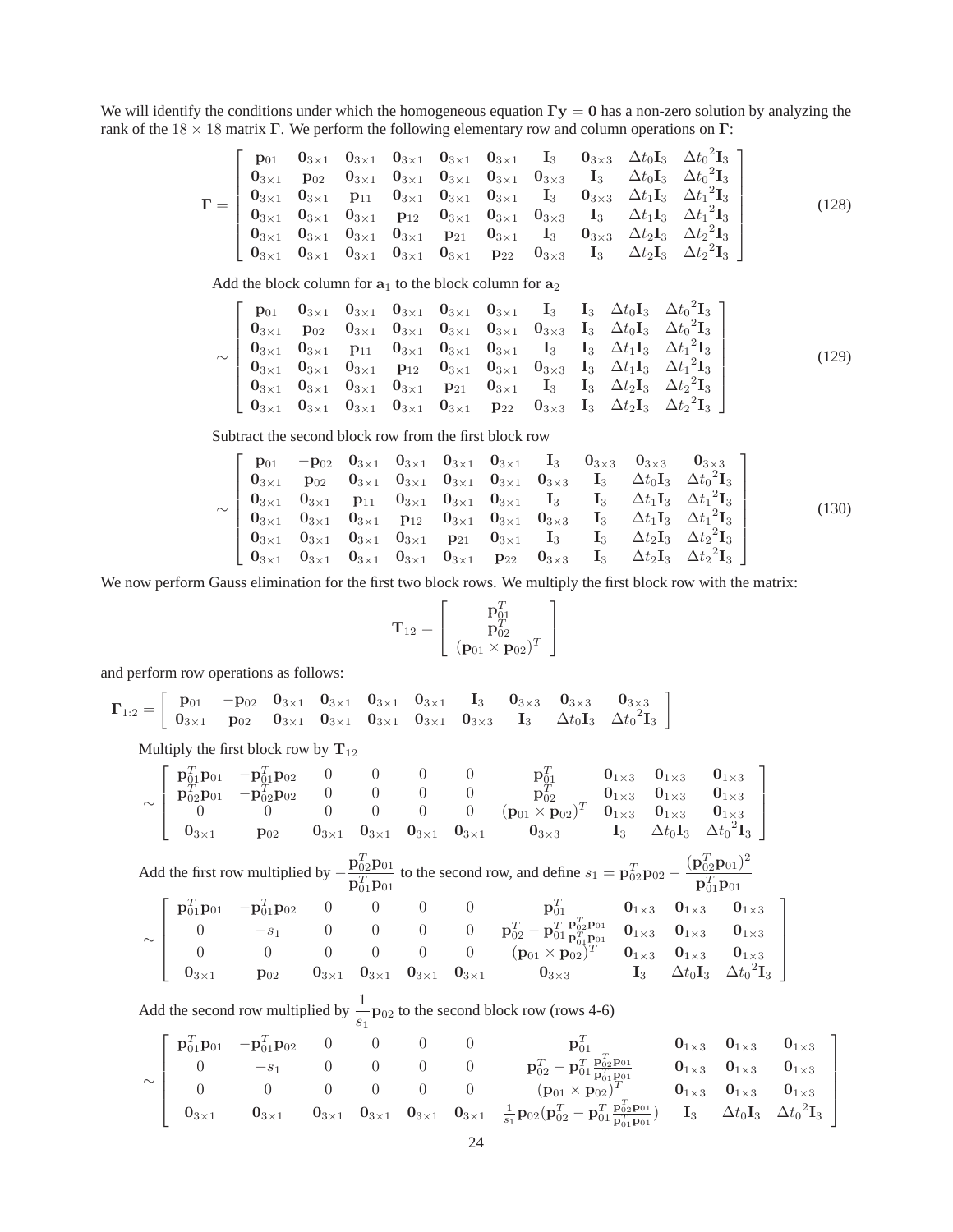$$
\sim \left[\begin{array}{cccccccc} {\bf p}_{01}^T{\bf p}_{01} & -{\bf p}_{01}^T{\bf p}_{02} & 0 & 0 & 0 & {\bf p}_{01}^T & {\bf 0}_{1\times 3} & {\bf 0}_{1\times 3} & {\bf 0}_{1\times 3} \\ 0 & -s_1 & 0 & 0 & 0 & {\bf p}_{02}^T-{\bf p}_{01}^T\frac{{\bf p}_{02}^T{\bf p}_{01}}{\bf p}_{01}^T{\bf p}_{01}} & {\bf 0}_{1\times 3} & {\bf 0}_{1\times 3} \\ 0 & 0 & 0 & 0 & 0 & ({\bf p}_{01}\times{\bf p}_{02})^T & {\bf 0}_{1\times 3} & {\bf 0}_{1\times 3} & {\bf 0}_{1\times 3} \\ {\bf 0}_{3\times 1} & {\bf 0}_{3\times 1} & {\bf 0}_{3\times 1} & {\bf 0}_{3\times 1} & {\bf 0}_{3\times 1} & {\bf 0}_{3\times 1} & {\bf F}_1 & {\bf I}_3 & \Delta t_0{\bf I}_3 & \Delta t_0{\bf 1}_3 \end{array}\right]
$$

where

$$
\mathbf{F}_1 = \frac{1}{s_1} \mathbf{p}_{02} \left( \mathbf{p}_{02}^T - \mathbf{p}_{01}^T \frac{\mathbf{p}_{02}^T \mathbf{p}_{01}}{\mathbf{p}_{01}^T \mathbf{p}_{01}} \right) = \frac{1}{s_1} \mathbf{p}_{02} \mathbf{p}_{02}^T \left( \mathbf{I}_3 - \frac{\mathbf{p}_{01} \mathbf{p}_{01}^T}{\mathbf{p}_{01}^T \mathbf{p}_{01}} \right)
$$

Continuing similarly for the third-fourth and fifth-sixth block rows, after performing elimination and re-arranging the rows, we obtain:

$$
\Gamma \sim \left[\begin{array}{cccccccc} \mathbf{p}_{01}^T \mathbf{p}_{01} & -\mathbf{p}_{01}^T \mathbf{p}_{02} & 0 & 0 & 0 & 0 & \mathbf{p}_{01}^T & \mathbf{0}_{1\times3} & \mathbf{0}_{1\times3} & \mathbf{0}_{1\times3} & \mathbf{0}_{1\times3} \\ 0 & -s_1 & 0 & 0 & 0 & 0 & 0 & \mathbf{p}_{02}^T - \mathbf{p}_{01}^T \mathbf{p}_{02}^T \mathbf{p}_{01} & \mathbf{0}_{1\times3} & \mathbf{0}_{1\times3} & \mathbf{0}_{1\times3} \\ 0 & 0 & \mathbf{p}_{11}^T \mathbf{p}_{11} & -\mathbf{p}_{11}^T \mathbf{p}_{12} & 0 & 0 & \mathbf{p}_{11}^T & \mathbf{0}_{1\times3} & \mathbf{0}_{1\times3} & \mathbf{0}_{1\times3} \\ 0 & 0 & 0 & -s_2 & 0 & 0 & \mathbf{p}_{21}^T \mathbf{p}_{21} & -\mathbf{p}_{21}^T \mathbf{p}_{22} \\ 0 & 0 & 0 & 0 & 0 & -s_3 & \mathbf{p}_{22}^T - \mathbf{p}_{21}^T \mathbf{p}_{22} & \mathbf{p}_{21}^T & \mathbf{0}_{1\times3} & \mathbf{0}_{1\times3} & \mathbf{0}_{1\times3} \\ 0 & 0 & 0 & 0 & 0 & 0 & 0 & (\mathbf{p}_{01} \times \mathbf{p}_{02})^T & \mathbf{0}_{1\times3} & \mathbf{0}_{1\times3} & \mathbf{0}_{1\times3} \\ 0 & 0 & 0 & 0 & 0 & 0 & 0 & (\mathbf{p}_{01} \times \mathbf{p}_{12})^T & \mathbf{0}_{1\times3} & \mathbf{0}_{1\times3} & \mathbf{0}_{1\times3} \\ 0 & 0 & 0 & 0 & 0 & 0 & 0 & (\mathbf{p}_{11} \times \mathbf{p}_{12})^T & \mathbf{0}_{1\times3} & \mathbf{0}_{1\times3} & \mathbf{0}_{1\times3} \\ 0 & 0 & 0 & 0 & 0 & 0 & 0 &
$$

where

$$
s_2 = \mathbf{p}_{12}^T \mathbf{p}_{12} - \frac{(\mathbf{p}_{12}^T \mathbf{p}_{11})^2}{\mathbf{p}_{11}^T \mathbf{p}_{11}}, \ \ s_3 = \mathbf{p}_{22}^T \mathbf{p}_{22} - \frac{(\mathbf{p}_{22}^T \mathbf{p}_{21})^2}{\mathbf{p}_{21}^T \mathbf{p}_{21}}
$$
(132)

$$
\mathbf{F}_2 = \frac{1}{s_2} \mathbf{p}_{12} \mathbf{p}_{12}^T \left( \mathbf{I}_3 - \frac{\mathbf{p}_{11} \mathbf{p}_{11}^T}{\mathbf{p}_{11}^T \mathbf{p}_{11}} \right), \ \ \mathbf{F}_3 = \frac{1}{s_3} \mathbf{p}_{22} \mathbf{p}_{22}^T \left( \mathbf{I}_3 - \frac{\mathbf{p}_{21} \mathbf{p}_{21}^T}{\mathbf{p}_{21}^T \mathbf{p}_{21}} \right) \tag{133}
$$

Note that in the above expressions we have divided by the terms  $s_{i+1}$ ,  $i = 0, 1, 2$ . To prove that these terms are nonzero, note that

$$
s_{i+1} = 0 \Leftrightarrow \mathbf{p}_{i2}^T \mathbf{p}_{i2} \mathbf{p}_{i1}^T \mathbf{p}_{i1} - (\mathbf{p}_{i2}^T \mathbf{p}_{i1})^2 = 0 \Leftrightarrow ||\mathbf{p}_{i2}||_2^2 ||\mathbf{p}_{i1}||_2^2 - (\mathbf{p}_{i2}^T \mathbf{p}_{i1})^2 = 0
$$
\n(134)

By the Cauchy-Schwartz inequality, we know that the above condition is met only when  $p_{i1} = cp_{i2}$ , i.e., only when the vectors  $p_{i1}$  and  $p_{i2}$  are parallel. This is not possible however, since in that case the two features would be projected to the same point on the camera.

From (131), we conclude that:

$$
rank(\Gamma) = 6 + rank(B)
$$
\n(135)

with

$$
\mathbf{B} = \begin{bmatrix} (\mathbf{p}_{01} \times \mathbf{p}_{02})^T & \mathbf{0}_{1 \times 3} & \mathbf{0}_{1 \times 3} & \mathbf{0}_{1 \times 3} \\ (\mathbf{p}_{11} \times \mathbf{p}_{12})^T & \mathbf{0}_{1 \times 3} & \mathbf{0}_{1 \times 3} & \mathbf{0}_{1 \times 3} \\ (\mathbf{p}_{21} \times \mathbf{p}_{22})^T & \mathbf{0}_{1 \times 3} & \mathbf{0}_{1 \times 3} & \mathbf{0}_{1 \times 3} \\ \mathbf{F}_1 & \mathbf{I}_3 & \Delta t_0 \mathbf{I}_3 & \Delta t_0^2 \mathbf{I}_3 \\ \mathbf{F}_3 & \mathbf{I}_3 & \Delta t_1 \mathbf{I}_3 & \Delta t_1^2 \mathbf{I}_3 \\ \mathbf{F}_2 & \mathbf{I}_3 & \Delta t_2 \mathbf{I}_3 & \Delta t_2^2 \mathbf{I}_3 \end{bmatrix} \tag{136}
$$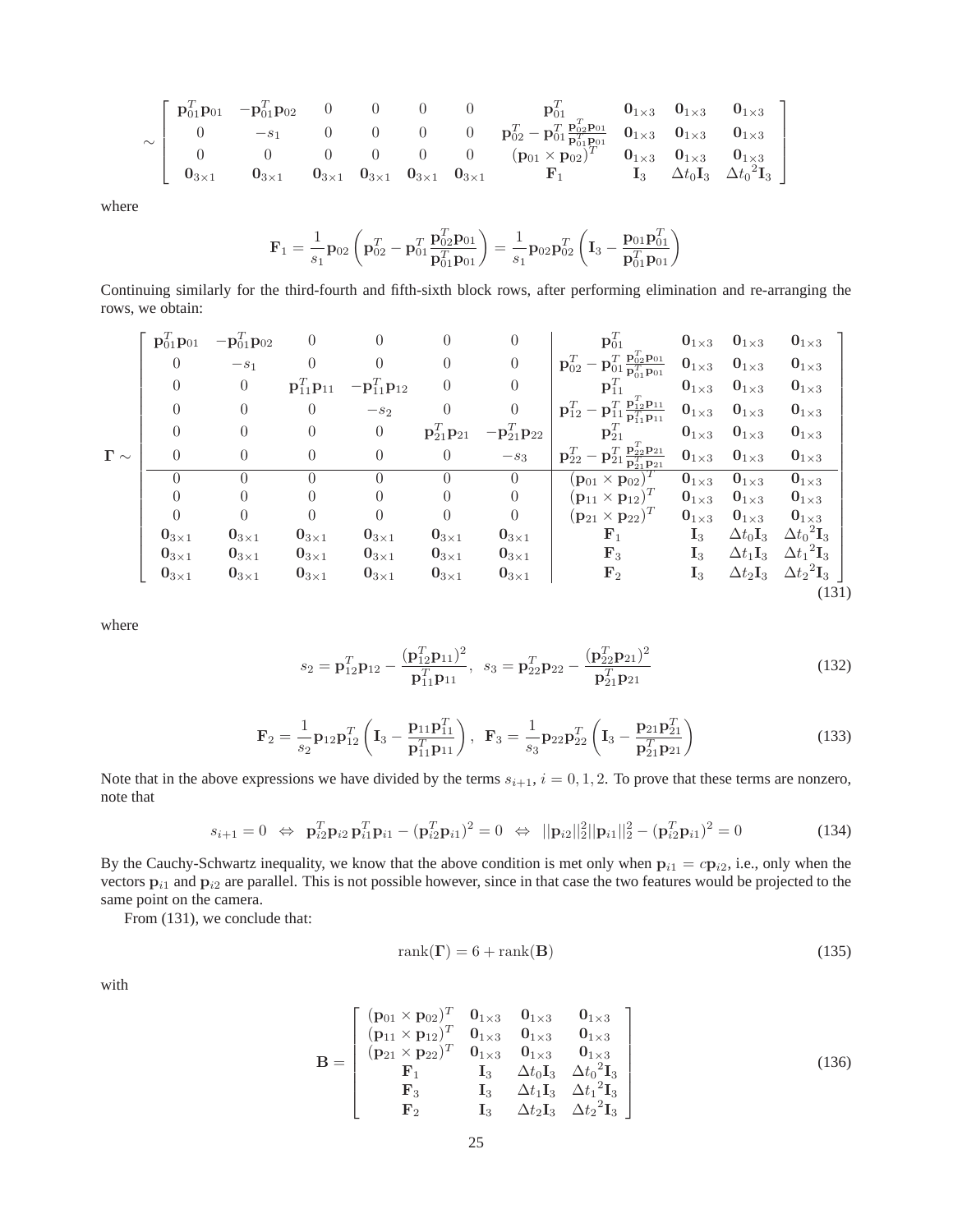Re-arranging the columns and rows of B, we can write:

$$
\mathbf{B} \sim\n\begin{bmatrix}\n\mathbf{I}_3 & \Delta t_0 \mathbf{I}_3 & \Delta t_0^2 \mathbf{I}_3 & \mathbf{F}_1 \\
\mathbf{I}_3 & \Delta t_1 \mathbf{I}_3 & \Delta t_1^2 \mathbf{I}_3 & \mathbf{F}_2 \\
\mathbf{I}_3 & \Delta t_2 \mathbf{I}_3 & \Delta t_2^2 \mathbf{I}_3 & \mathbf{F}_3 \\
\mathbf{0}_{1 \times 3} & \mathbf{0}_{1 \times 3} & \mathbf{0}_{1 \times 3} & (\mathbf{p}_{01} \times \mathbf{p}_{02})^T \\
\mathbf{0}_{1 \times 3} & \mathbf{0}_{1 \times 3} & \mathbf{0}_{1 \times 3} & (\mathbf{p}_{11} \times \mathbf{p}_{12})^T \\
\mathbf{0}_{1 \times 3} & \mathbf{0}_{1 \times 3} & \mathbf{0}_{1 \times 3} & (\mathbf{p}_{21} \times \mathbf{p}_{22})^T\n\end{bmatrix} \tag{137}
$$

Subtract the first block row from the second and third block rows

$$
\sim \begin{bmatrix}\n\mathbf{I}_3 & \Delta t_0 \mathbf{I}_3 & \Delta t_0^2 \mathbf{I}_3 & \mathbf{F}_1 \\
\mathbf{0}_{3 \times 3} & (\Delta t_1 - \Delta t_0) \mathbf{I}_3 & (\Delta t_1^2 - \Delta t_0^2) \mathbf{I}_3 & \mathbf{F}_2 - \mathbf{F}_1 \\
\mathbf{0}_{3 \times 3} & (\Delta t_2 - \Delta t_0) \mathbf{I}_3 & (\Delta t_2^2 - \Delta t_0^2) \mathbf{I}_3 & \mathbf{F}_3 - \mathbf{F}_1 \\
\mathbf{0}_{1 \times 3} & \mathbf{0}_{1 \times 3} & \mathbf{0}_{1 \times 3} & (\mathbf{p}_{01} \times \mathbf{p}_{02})^T \\
\mathbf{0}_{1 \times 3} & \mathbf{0}_{1 \times 3} & \mathbf{0}_{1 \times 3} & (\mathbf{p}_{11} \times \mathbf{p}_{12})^T \\
\mathbf{0}_{1 \times 3} & \mathbf{0}_{1 \times 3} & \mathbf{0}_{1 \times 3} & (\mathbf{p}_{21} \times \mathbf{p}_{22})^T\n\end{bmatrix}
$$
\n(138)

Divide the second and third block rows by  $(\Delta t_1 - \Delta t_0)$  and  $(\Delta t_2 - \Delta t_0)$ , respectively

$$
\sim \begin{bmatrix}\nI_3 & \Delta t_0 I_3 & \Delta t_0^2 I_3 & F_1 \\
0_{3 \times 3} & I_3 & (\Delta t_1 + \Delta t_0) I_3 & \frac{1}{\Delta t_1 - \Delta t_0} (F_2 - F_1) \\
0_{3 \times 3} & I_3 & (\Delta t_2 + \Delta t_0) I_3 & \frac{1}{\Delta t_2 - \Delta t_0} (F_3 - F_1) \\
0_{1 \times 3} & 0_{1 \times 3} & 0_{1 \times 3} & (p_{01} \times p_{02})^T \\
0_{1 \times 3} & 0_{1 \times 3} & 0_{1 \times 3} & (p_{11} \times p_{12})^T \\
0_{1 \times 3} & 0_{1 \times 3} & 0_{1 \times 3} & (p_{21} \times p_{22})^T\n\end{bmatrix}
$$
\n(139)

Subtract the second block row from the third block row

$$
\sim \begin{bmatrix}\nI_3 & \Delta t_0 I_3 & \Delta t_0^2 I_3 & F_1 \\
0_{3 \times 3} & I_3 & (\Delta t_1 + \Delta t_0) I_3 & \frac{1}{\Delta t_1 - \Delta t_0} (F_2 - F_1) \\
0_{3 \times 3} & 0_{3 \times 3} & (\Delta t_2 - \Delta t_1) I_3 & \frac{1}{\Delta t_2 - \Delta t_0} (F_3 - F_1) - \frac{1}{\Delta t_1 - \Delta t_0} (F_2 - F_1) \\
0_{1 \times 3} & 0_{1 \times 3} & 0_{1 \times 3} & (p_{01} \times p_{02})^T \\
0_{1 \times 3} & 0_{1 \times 3} & 0_{1 \times 3} & (p_{11} \times p_{12})^T \\
0_{1 \times 3} & 0_{1 \times 3} & 0_{1 \times 3} & (p_{21} \times p_{22})^T\n\end{bmatrix}
$$
\n(140)

The top-left submatrix above is full rank, and therefore we can write

$$
rank(\mathbf{B}) = 9 + rank(\mathbf{\Theta})
$$
\n(141)

where

$$
\Theta = \begin{bmatrix} (\mathbf{p}_{01} \times \mathbf{p}_{02})^T \\ (\mathbf{p}_{11} \times \mathbf{p}_{12})^T \\ (\mathbf{p}_{21} \times \mathbf{p}_{22})^T \end{bmatrix}
$$
(142)

Using Eq. (127) we see that, for  $i = \{0, 1, 2\}$ , it is:

$$
\mathbf{p}_{i1} \times \mathbf{p}_{i2} = ({}^{B_0} \mathbf{p}_{C_i} - {}^{B_0} \mathbf{p}_1) \times ({}^{B_0} \mathbf{p}_{C_i} - {}^{B_0} \mathbf{p}_2) = {}^{B_0} \mathbf{p}_1 \times {}^{B_0} \mathbf{p}_2 + {}^{B_0} \mathbf{p}_{C_i} \times ({}^{B_0} \mathbf{p}_1 - {}^{B_0} \mathbf{p}_2)
$$

and using the fact that  ${}^{B_0}\mathbf{p}_1 \times {}^{B_0}\mathbf{p}_2 \perp ({}^{B_0}\mathbf{p}_1 - {}^{B_0}\mathbf{p}_2)$  and  ${}^{B_0}\mathbf{p}_{C_i} \times ({}^{B_0}\mathbf{p}_1 - {}^{B_0}\mathbf{p}_2) \perp ({}^{B_0}\mathbf{p}_1 - {}^{B_0}\mathbf{p}_2)$ , we obtain

$$
\left(\mathbf{p}_{i1} \times \mathbf{p}_{i2}\right)^{T} \left(^{B_0} \mathbf{p}_1 - ^{B_0} \mathbf{p}_2\right) = 0 \tag{143}
$$

Therefore, the vectors  $(p_{01} \times p_{02})$ ,  $(p_{11} \times p_{12})$ , and  $(p_{21} \times p_{22})$  lie in a subspace of dimension two (this subspace is the plane with normal vector  $(^{B_0}p_1 - ^{B_0}p_2)$ ). More precisely, we have proven that the vectors lie in a subspace of dimension *at most* two. They will lie in a subspace of dimension one only when  $p_{i1} \times p_{i2} = c_i d$  for some d, which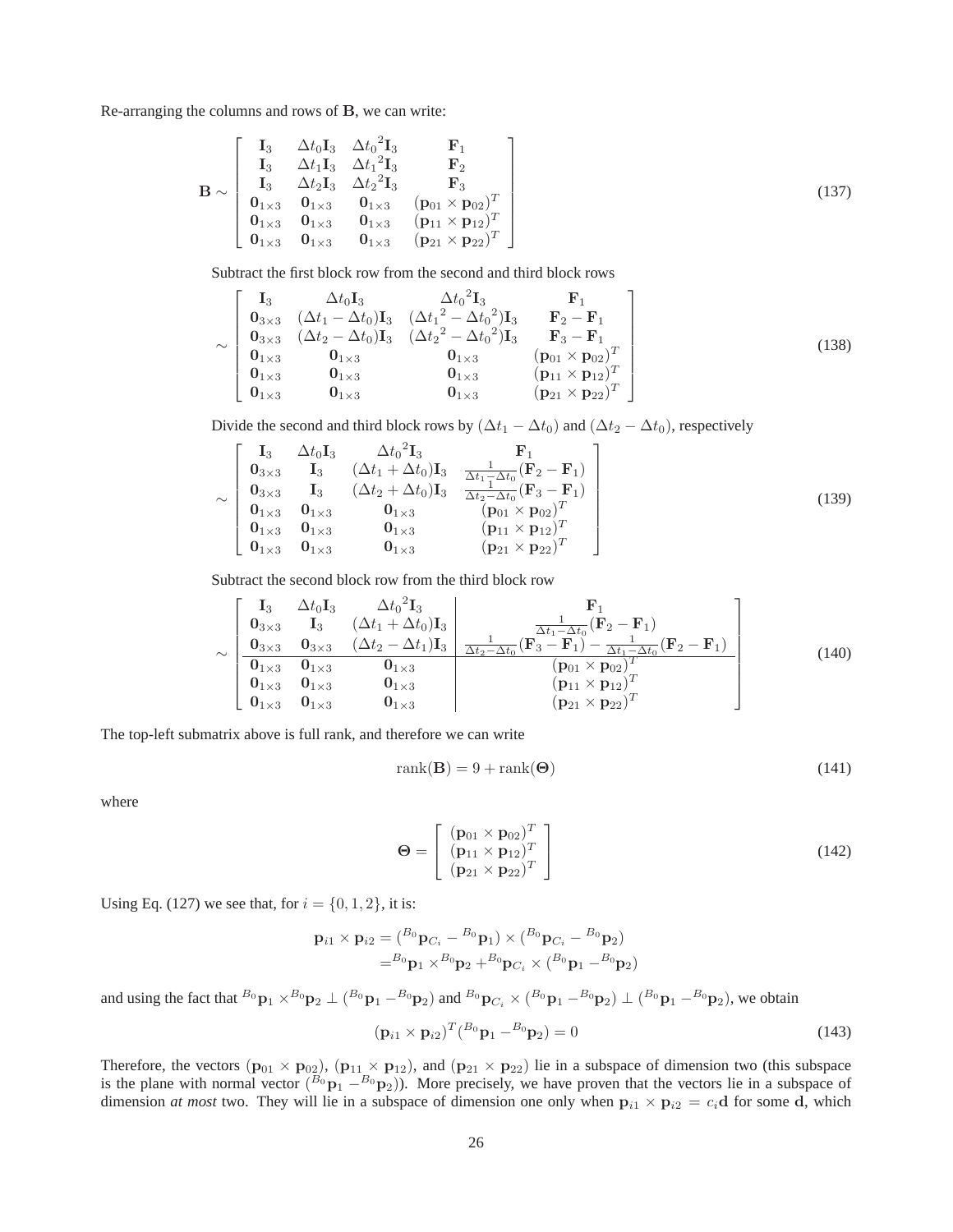means that all the camera positions and all the features are in the same plane. Unless this is the case, then the vectors  $(p_{01} \times p_{02}), (p_{11} \times p_{12}), (p_{21} \times p_{22})$  span a subspace of dimension two. As a result,

$$
rank(\mathbf{\Theta}) = rank\left(\begin{bmatrix} (\mathbf{p}_{01} \times \mathbf{p}_{02})^T \\ (\mathbf{p}_{11} \times \mathbf{p}_{12})^T \\ (\mathbf{p}_{21} \times \mathbf{p}_{22})^T \end{bmatrix}\right) = 2
$$

Using this result together with (135) and (141), we conclude that:

$$
rank(\Gamma) = 6 + 9 + 2 = 17 \tag{144}
$$

From the rank-nullity theorem, this result implies that the solution space y of Eq. (126) has dimension of 1. This means that the solution space of the equation  $Ax = 0$  has dimension of 1. This leads to the conclusion that when two features are observed in three images, A is rank-deficient by one. We can easily verify that the nullspace of the matrix A has the following vector as its basis:

$$
\mathbf{n} = \begin{bmatrix} B_0 \mathbf{p}_1 - B_0 \mathbf{p}_{C_0} \\ B_0 \mathbf{p}_2 - B_0 \mathbf{p}_{C_0} \\ \frac{\Delta t_2(^{B_0}\mathbf{p}_{C_1} - B_0 \mathbf{p}_{C_0})}{\Delta t_1 (\Delta t_2 - \Delta t_1)} - \frac{\Delta t_1(^{B_0}\mathbf{p}_{C_2} - B_0 \mathbf{p}_{C_0})}{\Delta t_2 (\Delta t_2 - \Delta t_1)} \\ \frac{-2}{\Delta t_2 - \Delta t_1} \left( \frac{B_0 \mathbf{p}_{C_1} - B_0 \mathbf{p}_{C_0}}{\Delta t_1} - \frac{B_0 \mathbf{p}_{C_2} - B_0 \mathbf{p}_{C_0}}{\Delta t_2} \right) \end{bmatrix}
$$
(145)

#### **B.2.4 Four images, one feature**

In this section, we consider the minimal case where one feature is observed and tracked in four images. Proceeding similarly to Appendix B.2.3, we obtain a similar system of equations:

$$
\begin{cases}\n\mathbf{a}_{1} - \Delta t_{0} \mathbf{a}_{v} - \frac{1}{2} \Delta t_{0}^{2} \mathbf{a}_{g} + k_{01} \mathbf{p}_{01} = \mathbf{0} \\
\mathbf{a}_{1} - \Delta t_{1} \mathbf{a}_{v} - \frac{1}{2} \Delta t_{1}^{2} \mathbf{a}_{g} + k_{11} \mathbf{p}_{11} = \mathbf{0} \\
\mathbf{a}_{1} - \Delta t_{2} \mathbf{a}_{v} - \frac{1}{2} \Delta t_{2}^{2} \mathbf{a}_{g} + k_{21} \mathbf{p}_{21} = \mathbf{0} \\
\mathbf{a}_{1} - \Delta t_{3} \mathbf{a}_{v} - \frac{1}{2} \Delta t_{3}^{2} \mathbf{a}_{g} + k_{31} \mathbf{p}_{31} = \mathbf{0}\n\end{cases}
$$
\n(146)

and in linear-system form:

$$
\begin{bmatrix}\nI_3 & \Delta t_0 I_3 & \Delta t_0^2 I_3 & p_{01} & 0_{3 \times 1} & 0_{3 \times 1} & 0_{3 \times 1} \\
I_3 & \Delta t_1 I_3 & \Delta t_1^2 I_3 & 0_{3 \times 1} & p_{11} & 0_{3 \times 1} & 0_{3 \times 1} \\
I_3 & \Delta t_2 I_3 & \Delta t_2^2 I_3 & 0_{3 \times 1} & 0_{3 \times 1} & p_{21} & 0_{3 \times 1} \\
I_3 & \Delta t_3 I_3 & \Delta t_3^2 I_3 & 0_{3 \times 1} & 0_{3 \times 1} & 0_{3 \times 1} & p_{31}\n\end{bmatrix}\n\begin{bmatrix}\na_1 \\
-a_v \\
b_{01} \\
k_{01} \\
k_{11} \\
k_{21} \\
k_{31}\n\end{bmatrix} = 0
$$
\n(147)

where the vector y contains all the unknowns in the equations, and  $p_{ij}$  is defined as in Eq (127). We next identify the conditions under which the homogeneous equation  $\Gamma y = 0$  has a non-zero solution by analyzing the rank of the  $12 \times 13$ matrix Γ. We perform the following elementary row and column operations on Γ:

$$
\mathbf{\Gamma} = \begin{bmatrix}\n\mathbf{I}_3 & \Delta t_0 \mathbf{I}_3 & \Delta t_0^2 \mathbf{I}_3 & \mathbf{p}_{01} & \mathbf{0}_{3 \times 1} & \mathbf{0}_{3 \times 1} & \mathbf{0}_{3 \times 1} \\
\mathbf{I}_3 & \Delta t_1 \mathbf{I}_3 & \Delta t_1^2 \mathbf{I}_3 & \mathbf{0}_{3 \times 1} & \mathbf{p}_{11} & \mathbf{0}_{3 \times 1} & \mathbf{0}_{3 \times 1} \\
\mathbf{I}_3 & \Delta t_2 \mathbf{I}_3 & \Delta t_2^2 \mathbf{I}_3 & \mathbf{0}_{3 \times 1} & \mathbf{0}_{3 \times 1} & \mathbf{p}_{21} & \mathbf{0}_{3 \times 1} \\
\mathbf{I}_3 & \Delta t_3 \mathbf{I}_3 & \Delta t_3^2 \mathbf{I}_3 & \mathbf{0}_{3 \times 1} & \mathbf{0}_{3 \times 1} & \mathbf{0}_{3 \times 1} & \mathbf{p}_{31}\n\end{bmatrix} (148)
$$

Subtract the first block row from other block rows, noting that  $\Delta t_0 = t_0 - t_0 = 0$ 

$$
\sim \left[\begin{array}{cccccc}\nI_3 & 0_{3\times 3} & 0_{3\times 3} & p_{01} & 0_{3\times 1} & 0_{3\times 1} \\
0_{3\times 3} & \Delta t_1 I_3 & \Delta t_1^2 I_3 & -p_{01} & p_{11} & 0_{3\times 1} & 0_{3\times 1} \\
0_{3\times 3} & \Delta t_2 I_3 & \Delta t_2^2 I_3 & -p_{01} & 0_{3\times 1} & p_{21} & 0_{3\times 1} \\
0_{3\times 3} & \Delta t_3 I_3 & \Delta t_3^2 I_3 & -p_{01} & 0_{3\times 1} & 0_{3\times 1} & p_{31}\n\end{array}\right]
$$
\n(149)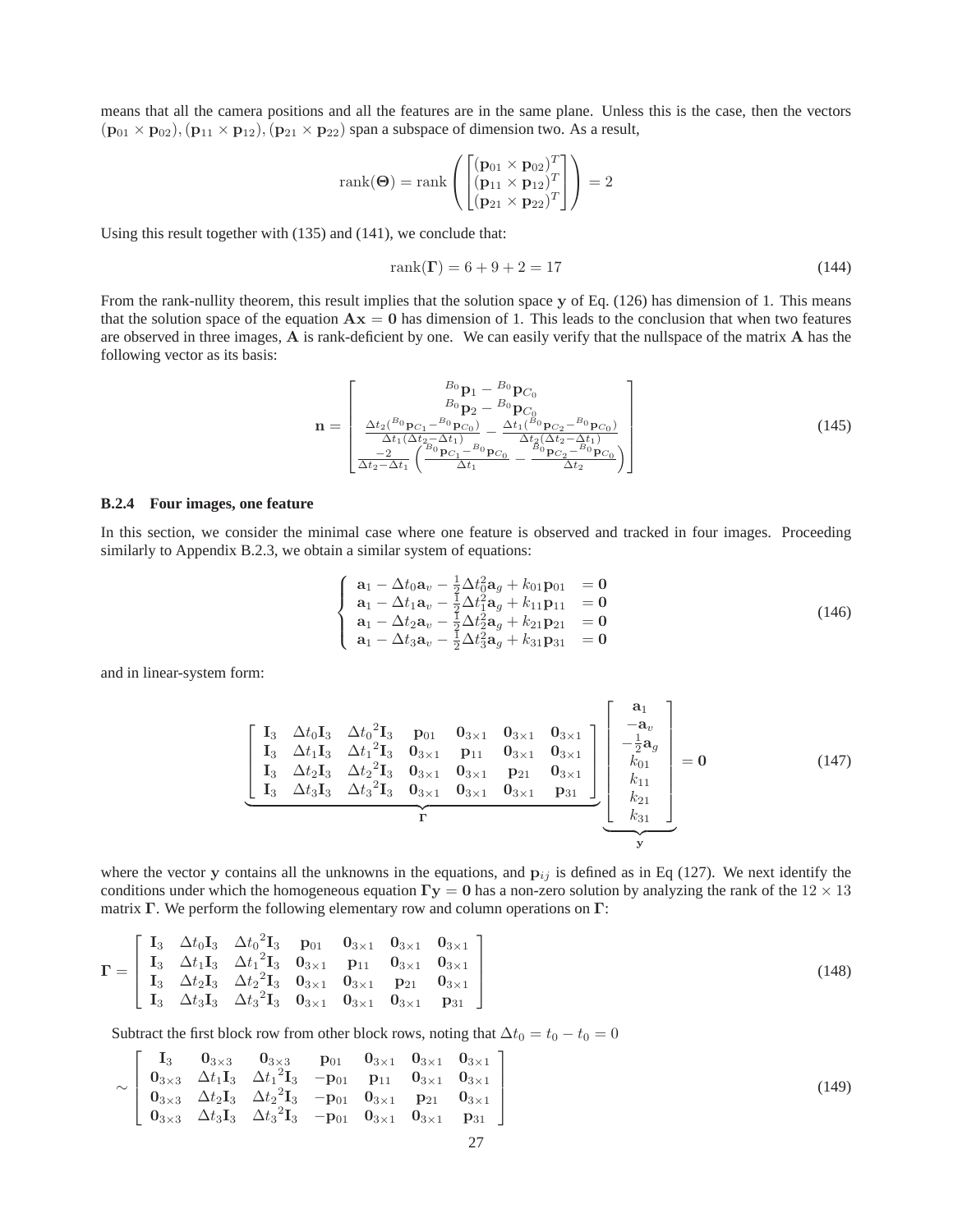Divide each block row by the corresponding  $\Delta t_i$ 

$$
\sim \left[\begin{array}{cccccc}\n\mathbf{I}_3 & \mathbf{0}_{3\times 3} & \mathbf{0}_{3\times 3} & \mathbf{p}_{01} & \mathbf{0}_{3\times 1} & \mathbf{0}_{3\times 1} & \mathbf{0}_{3\times 1} \\
\mathbf{0}_{3\times 3} & \mathbf{I}_3 & \Delta t_1 \mathbf{I}_3 & -\frac{1}{\Delta t_1} \mathbf{p}_{01} & \frac{1}{\Delta t_1} \mathbf{p}_{11} & \mathbf{0}_{3\times 1} & \mathbf{0}_{3\times 1} \\
\mathbf{0}_{3\times 3} & \mathbf{I}_3 & \Delta t_2 \mathbf{I}_3 & -\frac{1}{\Delta t_2} \mathbf{p}_{01} & \mathbf{0}_{3\times 1} & \frac{1}{\Delta t_2} \mathbf{p}_{21} & \mathbf{0}_{3\times 1} \\
\mathbf{0}_{3\times 3} & \mathbf{I}_3 & \Delta t_3 \mathbf{I}_3 & -\frac{1}{\Delta t_3} \mathbf{p}_{01} & \mathbf{0}_{3\times 1} & \mathbf{0}_{3\times 1} & \frac{1}{\Delta t_3} \mathbf{p}_{31}\n\end{array}\right] (150)
$$

Subtract the second block row from the lower block rows

$$
\sim \left[\begin{array}{ccccccccc} \mathbf{I}_3 & \mathbf{0}_{3\times 3} & \mathbf{0}_{3\times 3} & \mathbf{p}_{01} & \mathbf{0}_{3\times 1} & \mathbf{0}_{3\times 1} \\ \mathbf{0}_{3\times 3} & \mathbf{I}_3 & \Delta t_1 \mathbf{I}_3 & -\frac{1}{\Delta t_1} \mathbf{p}_{01} & \frac{1}{\Delta t_1} \mathbf{p}_{11} & \mathbf{0}_{3\times 1} & \mathbf{0}_{3\times 1} \\ \mathbf{0}_{3\times 3} & \mathbf{0}_{3\times 3} & (\Delta t_2 - \Delta t_1) \mathbf{I}_3 & (\frac{1}{\Delta t_1} - \frac{1}{\Delta t_2}) \mathbf{p}_{01} & -\frac{1}{\Delta t_1} \mathbf{p}_{11} & \frac{1}{\Delta t_2} \mathbf{p}_{21} & \mathbf{0}_{3\times 1} \\ \mathbf{0}_{3\times 3} & \mathbf{0}_{3\times 3} & (\Delta t_3 - \Delta t_1) \mathbf{I}_3 & (\frac{1}{\Delta t_1} - \frac{1}{\Delta t_3}) \mathbf{p}_{01} & -\frac{1}{\Delta t_1} \mathbf{p}_{11} & \mathbf{0}_{3\times 1} & \frac{1}{\Delta t_3} \mathbf{p}_{31} \end{array}\right] \tag{151}
$$

Divide the last two block rows by the corresponding  $(\Delta t_i - \Delta t_1)$ 

$$
\sim \left[\begin{array}{ccccccccc} \mathbf{I}_3 & \mathbf{0}_{3\times 3} & \mathbf{0}_{3\times 3} & \mathbf{p}_{01} & \mathbf{0}_{3\times 1} & \mathbf{0}_{3\times 1} & \mathbf{0}_{3\times 1} \\ \mathbf{0}_{3\times 3} & \mathbf{I}_3 & \Delta t_1 \mathbf{I}_3 & -\frac{1}{\Delta t_1} \mathbf{p}_{01} & \frac{1}{\Delta t_1} \mathbf{p}_{11} & \mathbf{0}_{3\times 1} & \mathbf{0}_{3\times 1} \\ \mathbf{0}_{3\times 3} & \mathbf{0}_{3\times 3} & \mathbf{I}_3 & \frac{1}{\Delta t_2 \Delta t_1} \mathbf{p}_{01} & -\frac{1}{(\Delta t_2 - \Delta t_1) \Delta t_1} \mathbf{p}_{11} & \frac{1}{(\Delta t_2 - \Delta t_1) \Delta t_2} \mathbf{p}_{21} & \mathbf{0}_{3\times 1} \\ \mathbf{0}_{3\times 3} & \mathbf{0}_{3\times 3} & \mathbf{I}_3 & \frac{1}{\Delta t_3 \Delta t_1} \mathbf{p}_{01} & -\frac{1}{(\Delta t_3 - \Delta t_1) \Delta t_1} \mathbf{p}_{11} & \mathbf{0}_{3\times 1} & \frac{1}{(\Delta t_3 - \Delta t_1) \Delta t_3} \mathbf{p}_{31} \end{array}\right] \tag{152}
$$

Subtract the third block row from the fourth block row

$$
\sim\left[\begin{array}{cccc|c}I_3 & 0_{3\times 3} & 0_{3\times 3} & p_{01} & 0_{3\times 1} & 0_{3\times 1} & 0_{3\times 1} \\ 0_{3\times 3} & I_3 & \Delta t_1I_3 & -\frac{1}{\Delta t_1}p_{01} & \frac{1}{\Delta t_1}p_{11} & 0_{3\times 1} & 0_{3\times 1} \\ 0_{3\times 3} & 0_{3\times 3} & I_3 & \frac{1}{\Delta t_2\Delta t_1}p_{01} & -\frac{1}{(\Delta t_2-\Delta t_1)\Delta t_1}p_{11} & \frac{1}{(\Delta t_2-\Delta t_1)\Delta t_2}p_{21} & 0_{3\times 1} \\ \hline 0_{3\times 3} & 0_{3\times 3} & 0_{3\times 3} & -\frac{\Delta t_3-\Delta t_2}{\Delta t_3\Delta t_2\Delta t_1}p_{01} & \frac{\Delta t_3-\Delta t_2}{(\Delta t_3-\Delta t_1)(\Delta t_2-\Delta t_1)\Delta t_1}p_{11} & -\frac{1}{(\Delta t_2-\Delta t_1)\Delta t_2}p_{21} & \frac{1}{(\Delta t_3-\Delta t_1)\Delta t_3}p_{31} \end{array}\right]\n\tag{153}
$$

From Eq. (153), we have that:

$$
rank(\Gamma) = 9 + rank(\mathbf{B})
$$
\n(154)

with

$$
\mathbf{B} = \begin{bmatrix} -\frac{\Delta t_3 - \Delta t_2}{\Delta t_3 \Delta t_2 \Delta t_1} \mathbf{p}_{01} & \frac{\Delta t_3 - \Delta t_2}{(\Delta t_3 - \Delta t_1)(\Delta t_2 - \Delta t_1) \Delta t_1} \mathbf{p}_{11} & -\frac{1}{(\Delta t_2 - \Delta t_1) \Delta t_2} \mathbf{p}_{21} & \frac{1}{(\Delta t_3 - \Delta t_1) \Delta t_3} \mathbf{p}_{31} \end{bmatrix}
$$
(155)  
\n
$$
\sim \begin{bmatrix} \mathbf{p}_{01} & \mathbf{p}_{11} & \mathbf{p}_{21} & \mathbf{p}_{31} \end{bmatrix}
$$

In general, when the camera is moving randomly in 3D space, then the four  $3 \times 1$  vectors  $\{p_{01}, p_{11}, p_{21}, p_{31}\}$  span a subspace of dimension three, and  $\text{rank}(\mathbf{B}) = 3$ . They span a subspace of dimension two when all those vectors lie in the same 2D plane, which is the case when all the camera positions and the feature are in the same plane. In that case, rank $(\mathbf{B}) = 2$ .

From Eq. (154), we conclude that, in general,

$$
rank(\Gamma) = 9 + 3 = 12 \tag{157}
$$

Based on the rank-nullity theorem, this implies that the solution space y of Eq. (147) has dimension of one. This means that the solution space of the equation  $Ax = 0$  has dimension of 1. This leads to the conclusion that when one feature is observed in four images, A is rank-deficient by one.

### **References**

- [1] E. Jones and S. Soatto, "Visual–inertial navigation, mapping and localization: A scalable real-time causal approach," *The International Journal of Robotics Research*, 2011.
- [2] J. Kelly and G. Sukhatme, "Visual-Inertial Sensor Fusion: Localization, Mapping and Sensor-to-Sensor Selfcalibration," *The International Journal of Robotics Research*, vol. 30, no. 1, p. 56, 2011.
- [3] A. I. Mourikis and S. I. Roumeliotis, "A multi-state constraint Kalman filter for vision-aided inertial navigation," in *Proceedings of the IEEE International Conference on Robotics and Automation*, Rome, Italy, Apr. 2007, pp. 3565–3572.